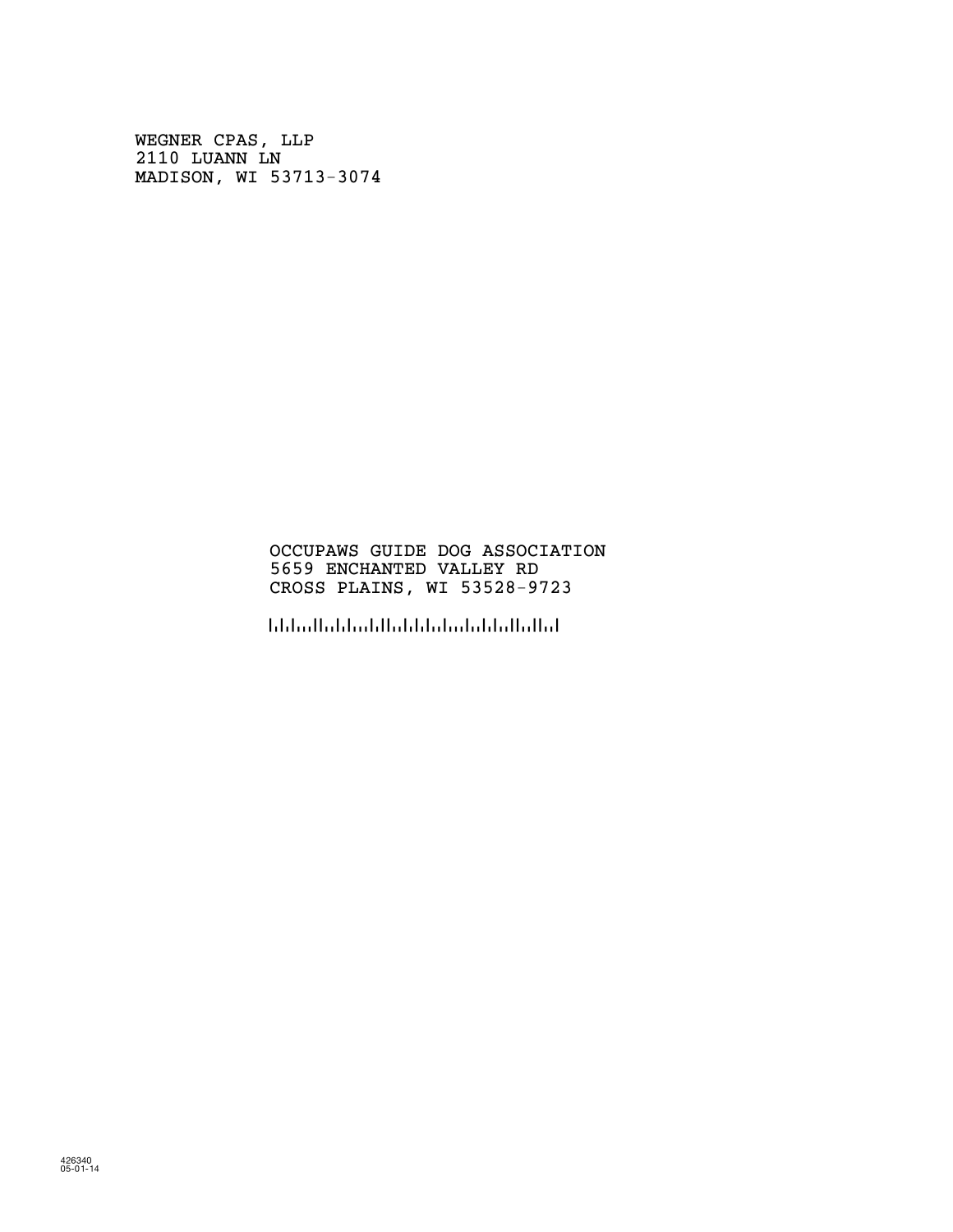## PUBLIC DISCLOSURE COPY - STATE REGISTRATION NO. 11884-800

| Form |  |
|------|--|
|      |  |

Department of the Treasury Internal Revenue Service

## **Under section 501(c), 527, or 4947(a)(1) of the Internal Revenue Code (except private foundations) 990 Return of Organization Exempt From Income Tax 1990 2014**<br>
Under section 501(c), 527, or 4947(a)(1) of the Internal Revenue Code (except private foundations) **2014**

**| Do not enter social security numbers on this form as it may be made public. | Information about Form 990 and its instructions is at www.irs.gov/form990.** | Inspection



|                                    |                         | A For the 2014 calendar year, or tax year beginning                                                                                         | and ending |                                                     |                                                         |
|------------------------------------|-------------------------|---------------------------------------------------------------------------------------------------------------------------------------------|------------|-----------------------------------------------------|---------------------------------------------------------|
| В                                  | Check if<br>applicable: | <b>C</b> Name of organization                                                                                                               |            | D Employer identification number                    |                                                         |
|                                    | Address<br>change       | OCCUPAWS GUIDE DOG ASSOCIATION                                                                                                              |            |                                                     |                                                         |
|                                    | Name<br>change          | Doing business as                                                                                                                           |            |                                                     | **-***2386                                              |
|                                    | Initial<br>return       | Number and street (or P.O. box if mail is not delivered to street address)                                                                  | Room/suite | E Telephone number                                  |                                                         |
|                                    | Final<br>return/        | 5659 ENCHANTED VALLEY RD                                                                                                                    |            |                                                     | $608 - 695 - 4700$                                      |
|                                    | termin-<br>ated         | City or town, state or province, country, and ZIP or foreign postal code                                                                    |            | G Gross receipts \$                                 | 174,486.                                                |
|                                    | Amended<br>Ireturn      | 53528-9723<br>CROSS PLAINS, WI                                                                                                              |            | H(a) Is this a group return                         |                                                         |
|                                    | Applica-<br>pending     | F Name and address of principal officer: MARK SCHULTZE                                                                                      |            | for subordinates?                                   | $\blacksquare$ Yes $\boxtimes$ No                       |
|                                    |                         | SAME AS C ABOVE                                                                                                                             |            | $H(b)$ Are all subordinates included? $\Box$ Yes    | ⊥No                                                     |
|                                    |                         | Tax-exempt status: $X \overline{3} 501(c)(3)$<br>$501(c)$ (<br>$\sqrt{\bullet}$ (insert no.) [<br>4947(a)(1) or                             | 527        |                                                     | If "No," attach a list. (see instructions)              |
|                                    |                         | J Website: WWW.OCCUPAWS.ORG                                                                                                                 |            | $H(c)$ Group exemption number $\blacktriangleright$ |                                                         |
|                                    |                         | Corporation<br>$X$   Association<br>Other $\blacktriangleright$<br>Trust<br><b>K</b> Form of organization: $\lfloor$                        |            |                                                     | L Year of formation: 2005 M State of legal domicile: WI |
|                                    | Part II                 | Summary                                                                                                                                     |            |                                                     |                                                         |
|                                    | 1                       | Briefly describe the organization's mission or most significant activities: OCCUPAWS GUIDE DOG ASSOCIATION                                  |            |                                                     |                                                         |
|                                    |                         | HAS 27 PUPPIES IN TRAINING, 2 BREEDING FEMALES AND HAS PLACED 24                                                                            |            |                                                     |                                                         |
| <b>Activities &amp; Governance</b> | $\mathbf{2}$            | Check this box $\blacktriangleright$ $\Box$ if the organization discontinued its operations or disposed of more than 25% of its net assets. |            |                                                     | 9                                                       |
|                                    | 3                       | Number of voting members of the governing body (Part VI, line 1a)                                                                           |            | 3<br>$\overline{4}$                                 | 9                                                       |
|                                    | 4                       |                                                                                                                                             |            |                                                     | $\overline{0}$                                          |
|                                    | 5                       |                                                                                                                                             |            | 5                                                   | 125                                                     |
|                                    | 6                       |                                                                                                                                             |            | 6<br>7a                                             | $\overline{0}$ .                                        |
|                                    |                         |                                                                                                                                             |            | 7 <sub>b</sub>                                      | $\overline{0}$ .                                        |
|                                    |                         |                                                                                                                                             |            | <b>Prior Year</b>                                   | <b>Current Year</b>                                     |
|                                    | 8                       |                                                                                                                                             |            | 94, 224.                                            | 154,724.                                                |
|                                    | 9                       | Program service revenue (Part VIII, line 2g)                                                                                                |            | 5,598.                                              | 4,150.                                                  |
| Revenue                            | 10                      |                                                                                                                                             |            | 47.                                                 | 36.                                                     |
|                                    | 11                      | Other revenue (Part VIII, column (A), lines 5, 6d, 8c, 9c, 10c, and 11e)                                                                    |            | 12,108.                                             | 13,865.                                                 |
|                                    | 12                      | Total revenue - add lines 8 through 11 (must equal Part VIII, column (A), line 12)                                                          |            | 111,977.                                            | 172,775.                                                |
|                                    | 13                      | Grants and similar amounts paid (Part IX, column (A), lines 1-3)                                                                            |            | 0.                                                  | 0.                                                      |
|                                    | 14                      |                                                                                                                                             |            | σ.                                                  | $\overline{0}$ .                                        |
|                                    | 15                      | Salaries, other compensation, employee benefits (Part IX, column (A), lines 5-10)                                                           |            | 18,937.                                             | $\overline{0}$ .                                        |
| Expenses                           |                         |                                                                                                                                             |            | О.                                                  | $\overline{0}$ .                                        |
|                                    |                         | <b>b</b> Total fundraising expenses (Part IX, column (D), line 25) $\blacktriangleright$                                                    |            |                                                     |                                                         |
|                                    | 17                      |                                                                                                                                             |            | 82,906.                                             | 146, 261.                                               |
|                                    | 18                      | Total expenses. Add lines 13-17 (must equal Part IX, column (A), line 25)                                                                   |            | 101,843.                                            | 146, 261.                                               |
|                                    | 19                      |                                                                                                                                             | 10, 134.   | 26,514.                                             |                                                         |
| Net Assets or<br>Fund Balances     |                         |                                                                                                                                             |            | <b>Beginning of Current Year</b>                    | <b>End of Year</b>                                      |
|                                    | 20                      | Total assets (Part X, line 16)                                                                                                              |            | 102,738.                                            | 129,252.                                                |
|                                    | 21                      | Total liabilities (Part X, line 26)                                                                                                         |            | О.                                                  | О.                                                      |
|                                    | 22                      |                                                                                                                                             |            | 102,738.                                            | 129, 252.                                               |
|                                    | <b>Part II</b>          | <b>Signature Block</b>                                                                                                                      |            |                                                     |                                                         |

Under penalties of perjury, I declare that I have examined this return, including accompanying schedules and statements, and to the best of my knowledge and belief, it is true, correct, and complete. Declaration of preparer (other than officer) is based on all information of which preparer has any knowledge.

| Sign<br>Here | Signature of officer<br>MARK SCHULTZE,<br>TREASURER<br>Type or print name and title                                |                      |      | Date                                        |  |  |  |  |  |
|--------------|--------------------------------------------------------------------------------------------------------------------|----------------------|------|---------------------------------------------|--|--|--|--|--|
| Paid         | Print/Type preparer's name<br><b>GLENN MILLER, CPA</b>                                                             | Preparer's signature | Date | PTIN<br>Check<br>P00086726<br>self-employed |  |  |  |  |  |
| Preparer     | WEGNER CPAS, LLP<br>Firm's name<br>$\mathbf{E}$                                                                    |                      |      | $***$ $***$ 4031<br>Firm's $EIN$            |  |  |  |  |  |
| Use Only     | Firm's address $\sim 2110$ LUANN LN                                                                                |                      |      |                                             |  |  |  |  |  |
|              | MADISON, WI 53713-3074                                                                                             |                      |      | Phone no. $608 - 274 - 4020$                |  |  |  |  |  |
|              | $\mathbf{X}$ Yes<br><b>No</b><br>May the IRS discuss this return with the preparer shown above? (see instructions) |                      |      |                                             |  |  |  |  |  |
|              | Form 990 (2014)<br>LHA For Paperwork Reduction Act Notice, see the separate instructions.<br>432001 11-07-14       |                      |      |                                             |  |  |  |  |  |

SEE SCHEDULE O FOR ORGANIZATION MISSION STATEMENT CONTINUATION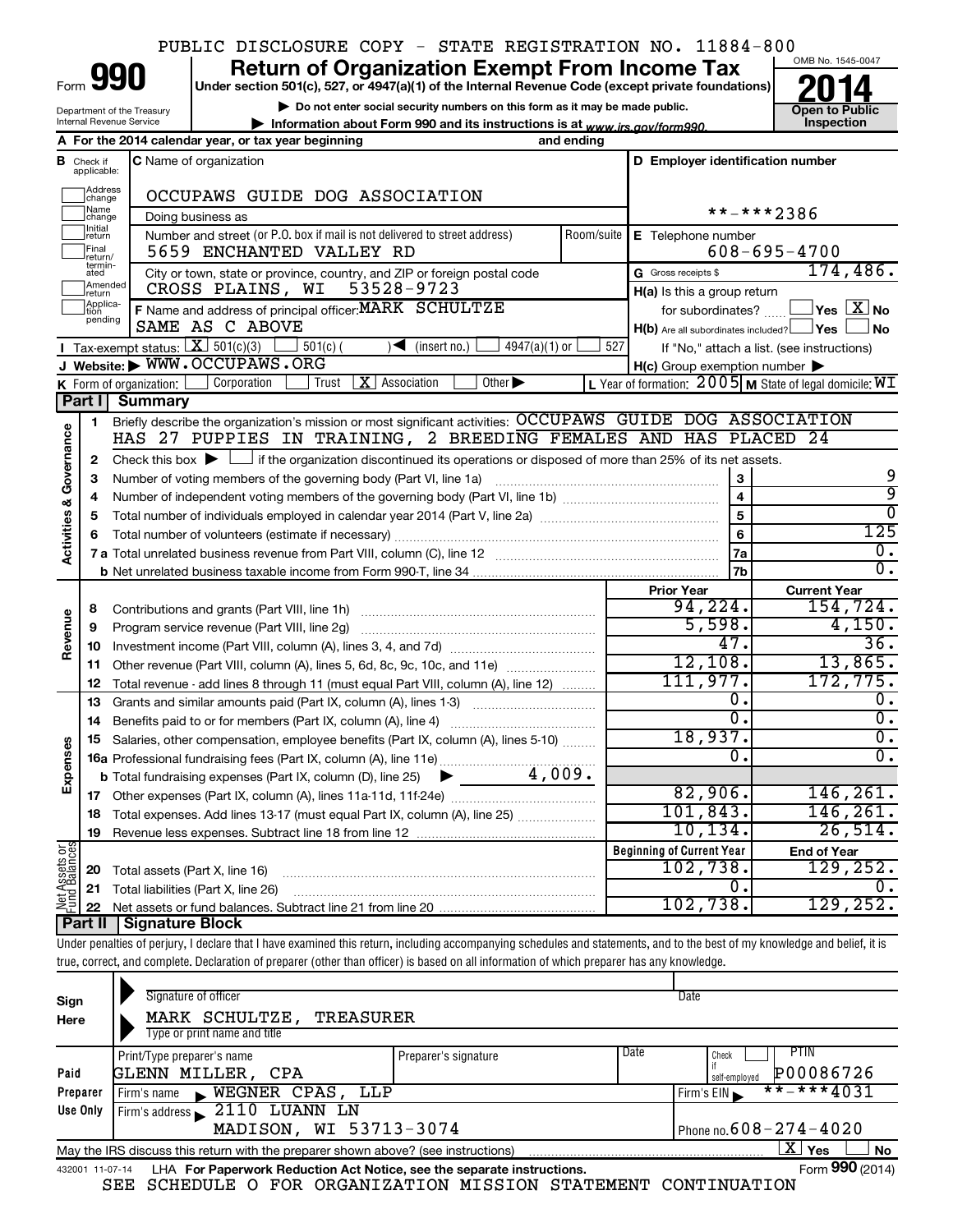|              | OCCUPAWS GUIDE DOG ASSOCIATION<br>Form 990 (2014)<br><b>Statement of Program Service Accomplishments</b><br>Part III                                                                                | **-***2386                                   | Page 2             |
|--------------|-----------------------------------------------------------------------------------------------------------------------------------------------------------------------------------------------------|----------------------------------------------|--------------------|
|              |                                                                                                                                                                                                     |                                              | $\boxed{\text{X}}$ |
| 1            | Briefly describe the organization's mission:                                                                                                                                                        |                                              |                    |
|              | OUR MISSION IS TO PLACE FULLY TRAINED GUIDE DOGS OF EXCELLENT HEALTH                                                                                                                                |                                              |                    |
|              | AND TEMPERAMENT WITH WISCONSIN AND CONTIGUOUS STATE RESIDENTS                                                                                                                                       | (ADULTS                                      |                    |
|              | WHO HAVE VISUAL IMPAIRMENTS AT NO CHARGE.<br>AND CHILDREN)                                                                                                                                          |                                              |                    |
| $\mathbf{2}$ | Did the organization undertake any significant program services during the year which were not listed on                                                                                            |                                              |                    |
|              |                                                                                                                                                                                                     | $\overline{\ }$ Yes $\overline{\rm \ }X$ No  |                    |
|              | If "Yes," describe these new services on Schedule O.                                                                                                                                                |                                              |                    |
| 3            | Did the organization cease conducting, or make significant changes in how it conducts, any program services?<br>If "Yes," describe these changes on Schedule O.                                     | $\sqrt{\mathsf{Yes}\ \boxed{\mathsf{X}}}$ No |                    |
| 4            | Describe the organization's program service accomplishments for each of its three largest program services, as measured by expenses.                                                                |                                              |                    |
|              | Section 501(c)(3) and 501(c)(4) organizations are required to report the amount of grants and allocations to others, the total expenses, and<br>revenue, if any, for each program service reported. |                                              |                    |
| 4a           | $\overline{135}$ , $\overline{819}$ including grants of \$<br>) (Revenue \$<br>(Code:<br>(Expenses \$                                                                                               |                                              | 4,150.             |
|              | OCCUPAWS GUIDE DOG ASSOCIATION ACQUIRES, RAISES, TRAINS, AND PLACES                                                                                                                                 |                                              |                    |
|              | GUIDE DOGS AND CHILDREN'S VISUAL COMPANION DOGS WITH VISUALLY IMPAIRED                                                                                                                              |                                              |                    |
|              | ADULTS AND CHILDREN IN WISCONSIN AND CONTIGUOUS STATE RESIDENTS.                                                                                                                                    |                                              | ΙN                 |
|              | WE PLACED SIX ADULT GUIDE DOGS AND PROVIDED REVIEW TRAINING TO<br>$2014$ .                                                                                                                          |                                              | 18                 |
|              | TEAMS THAT RECEIVED DOGS IN PREVIOUS YEARS.<br>WE ALSO SPOKE TO HUNDREDS                                                                                                                            |                                              |                    |
|              | OF PEOPLE AT SERVICE GROUPS, SCOUT MEETINGS, BUSINESSES, 4-H GROUPS,                                                                                                                                |                                              |                    |
|              | HUMANE SOCIETIES, THE WISCONSIN COUNCIL FOR THE BLIND, AND OTHER                                                                                                                                    |                                              |                    |
|              | ORGANIZATIONS ABOUT VISUAL IMPAIRMENTS AND GUIDE DOGS.<br>STARTED A PROGRAM AT THE OSHKOSH CORRECTIONAL INSTITUTION                                                                                 | WE HAVE ALSO<br>(A MEDIUM                    |                    |
|              | SECURITY MEN'S PRISON) WHERE WE HAVE INMATES RAISE AND TRAIN PUPPIES,                                                                                                                               |                                              |                    |
|              | MUCH LIKE REGULAR PUPPY RAISERS.<br>WE CONDUCT TWICE WEEKLY CLASSES FOR                                                                                                                             |                                              |                    |
|              | THE 29 INMATES CURRENTLY RAISING PUPPIES FOR US.                                                                                                                                                    | WE ALSO HAVE EIGHT                           |                    |
|              |                                                                                                                                                                                                     |                                              |                    |
|              |                                                                                                                                                                                                     |                                              |                    |
|              |                                                                                                                                                                                                     |                                              |                    |
| 4с           | ) (Revenue \$<br>(Code:<br>) (Expenses \$<br>including grants of \$                                                                                                                                 |                                              |                    |
|              |                                                                                                                                                                                                     |                                              |                    |
|              |                                                                                                                                                                                                     |                                              |                    |
|              |                                                                                                                                                                                                     |                                              |                    |
|              |                                                                                                                                                                                                     |                                              |                    |
|              | Other program services (Describe in Schedule O.)                                                                                                                                                    |                                              |                    |
| 4d           | (Expenses \$<br>(Revenue \$<br>including grants of \$                                                                                                                                               |                                              |                    |
|              |                                                                                                                                                                                                     |                                              |                    |
| 432002       | 135,819.<br>4e Total program service expenses<br>SEE SCHEDULE O FOR CONTINUATION(S)                                                                                                                 | Form 990 (2014)                              |                    |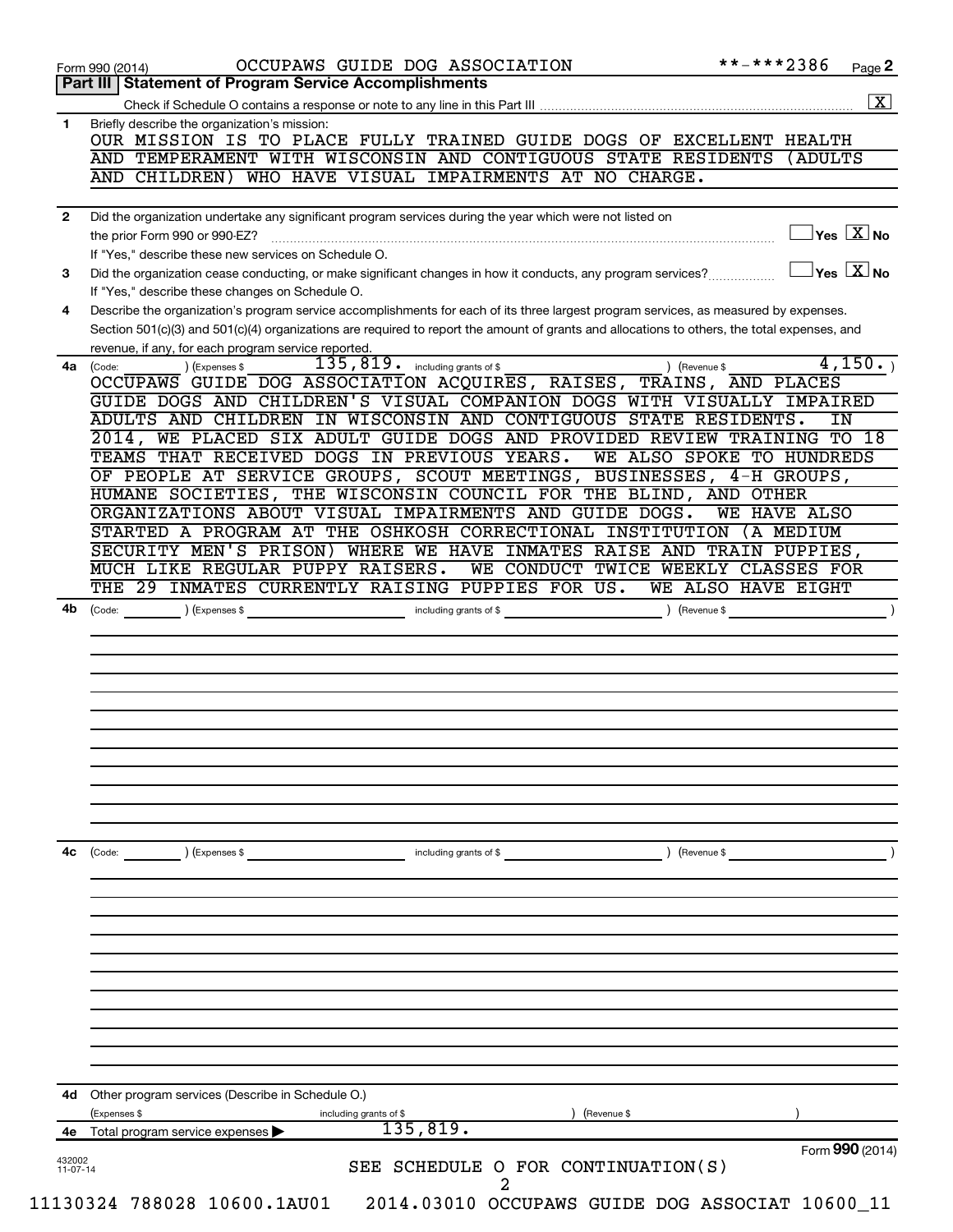| Form 990 (2014) |  |  |
|-----------------|--|--|
|                 |  |  |

**Part IV Checklist of Required Schedules**

Form 990 (2014) OCCUPAWS GUIDE DOG ASSOCIATION \*\*-\*\*\*2386 Page

|    |                                                                                                                                                                                                                                                                                                                                                                      |                 | Yes                     | No                           |
|----|----------------------------------------------------------------------------------------------------------------------------------------------------------------------------------------------------------------------------------------------------------------------------------------------------------------------------------------------------------------------|-----------------|-------------------------|------------------------------|
| 1  | Is the organization described in section $501(c)(3)$ or $4947(a)(1)$ (other than a private foundation)?                                                                                                                                                                                                                                                              |                 |                         |                              |
|    | If "Yes," complete Schedule A                                                                                                                                                                                                                                                                                                                                        | 1               | х                       |                              |
| 2  |                                                                                                                                                                                                                                                                                                                                                                      | $\overline{2}$  | $\overline{\textbf{x}}$ |                              |
| З  | Did the organization engage in direct or indirect political campaign activities on behalf of or in opposition to candidates for                                                                                                                                                                                                                                      | 3               |                         | x                            |
| 4  | Section 501(c)(3) organizations. Did the organization engage in lobbying activities, or have a section 501(h) election in effect                                                                                                                                                                                                                                     | 4               |                         | x                            |
| 5  | Is the organization a section 501(c)(4), 501(c)(5), or 501(c)(6) organization that receives membership dues, assessments, or                                                                                                                                                                                                                                         |                 |                         |                              |
|    |                                                                                                                                                                                                                                                                                                                                                                      | 5               |                         | x                            |
| 6  | Did the organization maintain any donor advised funds or any similar funds or accounts for which donors have the right to                                                                                                                                                                                                                                            |                 |                         |                              |
|    | provide advice on the distribution or investment of amounts in such funds or accounts? If "Yes," complete Schedule D, Part I                                                                                                                                                                                                                                         | 6               |                         | x                            |
| 7  | Did the organization receive or hold a conservation easement, including easements to preserve open space,                                                                                                                                                                                                                                                            |                 |                         |                              |
|    |                                                                                                                                                                                                                                                                                                                                                                      | $\overline{7}$  |                         | x                            |
| 8  | Did the organization maintain collections of works of art, historical treasures, or other similar assets? If "Yes," complete<br>Schedule D, Part III <b>Marting Community Contract Contract Contract Contract Contract Contract Contract Contract Contract Contract Contract Contract Contract Contract Contract Contract Contract Contract Contract Contract Co</b> | 8               |                         | x                            |
| 9  | Did the organization report an amount in Part X, line 21, for escrow or custodial account liability; serve as a custodian for                                                                                                                                                                                                                                        |                 |                         |                              |
|    | amounts not listed in Part X; or provide credit counseling, debt management, credit repair, or debt negotiation services?                                                                                                                                                                                                                                            |                 |                         |                              |
|    | If "Yes," complete Schedule D, Part IV                                                                                                                                                                                                                                                                                                                               | 9               |                         | х                            |
| 10 | Did the organization, directly or through a related organization, hold assets in temporarily restricted endowments, permanent                                                                                                                                                                                                                                        | 10              |                         | х                            |
| 11 | If the organization's answer to any of the following questions is "Yes," then complete Schedule D, Parts VI, VII, VIII, IX, or X<br>as applicable.                                                                                                                                                                                                                   |                 |                         |                              |
|    | a Did the organization report an amount for land, buildings, and equipment in Part X, line 10? If "Yes," complete Schedule D,                                                                                                                                                                                                                                        |                 |                         |                              |
|    | Part VI                                                                                                                                                                                                                                                                                                                                                              | 11a             | х                       |                              |
|    | <b>b</b> Did the organization report an amount for investments - other securities in Part X, line 12 that is 5% or more of its total                                                                                                                                                                                                                                 |                 |                         |                              |
|    |                                                                                                                                                                                                                                                                                                                                                                      | 11b             |                         | x                            |
|    | c Did the organization report an amount for investments - program related in Part X, line 13 that is 5% or more of its total                                                                                                                                                                                                                                         |                 |                         |                              |
|    |                                                                                                                                                                                                                                                                                                                                                                      | 11c             |                         | х                            |
|    | d Did the organization report an amount for other assets in Part X, line 15 that is 5% or more of its total assets reported in                                                                                                                                                                                                                                       |                 |                         |                              |
|    |                                                                                                                                                                                                                                                                                                                                                                      | 11d             |                         | x<br>$\overline{\mathtt{x}}$ |
|    | e Did the organization report an amount for other liabilities in Part X, line 25? If "Yes," complete Schedule D, Part X                                                                                                                                                                                                                                              | 11e             |                         |                              |
| f  | Did the organization's separate or consolidated financial statements for the tax year include a footnote that addresses<br>the organization's liability for uncertain tax positions under FIN 48 (ASC 740)? If "Yes," complete Schedule D, Part X                                                                                                                    |                 |                         | x                            |
|    | 12a Did the organization obtain separate, independent audited financial statements for the tax year? If "Yes," complete                                                                                                                                                                                                                                              | 11f             |                         |                              |
|    | Schedule D, Parts XI and XII                                                                                                                                                                                                                                                                                                                                         | 12a             | х                       |                              |
|    | <b>b</b> Was the organization included in consolidated, independent audited financial statements for the tax year?                                                                                                                                                                                                                                                   |                 |                         |                              |
|    | If "Yes," and if the organization answered "No" to line 12a, then completing Schedule D, Parts XI and XII is optional                                                                                                                                                                                                                                                | 12D             |                         | ▵                            |
| 13 |                                                                                                                                                                                                                                                                                                                                                                      | 13              |                         | $\overline{\textbf{x}}$      |
|    | 14a Did the organization maintain an office, employees, or agents outside of the United States?                                                                                                                                                                                                                                                                      | 14a             |                         | X                            |
|    | <b>b</b> Did the organization have aggregate revenues or expenses of more than \$10,000 from grantmaking, fundraising, business,                                                                                                                                                                                                                                     |                 |                         |                              |
|    | investment, and program service activities outside the United States, or aggregate foreign investments valued at \$100,000                                                                                                                                                                                                                                           |                 |                         |                              |
|    |                                                                                                                                                                                                                                                                                                                                                                      | 14 <sub>b</sub> |                         | x                            |
| 15 | Did the organization report on Part IX, column (A), line 3, more than \$5,000 of grants or other assistance to or for any                                                                                                                                                                                                                                            |                 |                         |                              |
|    |                                                                                                                                                                                                                                                                                                                                                                      | 15              |                         | x                            |
| 16 | Did the organization report on Part IX, column (A), line 3, more than \$5,000 of aggregate grants or other assistance to                                                                                                                                                                                                                                             |                 |                         |                              |
|    |                                                                                                                                                                                                                                                                                                                                                                      | 16              |                         | x                            |
| 17 | Did the organization report a total of more than \$15,000 of expenses for professional fundraising services on Part IX,                                                                                                                                                                                                                                              |                 |                         | x                            |
| 18 | Did the organization report more than \$15,000 total of fundraising event gross income and contributions on Part VIII, lines                                                                                                                                                                                                                                         | 17              |                         |                              |
|    |                                                                                                                                                                                                                                                                                                                                                                      | 18              | х                       |                              |
| 19 | Did the organization report more than \$15,000 of gross income from gaming activities on Part VIII, line 9a? If "Yes,"                                                                                                                                                                                                                                               |                 |                         |                              |
|    |                                                                                                                                                                                                                                                                                                                                                                      | 19              |                         | x                            |
|    | 20a Did the organization operate one or more hospital facilities? If "Yes," complete Schedule H                                                                                                                                                                                                                                                                      | 20a             |                         | $\overline{\text{X}}$        |
|    |                                                                                                                                                                                                                                                                                                                                                                      | 20 <sub>b</sub> |                         |                              |

Form (2014) **990**

432003 11-07-14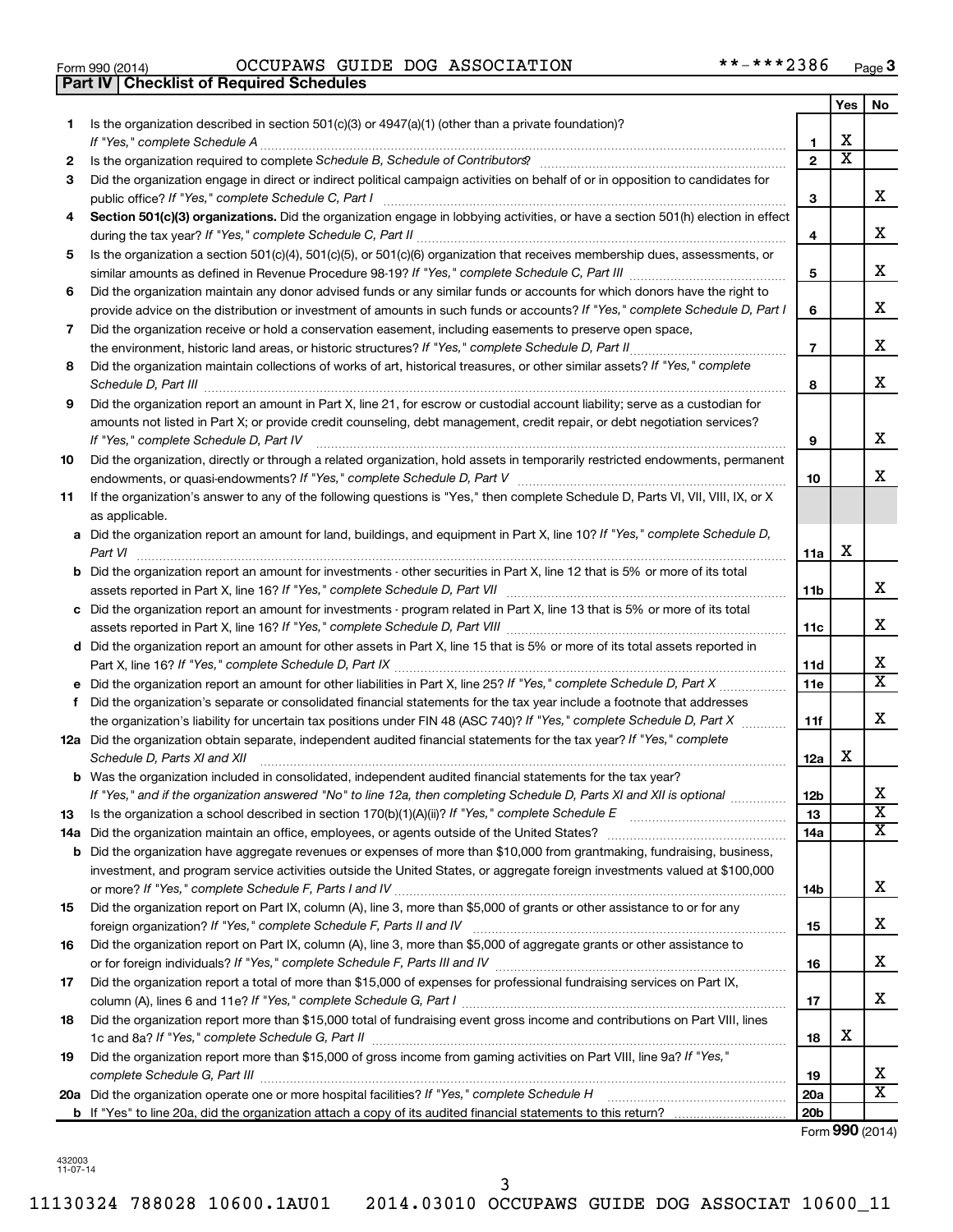#### Form 990 (2014) OCCUPAWS GUIDE DOG ASSOCIATION \* \*-\* \* \* 2 3 8 6 Page OCCUPAWS GUIDE DOG ASSOCIATION \*\*-\*\*\*2386

|    | <b>Part IV   Checklist of Required Schedules (continued)</b>                                                                      |                 |     |                         |
|----|-----------------------------------------------------------------------------------------------------------------------------------|-----------------|-----|-------------------------|
|    |                                                                                                                                   |                 | Yes | No                      |
| 21 | Did the organization report more than \$5,000 of grants or other assistance to any domestic organization or                       |                 |     |                         |
|    |                                                                                                                                   | 21              |     | х                       |
| 22 | Did the organization report more than \$5,000 of grants or other assistance to or for domestic individuals on                     |                 |     |                         |
|    |                                                                                                                                   | 22              |     | х                       |
| 23 | Did the organization answer "Yes" to Part VII, Section A, line 3, 4, or 5 about compensation of the organization's current        |                 |     |                         |
|    | and former officers, directors, trustees, key employees, and highest compensated employees? If "Yes," complete                    |                 |     |                         |
|    | Schedule J <b>Execute Schedule J Execute Schedule J</b>                                                                           | 23              |     | х                       |
|    | 24a Did the organization have a tax-exempt bond issue with an outstanding principal amount of more than \$100,000 as of the       |                 |     |                         |
|    | last day of the year, that was issued after December 31, 2002? If "Yes," answer lines 24b through 24d and complete                |                 |     |                         |
|    | Schedule K. If "No", go to line 25a                                                                                               | 24a             |     | x                       |
| b  |                                                                                                                                   | 24 <sub>b</sub> |     |                         |
|    | Did the organization maintain an escrow account other than a refunding escrow at any time during the year to defease              |                 |     |                         |
|    |                                                                                                                                   | 24c             |     |                         |
|    |                                                                                                                                   | 24 <sub>d</sub> |     |                         |
|    | 25a Section 501(c)(3), 501(c)(4), and 501(c)(29) organizations. Did the organization engage in an excess benefit                  |                 |     |                         |
|    |                                                                                                                                   | 25a             |     | x                       |
| b  | Is the organization aware that it engaged in an excess benefit transaction with a disqualified person in a prior year, and        |                 |     |                         |
|    | that the transaction has not been reported on any of the organization's prior Forms 990 or 990-EZ? If "Yes," complete             |                 |     |                         |
|    | Schedule L. Part I                                                                                                                | 25b             |     | x                       |
| 26 | Did the organization report any amount on Part X, line 5, 6, or 22 for receivables from or payables to any current or             |                 |     |                         |
|    | former officers, directors, trustees, key employees, highest compensated employees, or disqualified persons? If "Yes,"            |                 |     |                         |
|    | complete Schedule L, Part II                                                                                                      | 26              |     | X                       |
| 27 | Did the organization provide a grant or other assistance to an officer, director, trustee, key employee, substantial              |                 |     |                         |
|    | contributor or employee thereof, a grant selection committee member, or to a 35% controlled entity or family member               |                 |     |                         |
|    |                                                                                                                                   | 27              |     | х                       |
| 28 | Was the organization a party to a business transaction with one of the following parties (see Schedule L, Part IV                 |                 |     |                         |
|    | instructions for applicable filing thresholds, conditions, and exceptions):                                                       |                 |     |                         |
| а  | A current or former officer, director, trustee, or key employee? If "Yes," complete Schedule L, Part IV                           | 28a             |     | x                       |
| b  | A family member of a current or former officer, director, trustee, or key employee? If "Yes," complete Schedule L, Part IV        | 28 <sub>b</sub> |     | $\overline{\texttt{x}}$ |
|    | c An entity of which a current or former officer, director, trustee, or key employee (or a family member thereof) was an officer, |                 |     |                         |
|    | director, trustee, or direct or indirect owner? If "Yes," complete Schedule L, Part IV                                            | 28c             |     | х                       |
| 29 |                                                                                                                                   | 29              |     | $\overline{\text{X}}$   |
| 30 | Did the organization receive contributions of art, historical treasures, or other similar assets, or qualified conservation       |                 |     |                         |
|    |                                                                                                                                   | 30              |     | х                       |
| 31 | Did the organization liquidate, terminate, or dissolve and cease operations?                                                      |                 |     |                         |
|    | If "Yes," complete Schedule N, Part I                                                                                             | 31              |     | Χ                       |
| 32 | Did the organization sell, exchange, dispose of, or transfer more than 25% of its net assets?/f "Yes," complete                   |                 |     |                         |
|    | Schedule N, Part II                                                                                                               | 32              |     | х                       |
| 33 | Did the organization own 100% of an entity disregarded as separate from the organization under Regulations                        |                 |     |                         |
|    |                                                                                                                                   | 33              |     | х                       |
| 34 | Was the organization related to any tax-exempt or taxable entity? If "Yes," complete Schedule R, Part II, III, or IV, and         |                 |     |                         |
|    | Part V, line 1                                                                                                                    | 34              |     | х                       |
|    |                                                                                                                                   | 35a             |     | $\overline{\text{X}}$   |
| b  | If "Yes" to line 35a, did the organization receive any payment from or engage in any transaction with a controlled entity         |                 |     |                         |
|    |                                                                                                                                   | 35 <sub>b</sub> |     |                         |
| 36 | Section 501(c)(3) organizations. Did the organization make any transfers to an exempt non-charitable related organization?        |                 |     |                         |
|    |                                                                                                                                   | 36              |     | x                       |
| 37 | Did the organization conduct more than 5% of its activities through an entity that is not a related organization                  |                 |     |                         |
|    |                                                                                                                                   | 37              |     | х                       |
| 38 | Did the organization complete Schedule O and provide explanations in Schedule O for Part VI, lines 11b and 19?                    |                 |     |                         |
|    |                                                                                                                                   | 38              | X   |                         |

Form (2014) **990**

432004 11-07-14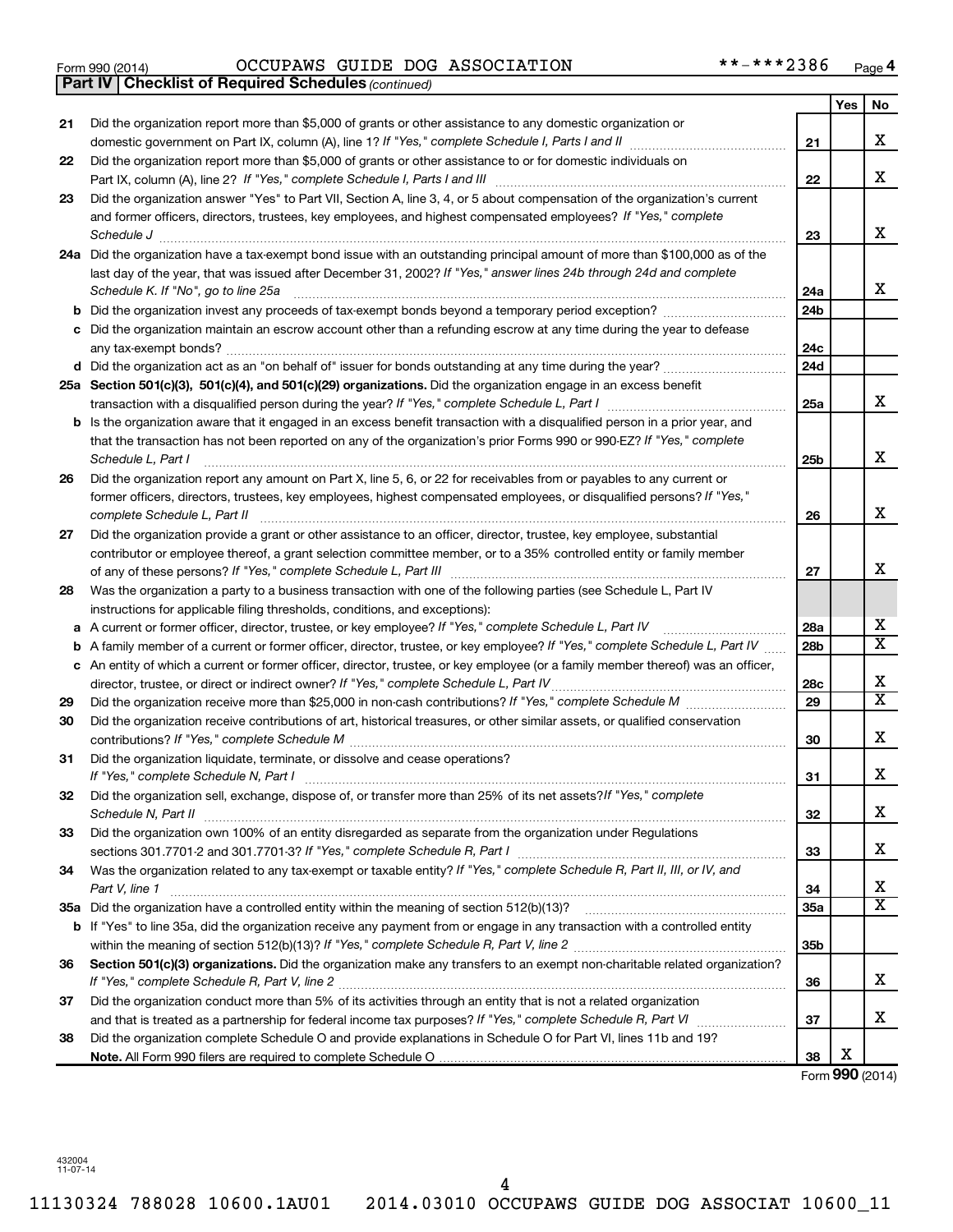|    | **-***2386<br>OCCUPAWS GUIDE DOG ASSOCIATION<br>Form 990 (2014)                                                                                                                             |                |     | Page 5                       |
|----|---------------------------------------------------------------------------------------------------------------------------------------------------------------------------------------------|----------------|-----|------------------------------|
|    | <b>Statements Regarding Other IRS Filings and Tax Compliance</b><br>Part V                                                                                                                  |                |     |                              |
|    | Check if Schedule O contains a response or note to any line in this Part V                                                                                                                  |                |     |                              |
|    |                                                                                                                                                                                             |                | Yes | No                           |
|    | 1a                                                                                                                                                                                          |                |     |                              |
| b  | 1 <sub>b</sub><br>Enter the number of Forms W-2G included in line 1a. Enter -0- if not applicable                                                                                           |                |     |                              |
| с  | Did the organization comply with backup withholding rules for reportable payments to vendors and reportable gaming                                                                          |                |     |                              |
|    |                                                                                                                                                                                             | 1c             |     |                              |
|    | 2a Enter the number of employees reported on Form W-3, Transmittal of Wage and Tax Statements,                                                                                              |                |     |                              |
|    | 0<br>filed for the calendar year ending with or within the year covered by this return<br>2a                                                                                                |                |     |                              |
|    |                                                                                                                                                                                             | 2b             |     |                              |
|    | <b>Note.</b> If the sum of lines 1a and 2a is greater than 250, you may be required to e-file (see instructions) <i>manumanous</i>                                                          |                |     |                              |
|    | 3a Did the organization have unrelated business gross income of \$1,000 or more during the year?                                                                                            | За             |     | x                            |
|    |                                                                                                                                                                                             | 3b             |     |                              |
|    | 4a At any time during the calendar year, did the organization have an interest in, or a signature or other authority over, a                                                                |                |     |                              |
|    | financial account in a foreign country (such as a bank account, securities account, or other financial account)?                                                                            | 4a             |     | x                            |
|    | <b>b</b> If "Yes," enter the name of the foreign country:                                                                                                                                   |                |     |                              |
|    | See instructions for filing requirements for FinCEN Form 114, Report of Foreign Bank and Financial Accounts (FBAR).                                                                         |                |     |                              |
|    | 5a Was the organization a party to a prohibited tax shelter transaction at any time during the tax year?                                                                                    | 5a             |     | x                            |
| b  |                                                                                                                                                                                             | 5b             |     | $\overline{\mathbf{x}}$      |
|    | If "Yes," to line 5a or 5b, did the organization file Form 8886-T?                                                                                                                          | 5 <sub>c</sub> |     |                              |
|    | 6a Does the organization have annual gross receipts that are normally greater than \$100,000, and did the organization solicit                                                              |                |     |                              |
|    | any contributions that were not tax deductible as charitable contributions?                                                                                                                 | 6a             |     | x                            |
|    | b If "Yes," did the organization include with every solicitation an express statement that such contributions or gifts                                                                      |                |     |                              |
|    | were not tax deductible?                                                                                                                                                                    | 6b             |     |                              |
| 7  | Organizations that may receive deductible contributions under section 170(c).                                                                                                               |                |     |                              |
| a  | Did the organization receive a payment in excess of \$75 made partly as a contribution and partly for goods and services provided to the payor?                                             | 7a             |     | x                            |
|    | <b>b</b> If "Yes," did the organization notify the donor of the value of the goods or services provided?                                                                                    | 7b             |     |                              |
|    | c Did the organization sell, exchange, or otherwise dispose of tangible personal property for which it was required                                                                         |                |     |                              |
|    | to file Form 8282?                                                                                                                                                                          | 7c             |     | x.                           |
|    | 7d<br>d If "Yes," indicate the number of Forms 8282 filed during the year                                                                                                                   |                |     |                              |
|    | e Did the organization receive any funds, directly or indirectly, to pay premiums on a personal benefit contract?                                                                           | 7е             |     | x<br>$\overline{\mathbf{X}}$ |
| f. | Did the organization, during the year, pay premiums, directly or indirectly, on a personal benefit contract?                                                                                | 7f             |     |                              |
| g  | If the organization received a contribution of qualified intellectual property, did the organization file Form 8899 as required?                                                            | 7g             |     |                              |
|    | h If the organization received a contribution of cars, boats, airplanes, or other vehicles, did the organization file a Form 1098-C?                                                        | 7h             |     |                              |
| 8  | Sponsoring organizations maintaining donor advised funds. Did a donor advised fund maintained by the                                                                                        |                |     |                              |
|    | sponsoring organization have excess business holdings at any time during the year?                                                                                                          | 8              |     |                              |
| 9  | Sponsoring organizations maintaining donor advised funds.                                                                                                                                   |                |     |                              |
| a  | Did the sponsoring organization make any taxable distributions under section 4966?                                                                                                          | 9а             |     |                              |
| b  |                                                                                                                                                                                             | 9b             |     |                              |
| 10 | Section 501(c)(7) organizations. Enter:                                                                                                                                                     |                |     |                              |
| a  | 10a<br>10 <sub>b</sub>                                                                                                                                                                      |                |     |                              |
| b  | Gross receipts, included on Form 990, Part VIII, line 12, for public use of club facilities<br>Section 501(c)(12) organizations. Enter:                                                     |                |     |                              |
| 11 | 11a                                                                                                                                                                                         |                |     |                              |
| a  |                                                                                                                                                                                             |                |     |                              |
| b  | Gross income from other sources (Do not net amounts due or paid to other sources against<br>11b                                                                                             |                |     |                              |
|    | 12a Section 4947(a)(1) non-exempt charitable trusts. Is the organization filing Form 990 in lieu of Form 1041?                                                                              | 12a            |     |                              |
| b  | If "Yes," enter the amount of tax-exempt interest received or accrued during the year<br>12b                                                                                                |                |     |                              |
| 13 | Section 501(c)(29) qualified nonprofit health insurance issuers.                                                                                                                            |                |     |                              |
|    |                                                                                                                                                                                             | 13a            |     |                              |
|    | a Is the organization licensed to issue qualified health plans in more than one state?<br>Note. See the instructions for additional information the organization must report on Schedule O. |                |     |                              |
|    | <b>b</b> Enter the amount of reserves the organization is required to maintain by the states in which the                                                                                   |                |     |                              |
|    | 13b                                                                                                                                                                                         |                |     |                              |
|    | 13с                                                                                                                                                                                         |                |     |                              |
|    | <b>14a</b> Did the organization receive any payments for indoor tanning services during the tax year?                                                                                       | 14a            |     | X                            |
|    |                                                                                                                                                                                             | 14b            |     |                              |
|    |                                                                                                                                                                                             |                |     | Form 990 (2014)              |

| 432005   |
|----------|
|          |
| 11-07-14 |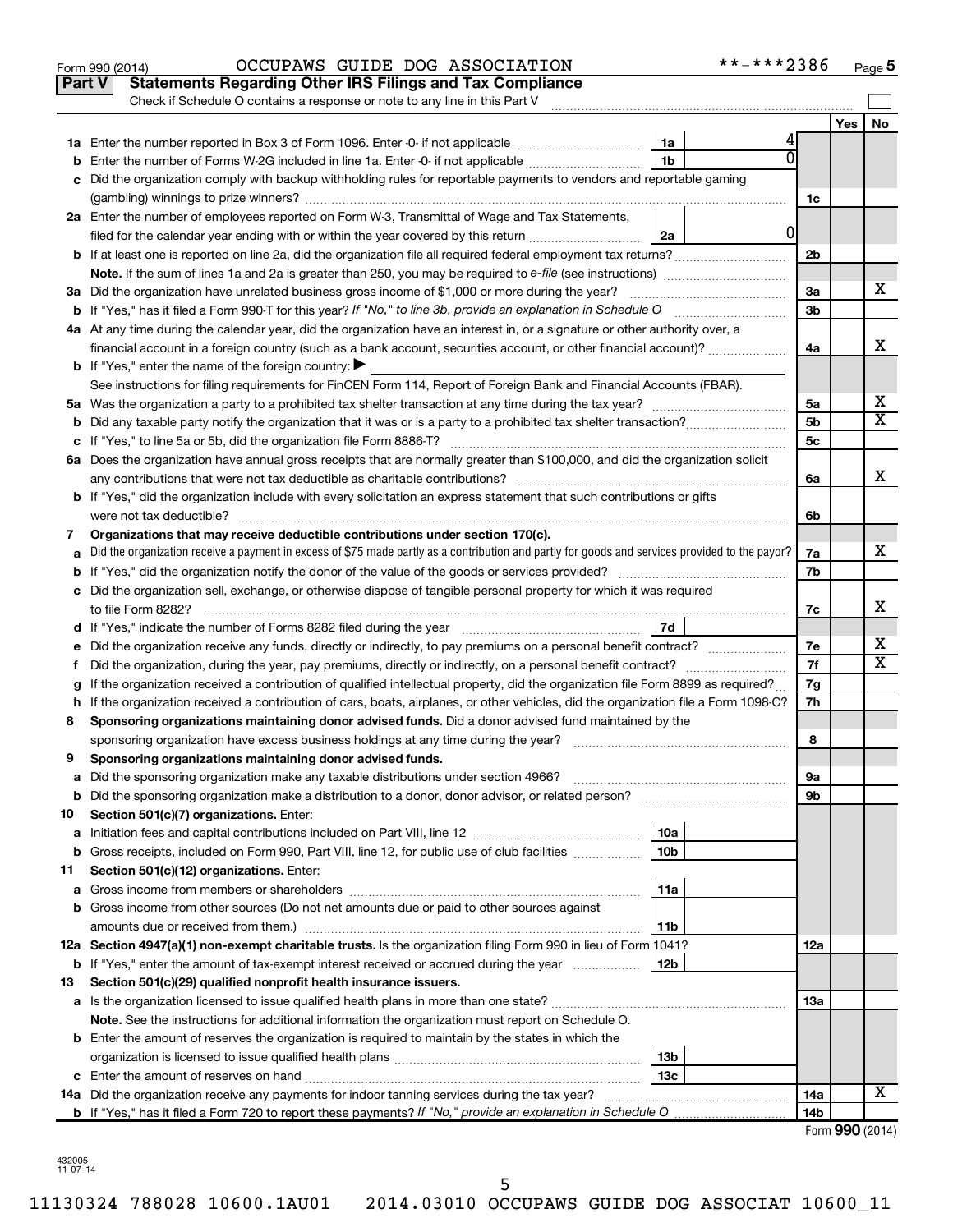| Form 990 (2014) |  |  |
|-----------------|--|--|
|-----------------|--|--|

#### Form 990 (2014) OCCUPAWS GUIDE DOG ASSOCIATION \*\*-\*\*\*2386 Page

**Part VI** Governance, Management, and Disclosure For each "Yes" response to lines 2 through 7b below, and for a "No" response *to line 8a, 8b, or 10b below, describe the circumstances, processes, or changes in Schedule O. See instructions.*

|    | <b>Section A. Governing Body and Management</b>                                                                                                                             |                 | Yes                     | No |
|----|-----------------------------------------------------------------------------------------------------------------------------------------------------------------------------|-----------------|-------------------------|----|
|    | 1a<br>1a Enter the number of voting members of the governing body at the end of the tax year                                                                                | 9               |                         |    |
|    | If there are material differences in voting rights among members of the governing body, or if the governing                                                                 |                 |                         |    |
|    | body delegated broad authority to an executive committee or similar committee, explain in Schedule O.                                                                       |                 |                         |    |
|    | <b>b</b> Enter the number of voting members included in line 1a, above, who are independent <i>manumum</i><br>1b                                                            | 9               |                         |    |
| 2  | Did any officer, director, trustee, or key employee have a family relationship or a business relationship with any other                                                    |                 |                         |    |
|    |                                                                                                                                                                             | $\mathbf{2}$    | X                       |    |
| 3  | Did the organization delegate control over management duties customarily performed by or under the direct supervision                                                       |                 |                         |    |
|    |                                                                                                                                                                             | з               |                         |    |
| 4  | Did the organization make any significant changes to its governing documents since the prior Form 990 was filed?                                                            | 4               |                         |    |
| 5  |                                                                                                                                                                             | 5               |                         |    |
| 6  |                                                                                                                                                                             | 6               |                         |    |
|    | 7a Did the organization have members, stockholders, or other persons who had the power to elect or appoint one or                                                           |                 |                         |    |
|    |                                                                                                                                                                             |                 |                         |    |
|    | <b>b</b> Are any governance decisions of the organization reserved to (or subject to approval by) members, stockholders, or                                                 | 7a              |                         |    |
|    |                                                                                                                                                                             |                 |                         |    |
|    | persons other than the governing body?<br>Did the organization contemporaneously document the meetings held or written actions undertaken during the year by the following: | 7b              |                         |    |
| 8  |                                                                                                                                                                             |                 | х                       |    |
|    |                                                                                                                                                                             | 8a              |                         |    |
|    |                                                                                                                                                                             | 8b              |                         |    |
| 9  | Is there any officer, director, trustee, or key employee listed in Part VII, Section A, who cannot be reached at the                                                        |                 |                         |    |
|    |                                                                                                                                                                             | 9               |                         |    |
|    | Section B. Policies (This Section B requests information about policies not required by the Internal Revenue Code.)                                                         |                 |                         |    |
|    |                                                                                                                                                                             |                 | Yes                     |    |
|    |                                                                                                                                                                             | 10a             |                         |    |
|    | <b>b</b> If "Yes," did the organization have written policies and procedures governing the activities of such chapters, affiliates,                                         |                 |                         |    |
|    |                                                                                                                                                                             | 10 <sub>b</sub> | X                       |    |
|    | 11a Has the organization provided a complete copy of this Form 990 to all members of its governing body before filing the form?                                             | 11a             |                         |    |
|    | <b>b</b> Describe in Schedule O the process, if any, used by the organization to review this Form 990.                                                                      |                 | х                       |    |
|    | 12a Did the organization have a written conflict of interest policy? If "No," go to line 13                                                                                 | 12a             | $\overline{\textbf{x}}$ |    |
|    |                                                                                                                                                                             | 12 <sub>b</sub> |                         |    |
|    | c Did the organization regularly and consistently monitor and enforce compliance with the policy? If "Yes," describe                                                        |                 | X                       |    |
|    | in Schedule O how this was done manufactured and continuum contract the state of the state of the state of the                                                              | 12c             |                         |    |
| 13 |                                                                                                                                                                             | 13              | X                       |    |
| 14 | Did the organization have a written document retention and destruction policy? [11] manufaction manufaction in                                                              | 14              | X                       |    |
| 15 | Did the process for determining compensation of the following persons include a review and approval by independent                                                          |                 |                         |    |
|    | persons, comparability data, and contemporaneous substantiation of the deliberation and decision?                                                                           |                 |                         |    |
|    |                                                                                                                                                                             | <b>15a</b>      |                         |    |
|    |                                                                                                                                                                             | <b>15b</b>      |                         |    |
|    | If "Yes" to line 15a or 15b, describe the process in Schedule O (see instructions).                                                                                         |                 |                         |    |
|    | 16a Did the organization invest in, contribute assets to, or participate in a joint venture or similar arrangement with a                                                   |                 |                         |    |
|    | taxable entity during the year?                                                                                                                                             | <b>16a</b>      |                         |    |
|    | b If "Yes," did the organization follow a written policy or procedure requiring the organization to evaluate its participation                                              |                 |                         |    |
|    | in joint venture arrangements under applicable federal tax law, and take steps to safeguard the organization's                                                              |                 |                         |    |
|    | exempt status with respect to such arrangements?                                                                                                                            | 16b             |                         |    |
|    | <b>Section C. Disclosure</b>                                                                                                                                                |                 |                         |    |
| 17 | List the states with which a copy of this Form 990 is required to be filed $\blacktriangleright\texttt{WI}$                                                                 |                 |                         |    |
| 18 | Section 6104 requires an organization to make its Forms 1023 (or 1024 if applicable), 990, and 990-T (Section 501(c)(3)s only) available                                    |                 |                         |    |
|    | for public inspection. Indicate how you made these available. Check all that apply.                                                                                         |                 |                         |    |
|    | $\lfloor x \rfloor$ Upon request<br>Own website<br>Another's website<br>Other (explain in Schedule O)                                                                       |                 |                         |    |
| 19 | Describe in Schedule O whether (and if so, how) the organization made its governing documents, conflict of interest policy, and financial                                   |                 |                         |    |
|    | statements available to the public during the tax year.                                                                                                                     |                 |                         |    |
| 20 | State the name, address, and telephone number of the person who possesses the organization's books and records:                                                             |                 |                         |    |
|    | MARK SCHULTZE - 608-695-4700                                                                                                                                                |                 |                         |    |
|    |                                                                                                                                                                             |                 |                         |    |
|    | 53528-9723<br>ENCHANTED VALLEY RD, CROSS PLAINS,<br>WI<br>5659                                                                                                              |                 | Form 990 (2014)         |    |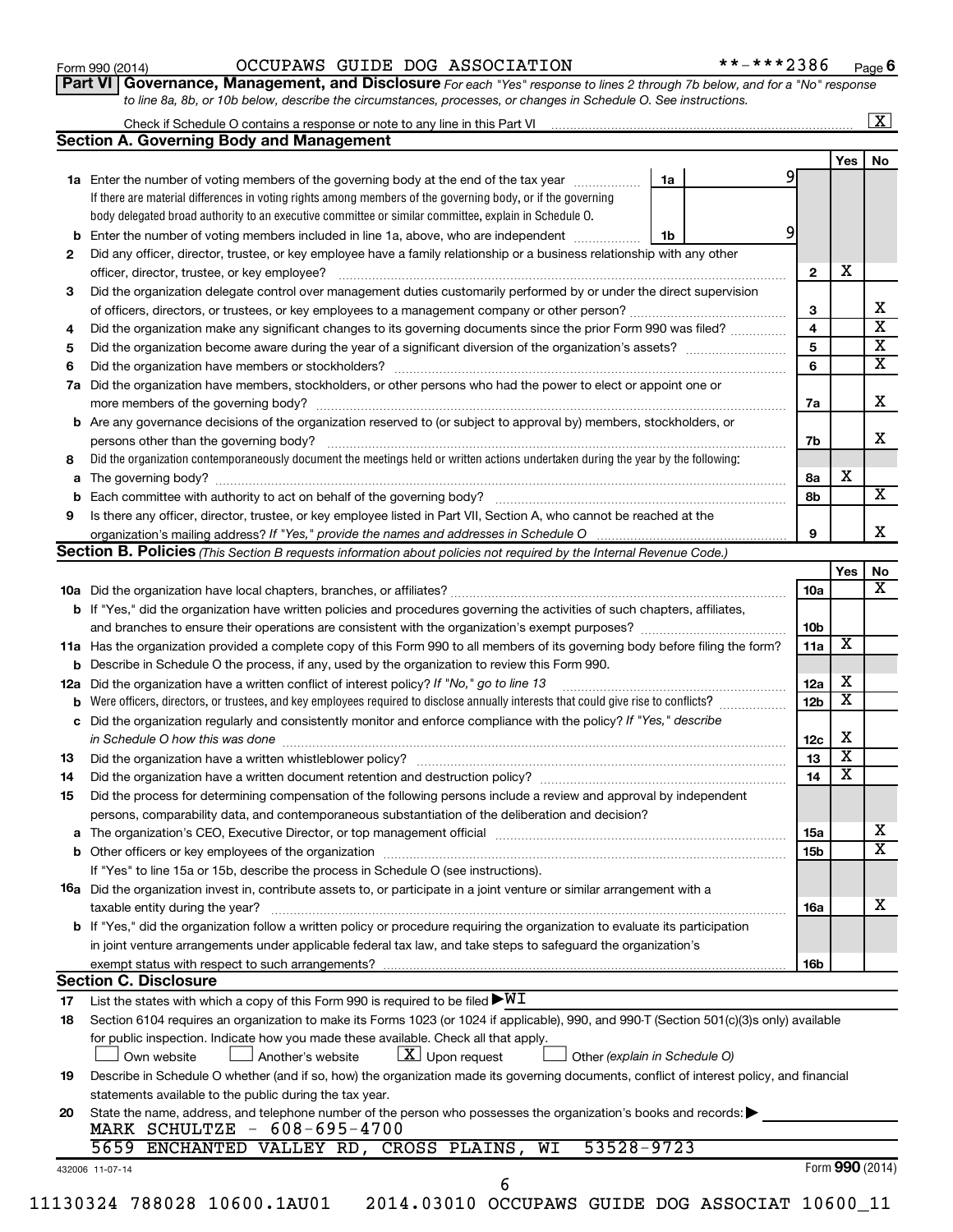$\Box$ 

| Part VII Compensation of Officers, Directors, Trustees, Key Employees, Highest Compensated |  |
|--------------------------------------------------------------------------------------------|--|
| <b>Employees, and Independent Contractors</b>                                              |  |

Check if Schedule O contains a response or note to any line in this Part VII

**Section A. Officers, Directors, Trustees, Key Employees, and Highest Compensated Employees**

**1a**  Complete this table for all persons required to be listed. Report compensation for the calendar year ending with or within the organization's tax year.

**•** List all of the organization's current officers, directors, trustees (whether individuals or organizations), regardless of amount of compensation.

**•** List all of the organization's **current** key employees, if any. See instructions for definition of "key employee." Enter -0- in columns  $(D)$ ,  $(E)$ , and  $(F)$  if no compensation was paid.

**•** List the organization's five current highest compensated employees (other than an officer, director, trustee, or key employee) who received report-

**•** List all of the organization's former officers, key employees, and highest compensated employees who received more than \$100,000 of able compensation (Box 5 of Form W-2 and/or Box 7 of Form 1099-MISC) of more than \$100,000 from the organization and any related organizations. reportable compensation from the organization and any related organizations.

**•** List all of the organization's former directors or trustees that received, in the capacity as a former director or trustee of the organization, more than \$10,000 of reportable compensation from the organization and any related organizations.

List persons in the following order: individual trustees or directors; institutional trustees; officers; key employees; highest compensated employees; and former such persons.

 $\boxed{\textbf{X}}$  Check this box if neither the organization nor any related organization compensated any current officer, director, or trustee.

| (A)                     | (C)<br>(B)             |                                         | (D)                                                              | (E)         | (F)          |                                 |           |                     |                                  |                          |
|-------------------------|------------------------|-----------------------------------------|------------------------------------------------------------------|-------------|--------------|---------------------------------|-----------|---------------------|----------------------------------|--------------------------|
| Name and Title          | Average                | Position<br>(do not check more than one |                                                                  | Reportable  | Reportable   | Estimated                       |           |                     |                                  |                          |
|                         | hours per              |                                         | box, unless person is both an<br>officer and a director/trustee) |             | compensation | compensation                    | amount of |                     |                                  |                          |
|                         | week                   |                                         |                                                                  |             |              |                                 |           | from                | from related                     | other                    |
|                         | (list any<br>hours for |                                         |                                                                  |             |              |                                 |           | the<br>organization | organizations<br>(W-2/1099-MISC) | compensation<br>from the |
|                         | related                |                                         |                                                                  |             |              |                                 |           | (W-2/1099-MISC)     |                                  | organization             |
|                         | organizations          |                                         |                                                                  |             |              |                                 |           |                     |                                  | and related              |
|                         | below                  | Individual trustee or director          | Institutional trustee                                            |             | Key employee | Highest compensated<br>employee |           |                     |                                  | organizations            |
|                         | line)                  |                                         |                                                                  | Officer     |              |                                 | Former    |                     |                                  |                          |
| (1) BARBARA SCHULTZE    | 30.00                  |                                         |                                                                  |             |              |                                 |           |                     |                                  |                          |
| PRESIDENT               |                        | X                                       |                                                                  | $\mathbf X$ |              |                                 |           | $\mathbf 0$ .       | $\mathbf 0$ .                    | $\mathbf 0$ .            |
| (2) MARLETTE LARSEN     | 15.00                  |                                         |                                                                  |             |              |                                 |           |                     |                                  |                          |
| VICE PRESIDENT          |                        | X                                       |                                                                  | $\mathbf X$ |              |                                 |           | $\mathbf 0$ .       | $\mathbf 0$ .                    | $\mathbf 0$ .            |
| (3) DIANNE HERMAN-BROWN | 10.00                  |                                         |                                                                  |             |              |                                 |           |                     |                                  |                          |
| <b>SECRETARY</b>        |                        | X                                       |                                                                  | $\mathbf X$ |              |                                 |           | 0.                  | $\mathbf 0$ .                    | $\mathbf 0$ .            |
| (4) MARK SCHULTZE       | 25.00                  |                                         |                                                                  |             |              |                                 |           |                     |                                  |                          |
| <b>TREASURER</b>        |                        | X                                       |                                                                  | $\mathbf X$ |              |                                 |           | $\mathbf 0$ .       | $\mathbf 0$ .                    | $\mathbf 0$ .            |
| (5) DESIRAE PAUSMA      | 5.00                   |                                         |                                                                  |             |              |                                 |           |                     |                                  |                          |
| <b>DIRECTOR</b>         |                        | X                                       |                                                                  |             |              |                                 |           | $\mathbf 0$ .       | 0.                               | $\boldsymbol{0}$ .       |
| (6) BRENDA CIRRICIONE   | 5.00                   |                                         |                                                                  |             |              |                                 |           |                     |                                  |                          |
| <b>DIRECTOR</b>         |                        | X                                       |                                                                  |             |              |                                 |           | $\mathbf 0$ .       | 0.                               | $\mathbf 0$ .            |
| (7) RANDY MEYER         | 5.00                   |                                         |                                                                  |             |              |                                 |           |                     |                                  |                          |
| <b>DIRECTOR</b>         |                        | X                                       |                                                                  |             |              |                                 |           | 0.                  | 0.                               | $\mathbf 0$ .            |
| (8) PAM REICH           | 5.00                   |                                         |                                                                  |             |              |                                 |           |                     |                                  |                          |
| <b>DIRECTOR</b>         |                        | X                                       |                                                                  |             |              |                                 |           | $\mathbf 0$ .       | 0.                               | $\mathbf 0$ .            |
| (9) JENNIFER DUBIE      | 5.00                   |                                         |                                                                  |             |              |                                 |           |                     |                                  |                          |
| <b>DIRECTOR</b>         |                        | $\mathbf X$                             |                                                                  |             |              |                                 |           | 0.                  | 0.                               | $0$ .                    |
|                         |                        |                                         |                                                                  |             |              |                                 |           |                     |                                  |                          |
|                         |                        |                                         |                                                                  |             |              |                                 |           |                     |                                  |                          |
|                         |                        |                                         |                                                                  |             |              |                                 |           |                     |                                  |                          |
|                         |                        |                                         |                                                                  |             |              |                                 |           |                     |                                  |                          |
|                         |                        |                                         |                                                                  |             |              |                                 |           |                     |                                  |                          |
|                         |                        |                                         |                                                                  |             |              |                                 |           |                     |                                  |                          |
|                         |                        |                                         |                                                                  |             |              |                                 |           |                     |                                  |                          |
|                         |                        |                                         |                                                                  |             |              |                                 |           |                     |                                  |                          |
|                         |                        |                                         |                                                                  |             |              |                                 |           |                     |                                  |                          |
|                         |                        |                                         |                                                                  |             |              |                                 |           |                     |                                  |                          |
|                         |                        |                                         |                                                                  |             |              |                                 |           |                     |                                  |                          |
|                         |                        |                                         |                                                                  |             |              |                                 |           |                     |                                  |                          |
|                         |                        |                                         |                                                                  |             |              |                                 |           |                     |                                  |                          |
|                         |                        |                                         |                                                                  |             |              |                                 |           |                     |                                  |                          |
|                         |                        |                                         |                                                                  |             |              |                                 |           |                     |                                  |                          |
|                         |                        |                                         |                                                                  |             |              |                                 |           |                     |                                  |                          |

432007 11-07-14

11130324 788028 10600.1AU01 2014.03010 OCCUPAWS GUIDE DOG ASSOCIAT 10600\_11

Form (2014) **990**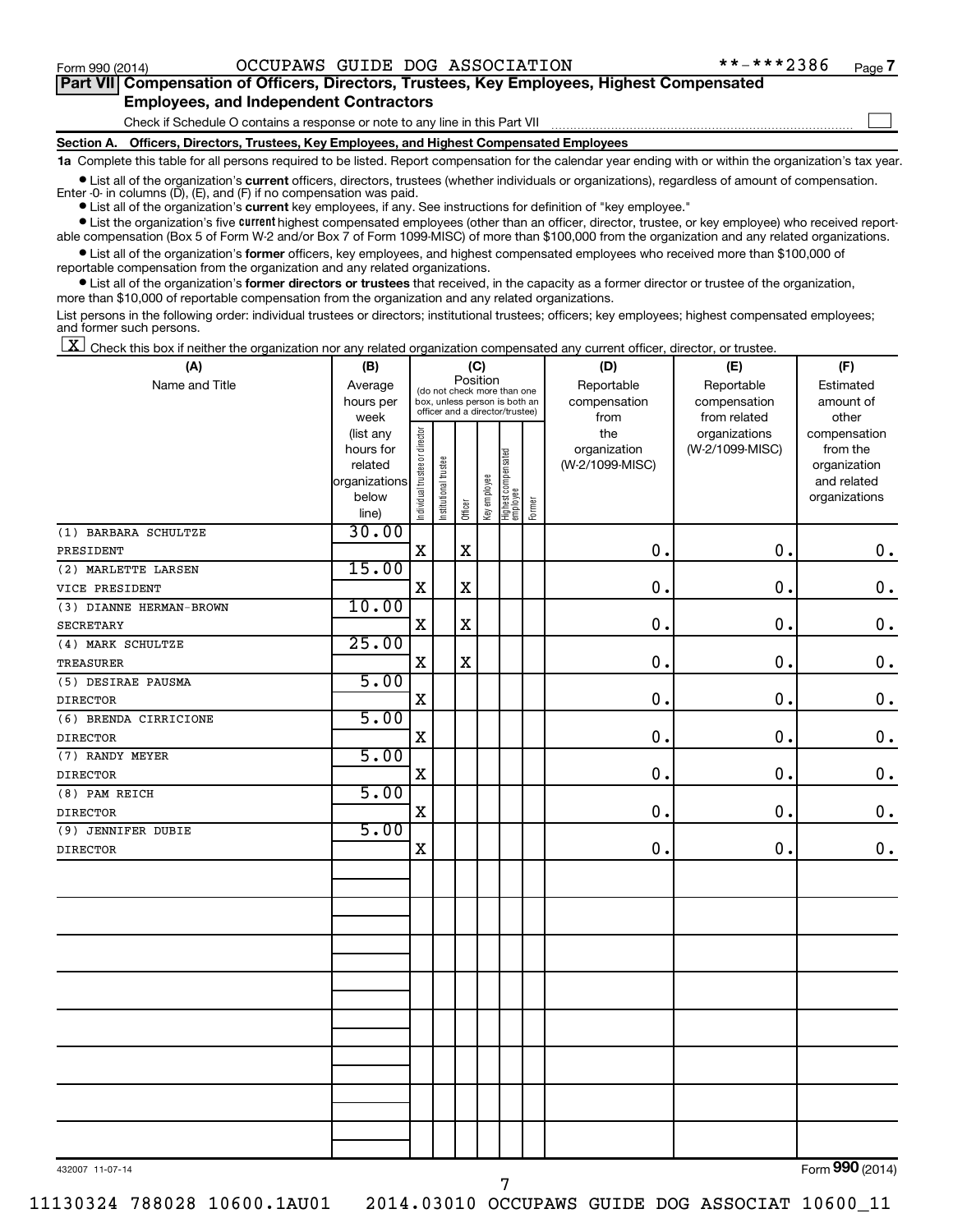|                 | OCCUPAWS GUIDE DOG ASSOCIATION<br>Form 990 (2014)                                                                                                                                                                                                      |                                                                      |                                |                       |                 |              |                                                                                                 |        |                                           | **-***2386                                        |          |                     | Page 8                                                                   |
|-----------------|--------------------------------------------------------------------------------------------------------------------------------------------------------------------------------------------------------------------------------------------------------|----------------------------------------------------------------------|--------------------------------|-----------------------|-----------------|--------------|-------------------------------------------------------------------------------------------------|--------|-------------------------------------------|---------------------------------------------------|----------|---------------------|--------------------------------------------------------------------------|
| <b>Part VII</b> | Section A. Officers, Directors, Trustees, Key Employees, and Highest Compensated Employees (continued)                                                                                                                                                 |                                                                      |                                |                       |                 |              |                                                                                                 |        |                                           |                                                   |          |                     |                                                                          |
|                 | (A)<br>Name and title                                                                                                                                                                                                                                  | (B)<br>Average<br>hours per<br>week                                  |                                |                       | (C)<br>Position |              | (do not check more than one<br>box, unless person is both an<br>officer and a director/trustee) |        | (D)<br>Reportable<br>compensation<br>from | (E)<br>Reportable<br>compensation<br>from related |          |                     | (F)<br>Estimated<br>amount of<br>other                                   |
|                 |                                                                                                                                                                                                                                                        | (list any<br>hours for<br>related<br>organizations<br>below<br>line) | Individual trustee or director | Institutional trustee | Officer         | Key employee | Highest compensated<br>  employee                                                               | Former | the<br>organization<br>(W-2/1099-MISC)    | organizations<br>(W-2/1099-MISC)                  |          |                     | compensation<br>from the<br>organization<br>and related<br>organizations |
|                 |                                                                                                                                                                                                                                                        |                                                                      |                                |                       |                 |              |                                                                                                 |        |                                           |                                                   |          |                     |                                                                          |
|                 |                                                                                                                                                                                                                                                        |                                                                      |                                |                       |                 |              |                                                                                                 |        |                                           |                                                   |          |                     |                                                                          |
|                 |                                                                                                                                                                                                                                                        |                                                                      |                                |                       |                 |              |                                                                                                 |        |                                           |                                                   |          |                     |                                                                          |
|                 |                                                                                                                                                                                                                                                        |                                                                      |                                |                       |                 |              |                                                                                                 |        |                                           |                                                   |          |                     |                                                                          |
|                 |                                                                                                                                                                                                                                                        |                                                                      |                                |                       |                 |              |                                                                                                 |        |                                           |                                                   |          |                     |                                                                          |
|                 |                                                                                                                                                                                                                                                        |                                                                      |                                |                       |                 |              |                                                                                                 |        |                                           |                                                   |          |                     |                                                                          |
|                 |                                                                                                                                                                                                                                                        |                                                                      |                                |                       |                 |              |                                                                                                 |        |                                           |                                                   |          |                     |                                                                          |
|                 | 1b Sub-total                                                                                                                                                                                                                                           |                                                                      |                                |                       |                 |              |                                                                                                 |        | $\overline{0}$ .                          |                                                   | 0.       |                     | $\overline{0}$ .                                                         |
|                 | c Total from continuation sheets to Part VII, Section A manufactured by                                                                                                                                                                                |                                                                      |                                |                       |                 |              |                                                                                                 |        | $\overline{0}$ .<br>$\overline{0}$ .      |                                                   | σ.<br>О. |                     | $\overline{0}$ .<br>$\overline{0}$ .                                     |
| 2               | Total number of individuals (including but not limited to those listed above) who received more than \$100,000 of reportable                                                                                                                           |                                                                      |                                |                       |                 |              |                                                                                                 |        |                                           |                                                   |          |                     |                                                                          |
|                 | compensation from the organization $\blacktriangleright$                                                                                                                                                                                               |                                                                      |                                |                       |                 |              |                                                                                                 |        |                                           |                                                   |          |                     | 0                                                                        |
|                 |                                                                                                                                                                                                                                                        |                                                                      |                                |                       |                 |              |                                                                                                 |        |                                           |                                                   |          |                     | Yes<br>No                                                                |
| 3               | Did the organization list any former officer, director, or trustee, key employee, or highest compensated employee on<br>line 1a? If "Yes," complete Schedule J for such individual manufactured content to the set of the set of the s                 |                                                                      |                                |                       |                 |              |                                                                                                 |        |                                           |                                                   |          | 3                   | х                                                                        |
|                 | For any individual listed on line 1a, is the sum of reportable compensation and other compensation from the organization<br>and related organizations greater than \$150,000? If "Yes," complete Schedule J for such individual                        |                                                                      |                                |                       |                 |              |                                                                                                 |        |                                           |                                                   |          | 4                   | х                                                                        |
| 5               | Did any person listed on line 1a receive or accrue compensation from any unrelated organization or individual for services                                                                                                                             |                                                                      |                                |                       |                 |              |                                                                                                 |        |                                           |                                                   |          |                     |                                                                          |
|                 | <b>Section B. Independent Contractors</b>                                                                                                                                                                                                              |                                                                      |                                |                       |                 |              |                                                                                                 |        |                                           |                                                   |          | 5                   | х                                                                        |
| 1.              | Complete this table for your five highest compensated independent contractors that received more than \$100,000 of compensation from<br>the organization. Report compensation for the calendar year ending with or within the organization's tax year. |                                                                      |                                |                       |                 |              |                                                                                                 |        |                                           |                                                   |          |                     |                                                                          |
|                 | (A)<br>Name and business address                                                                                                                                                                                                                       |                                                                      |                                | <b>NONE</b>           |                 |              |                                                                                                 |        | (B)<br>Description of services            |                                                   |          | (C)<br>Compensation |                                                                          |
|                 |                                                                                                                                                                                                                                                        |                                                                      |                                |                       |                 |              |                                                                                                 |        |                                           |                                                   |          |                     |                                                                          |
|                 |                                                                                                                                                                                                                                                        |                                                                      |                                |                       |                 |              |                                                                                                 |        |                                           |                                                   |          |                     |                                                                          |
|                 |                                                                                                                                                                                                                                                        |                                                                      |                                |                       |                 |              |                                                                                                 |        |                                           |                                                   |          |                     |                                                                          |
|                 |                                                                                                                                                                                                                                                        |                                                                      |                                |                       |                 |              |                                                                                                 |        |                                           |                                                   |          |                     |                                                                          |
| 2               | Total number of independent contractors (including but not limited to those listed above) who received more than<br>\$100,000 of compensation from the organization                                                                                    |                                                                      |                                |                       |                 |              | 0                                                                                               |        |                                           |                                                   |          |                     |                                                                          |
| 432008          |                                                                                                                                                                                                                                                        |                                                                      |                                |                       |                 |              |                                                                                                 |        |                                           |                                                   |          |                     | Form 990 (2014)                                                          |

432008 11-07-14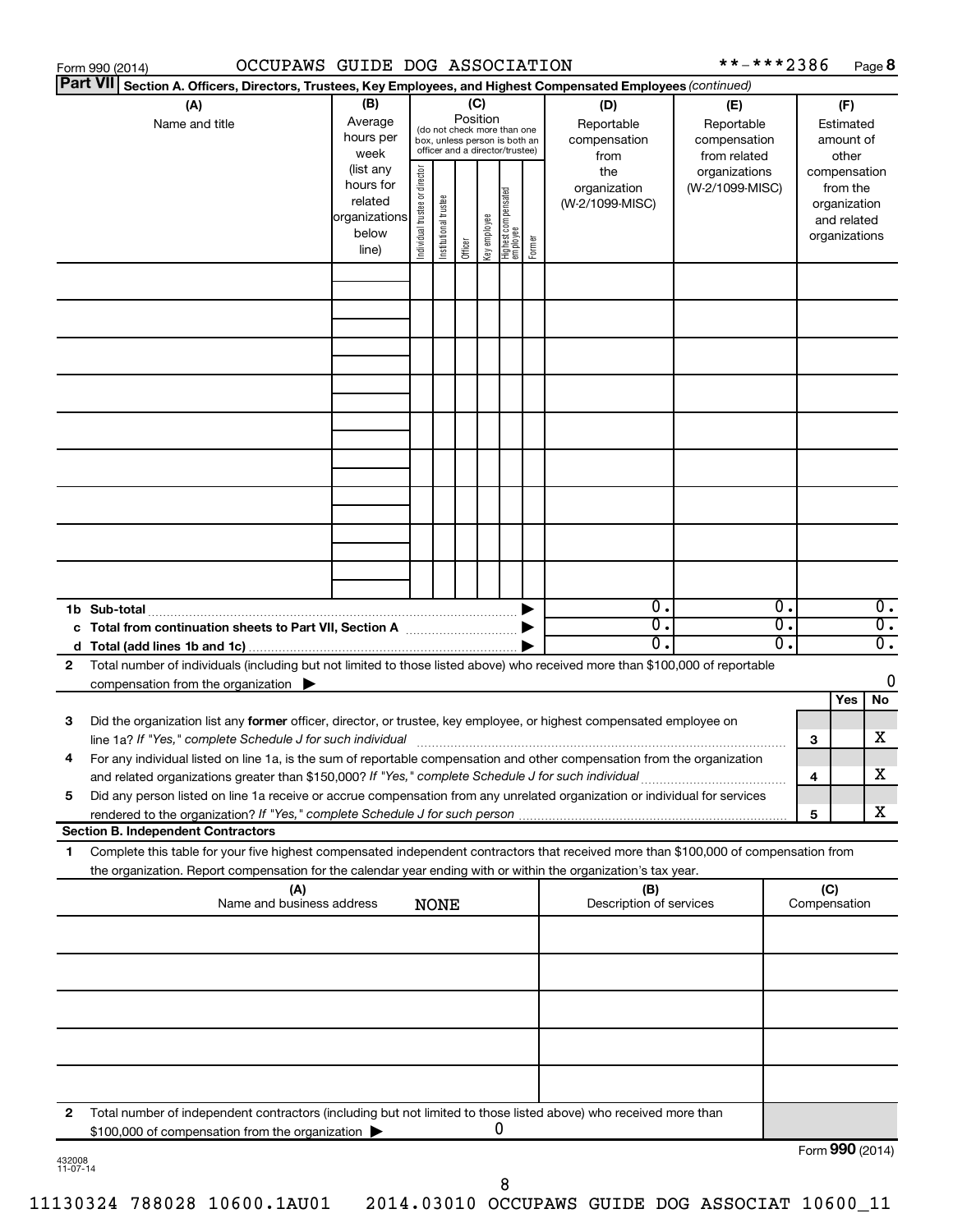|                                                           | <b>Part VIII</b> | <b>Statement of Revenue</b>                                                |                |                                |               |                                          |                                  |                                                                    |
|-----------------------------------------------------------|------------------|----------------------------------------------------------------------------|----------------|--------------------------------|---------------|------------------------------------------|----------------------------------|--------------------------------------------------------------------|
|                                                           |                  |                                                                            |                |                                |               |                                          |                                  |                                                                    |
|                                                           |                  |                                                                            |                |                                | Total revenue | Related or<br>exempt function<br>revenue | Unrelated<br>business<br>revenue | (D)<br>Revenue excluded<br>trom tax under<br>sections<br>512 - 514 |
| Contributions, Gifts, Grants<br>and Other Similar Amounts |                  | 1 a Federated campaigns                                                    | 1a             | 2,150.                         |               |                                          |                                  |                                                                    |
|                                                           | b                |                                                                            | 1b             |                                |               |                                          |                                  |                                                                    |
|                                                           | с                | Fundraising events                                                         | 1 <sub>c</sub> | 9,393.                         |               |                                          |                                  |                                                                    |
|                                                           | d                | Related organizations                                                      | 1 <sub>d</sub> |                                |               |                                          |                                  |                                                                    |
|                                                           |                  | Government grants (contributions)                                          | 1e             |                                |               |                                          |                                  |                                                                    |
|                                                           |                  | f All other contributions, gifts, grants, and                              |                |                                |               |                                          |                                  |                                                                    |
|                                                           |                  | similar amounts not included above                                         | 1f             | $\frac{143,181}{23,930}$       |               |                                          |                                  |                                                                    |
|                                                           | g                | Noncash contributions included in lines 1a-1f: \$                          |                |                                |               |                                          |                                  |                                                                    |
|                                                           | h.               |                                                                            |                |                                | 154,724.      |                                          |                                  |                                                                    |
|                                                           |                  | 2 a ADOPTION FEES                                                          |                | <b>Business Code</b><br>900099 | 4,150.        | 4,150.                                   |                                  |                                                                    |
|                                                           |                  |                                                                            |                |                                |               |                                          |                                  |                                                                    |
|                                                           | b                |                                                                            |                |                                |               |                                          |                                  |                                                                    |
|                                                           | c<br>d           | the control of the control of the control of the control of the control of |                |                                |               |                                          |                                  |                                                                    |
| Program Service<br>Revenue                                | е                | <u> 1989 - Johann Barbara, martin amerikan basar da</u>                    |                |                                |               |                                          |                                  |                                                                    |
|                                                           | f                |                                                                            |                |                                |               |                                          |                                  |                                                                    |
|                                                           |                  |                                                                            |                |                                | 4,150.        |                                          |                                  |                                                                    |
|                                                           | 3                | Investment income (including dividends, interest, and                      |                |                                |               |                                          |                                  |                                                                    |
|                                                           |                  |                                                                            |                |                                | 36.           |                                          |                                  | 36.                                                                |
|                                                           | 4                | Income from investment of tax-exempt bond proceeds                         |                |                                |               |                                          |                                  |                                                                    |
|                                                           | 5                |                                                                            |                |                                |               |                                          |                                  |                                                                    |
|                                                           |                  |                                                                            | (i) Real       | (ii) Personal                  |               |                                          |                                  |                                                                    |
|                                                           |                  | 6 a Gross rents                                                            |                |                                |               |                                          |                                  |                                                                    |
|                                                           | b                | Less: rental expenses                                                      |                |                                |               |                                          |                                  |                                                                    |
|                                                           | с                | Rental income or (loss)                                                    |                |                                |               |                                          |                                  |                                                                    |
|                                                           | d                |                                                                            |                |                                |               |                                          |                                  |                                                                    |
|                                                           |                  | 7 a Gross amount from sales of                                             | (i) Securities | (ii) Other                     |               |                                          |                                  |                                                                    |
|                                                           |                  | assets other than inventory                                                |                |                                |               |                                          |                                  |                                                                    |
|                                                           |                  | <b>b</b> Less: cost or other basis                                         |                |                                |               |                                          |                                  |                                                                    |
|                                                           |                  | and sales expenses                                                         |                |                                |               |                                          |                                  |                                                                    |
|                                                           |                  |                                                                            |                |                                |               |                                          |                                  |                                                                    |
|                                                           |                  | 8 a Gross income from fundraising events (not                              |                |                                |               |                                          |                                  |                                                                    |
| <b>Other Revenue</b>                                      |                  | $9,393.$ of<br>including \$                                                |                |                                |               |                                          |                                  |                                                                    |
|                                                           |                  | contributions reported on line 1c). See                                    |                |                                |               |                                          |                                  |                                                                    |
|                                                           |                  |                                                                            |                | 15,011.                        |               |                                          |                                  |                                                                    |
|                                                           |                  |                                                                            | $\mathbf b$    | 1,711.                         |               |                                          |                                  |                                                                    |
|                                                           |                  | c Net income or (loss) from fundraising events                             |                | .                              | 13,300.       |                                          |                                  | 13,300.                                                            |
|                                                           |                  | 9 a Gross income from gaming activities. See                               |                |                                |               |                                          |                                  |                                                                    |
|                                                           |                  |                                                                            |                | 565.                           |               |                                          |                                  |                                                                    |
|                                                           |                  |                                                                            | b              | $\mathbf{0}$ .                 |               |                                          |                                  |                                                                    |
|                                                           |                  | c Net income or (loss) from gaming activities                              |                |                                | 565.          |                                          |                                  | 565.                                                               |
|                                                           |                  | 10 a Gross sales of inventory, less returns                                |                |                                |               |                                          |                                  |                                                                    |
|                                                           |                  |                                                                            |                |                                |               |                                          |                                  |                                                                    |
|                                                           |                  |                                                                            |                |                                |               |                                          |                                  |                                                                    |
|                                                           |                  | c Net income or (loss) from sales of inventory<br>Miscellaneous Revenue    |                | <b>Business Code</b>           |               |                                          |                                  |                                                                    |
|                                                           | 11a              |                                                                            |                |                                |               |                                          |                                  |                                                                    |
|                                                           | b                |                                                                            |                |                                |               |                                          |                                  |                                                                    |
|                                                           | с                | the control of the control of the control of the                           |                |                                |               |                                          |                                  |                                                                    |
|                                                           | d                |                                                                            |                |                                |               |                                          |                                  |                                                                    |
|                                                           | е                |                                                                            |                |                                |               |                                          |                                  |                                                                    |
|                                                           | 12               |                                                                            |                |                                | 172,775.      | 4,150.                                   | $0 \cdot$                        | 13,901.                                                            |
| 432009<br>11-07-14                                        |                  |                                                                            |                |                                |               |                                          |                                  | Form 990 (2014)                                                    |

Form 990 (2014) OCCUPAWS GUIDE DOG ASSOCIATION \*\*-\*\*\*2386 Page

 $***$  -\*\*\* 2386 Page 9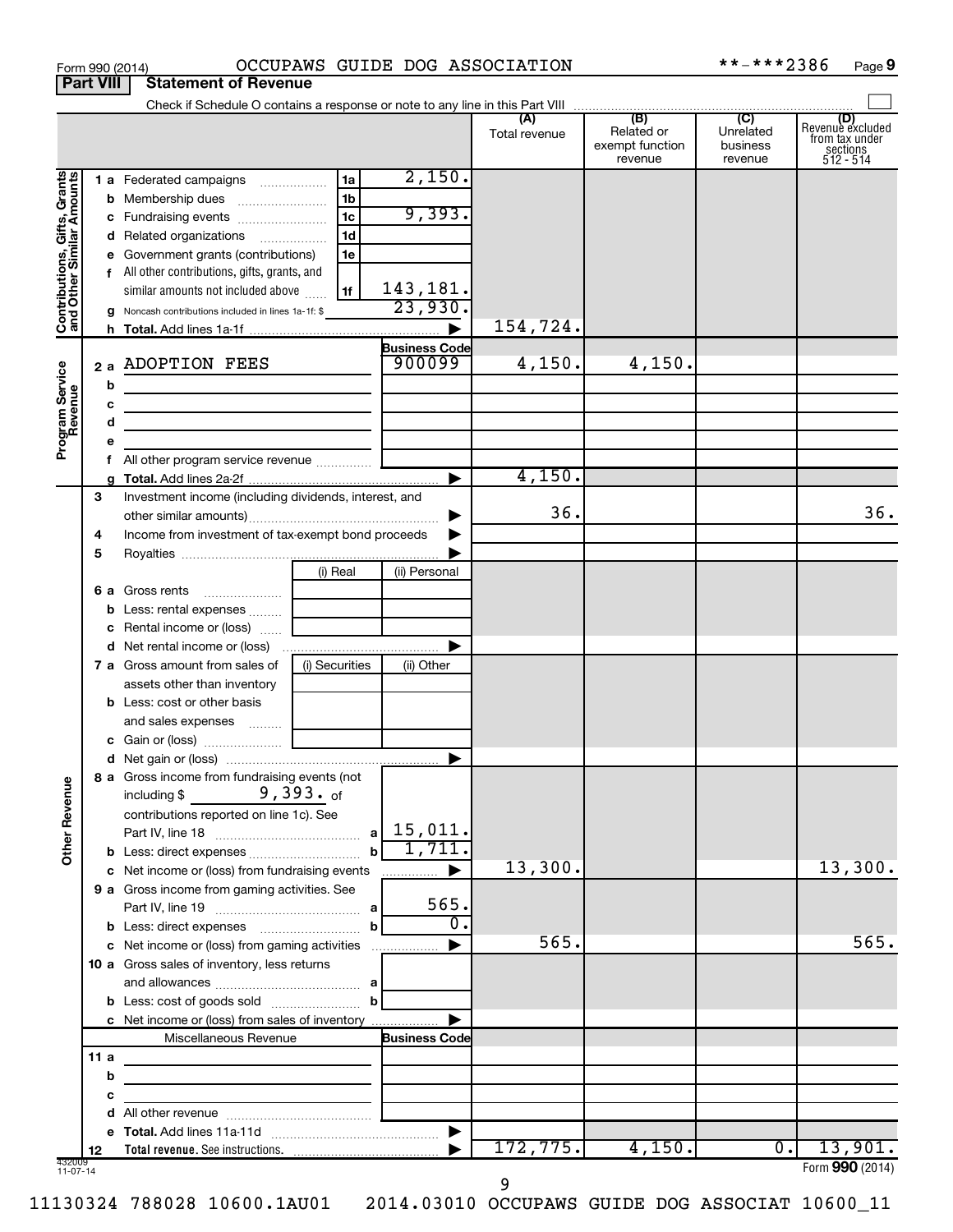**Part IX Statement of Functional Expenses**

Form 990 (2014) OCCUPAWS GUIDE DOG ASSOCIATION \*\*-\*\*\*2386 <sub>Page</sub>

|          | Section 501(c)(3) and 501(c)(4) organizations must complete all columns. All other organizations must complete column (A).                                                                                  |                |                             |                                    | $\mathbf{X}$            |
|----------|-------------------------------------------------------------------------------------------------------------------------------------------------------------------------------------------------------------|----------------|-----------------------------|------------------------------------|-------------------------|
|          | Check if Schedule O contains a response or note to any line in this Part IX                                                                                                                                 | (A)            | (B)                         | (C)                                | (D)                     |
|          | Do not include amounts reported on lines 6b,<br>7b, 8b, 9b, and 10b of Part VIII.                                                                                                                           | Total expenses | Program service<br>expenses | Management and<br>general expenses | Fundraising<br>expenses |
| 1.       | Grants and other assistance to domestic organizations                                                                                                                                                       |                |                             |                                    |                         |
|          | and domestic governments. See Part IV, line 21                                                                                                                                                              |                |                             |                                    |                         |
| 2        | Grants and other assistance to domestic                                                                                                                                                                     |                |                             |                                    |                         |
|          | individuals. See Part IV, line 22<br>$\overline{\phantom{a}}$                                                                                                                                               |                |                             |                                    |                         |
| 3        | Grants and other assistance to foreign                                                                                                                                                                      |                |                             |                                    |                         |
|          | organizations, foreign governments, and foreign                                                                                                                                                             |                |                             |                                    |                         |
|          | individuals. See Part IV, lines 15 and 16                                                                                                                                                                   |                |                             |                                    |                         |
| 4        | Benefits paid to or for members                                                                                                                                                                             |                |                             |                                    |                         |
| 5        | Compensation of current officers, directors,                                                                                                                                                                |                |                             |                                    |                         |
|          | trustees, and key employees                                                                                                                                                                                 |                |                             |                                    |                         |
| 6        | Compensation not included above, to disqualified                                                                                                                                                            |                |                             |                                    |                         |
|          | persons (as defined under section 4958(f)(1)) and                                                                                                                                                           |                |                             |                                    |                         |
|          | persons described in section 4958(c)(3)(B)                                                                                                                                                                  |                |                             |                                    |                         |
| 7        |                                                                                                                                                                                                             |                |                             |                                    |                         |
| 8        | Pension plan accruals and contributions (include                                                                                                                                                            |                |                             |                                    |                         |
|          | section 401(k) and 403(b) employer contributions)                                                                                                                                                           |                |                             |                                    |                         |
| 9        |                                                                                                                                                                                                             |                |                             |                                    |                         |
| 10       |                                                                                                                                                                                                             |                |                             |                                    |                         |
| 11       | Fees for services (non-employees):                                                                                                                                                                          |                |                             |                                    |                         |
| а        |                                                                                                                                                                                                             |                |                             |                                    |                         |
| b        |                                                                                                                                                                                                             | 2,213.         |                             | 2,213.                             |                         |
| с        |                                                                                                                                                                                                             |                |                             |                                    |                         |
| d        |                                                                                                                                                                                                             |                |                             |                                    |                         |
|          | Professional fundraising services. See Part IV, line 17                                                                                                                                                     |                |                             |                                    |                         |
| f        | Investment management fees<br>Other. (If line 11g amount exceeds 10% of line 25,                                                                                                                            |                |                             |                                    |                         |
| g        | column (A) amount, list line 11g expenses on Sch 0.)                                                                                                                                                        | 54,416.        | 54,416.                     |                                    |                         |
|          |                                                                                                                                                                                                             | 3,552.         | 2,842.                      |                                    | 710.                    |
| 12       |                                                                                                                                                                                                             | 43,758.        | 39,909.                     | 2,123.                             | 1,726.                  |
| 13<br>14 |                                                                                                                                                                                                             | 2,560.         | 2,048.                      | 256.                               | 256.                    |
| 15       |                                                                                                                                                                                                             |                |                             |                                    |                         |
| 16       |                                                                                                                                                                                                             |                |                             |                                    |                         |
| 17       |                                                                                                                                                                                                             | 24,405.        | 22,308.                     | 1,305.                             | 792.                    |
| 18       | Payments of travel or entertainment expenses                                                                                                                                                                |                |                             |                                    |                         |
|          | for any federal, state, or local public officials                                                                                                                                                           |                |                             |                                    |                         |
| 19       | Conferences, conventions, and meetings                                                                                                                                                                      | 30.            | 24.                         | з.                                 | з.                      |
| 20       | Interest                                                                                                                                                                                                    |                |                             |                                    |                         |
| 21       |                                                                                                                                                                                                             |                |                             |                                    |                         |
| 22       | Depreciation, depletion, and amortization                                                                                                                                                                   | 611.           | 599.                        | 12.                                |                         |
| 23       | Insurance                                                                                                                                                                                                   | 2,228.         | 1,782.                      | 223.                               | 223.                    |
| 24       | Other expenses. Itemize expenses not covered<br>above. (List miscellaneous expenses in line 24e. If line<br>24e amount exceeds 10% of line 25, column (A)<br>amount, list line 24e expenses on Schedule O.) |                |                             |                                    |                         |
| a        | PUPPIES                                                                                                                                                                                                     | 9,504.         | 9,504.                      |                                    |                         |
| b        |                                                                                                                                                                                                             |                |                             |                                    |                         |
| с        |                                                                                                                                                                                                             |                |                             |                                    |                         |
| d        |                                                                                                                                                                                                             |                |                             |                                    |                         |
|          | e All other expenses                                                                                                                                                                                        | 2,984.         | 2,387.                      | 298.                               | 299.                    |
| 25       | Total functional expenses. Add lines 1 through 24e                                                                                                                                                          | 146,261.       | 135,819.                    | 6,433.                             | 4,009.                  |
| 26       | Joint costs. Complete this line only if the organization                                                                                                                                                    |                |                             |                                    |                         |
|          | reported in column (B) joint costs from a combined                                                                                                                                                          |                |                             |                                    |                         |
|          | educational campaign and fundraising solicitation.                                                                                                                                                          |                |                             |                                    |                         |
|          | Check here $\blacktriangleright$<br>if following SOP 98-2 (ASC 958-720)                                                                                                                                     |                |                             |                                    |                         |

432010 11-07-14

Form (2014) **990**

10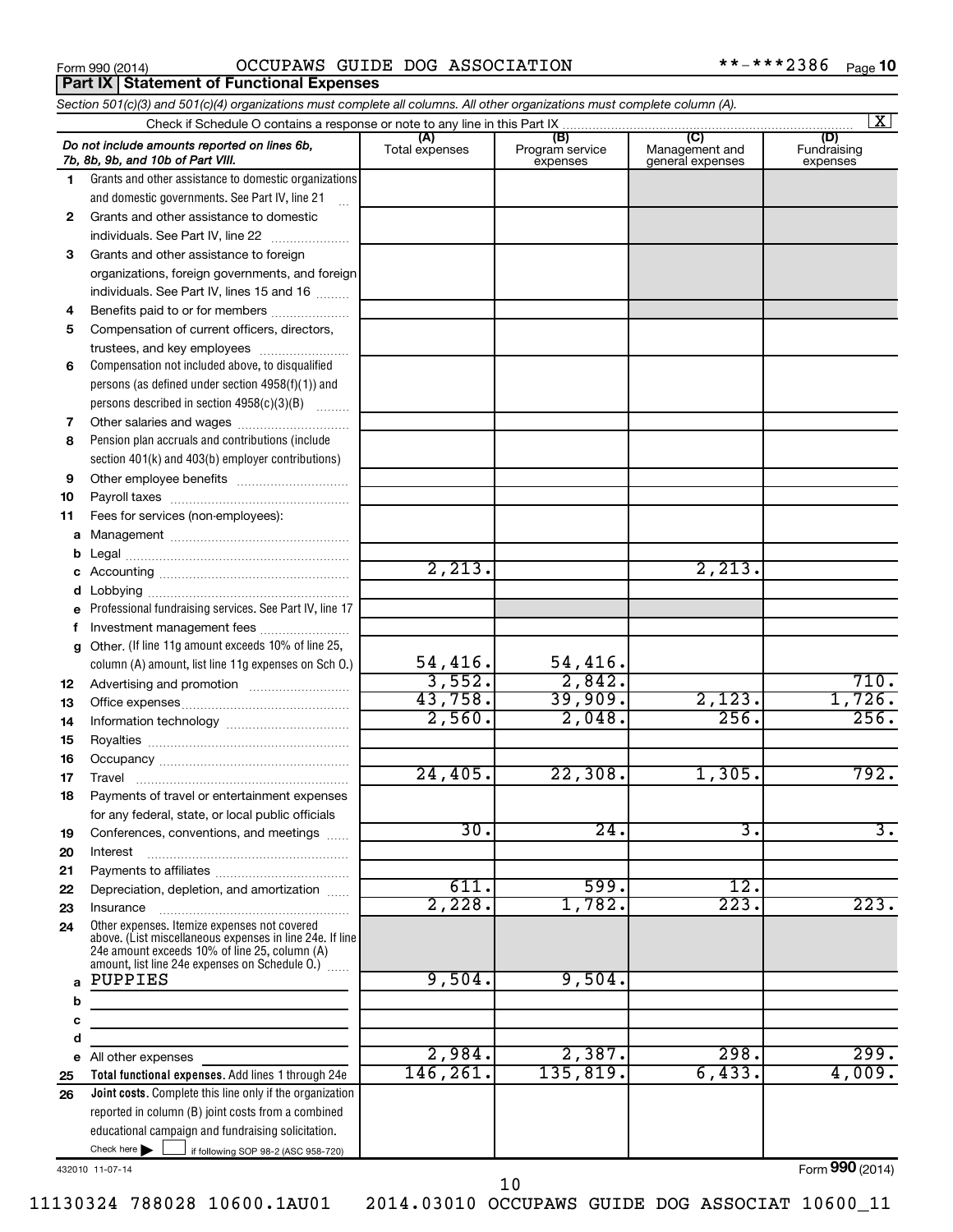11130324 788028 10600.1AU01 2014.03010 OCCUPAWS GUIDE DOG ASSOCIAT 10600\_11

### Form 990 (2014) OCCUPAWS GUIDE DOG ASSOCIATION \*\*-\*\*\*\*2386 Page

 $***$   $***$  2386 Page 11

|                      | Part X | <b>Balance Sheet</b>                                                                                                       |      |                  |                          |              |                     |
|----------------------|--------|----------------------------------------------------------------------------------------------------------------------------|------|------------------|--------------------------|--------------|---------------------|
|                      |        |                                                                                                                            |      |                  |                          |              |                     |
|                      |        |                                                                                                                            |      |                  | (A)<br>Beginning of year |              | (B)<br>End of year  |
|                      | 1      |                                                                                                                            |      |                  | 83,472.                  | $\mathbf{1}$ | 110,944.            |
|                      | 2      |                                                                                                                            |      |                  | 17,775.                  | $\mathbf{2}$ | 17,811.             |
|                      | 3      |                                                                                                                            |      |                  |                          | 3            |                     |
|                      | 4      |                                                                                                                            |      | 170.             | 4                        |              |                     |
|                      | 5      | Loans and other receivables from current and former officers, directors,                                                   |      |                  |                          |              |                     |
|                      |        | trustees, key employees, and highest compensated employees. Complete                                                       |      |                  |                          |              |                     |
|                      |        | Part II of Schedule L                                                                                                      |      |                  |                          | 5            |                     |
|                      | 6      | Loans and other receivables from other disqualified persons (as defined under                                              |      |                  |                          |              |                     |
|                      |        | section $4958(f)(1)$ , persons described in section $4958(c)(3)(B)$ , and contributing                                     |      |                  |                          |              |                     |
|                      |        | employers and sponsoring organizations of section 501(c)(9) voluntary                                                      |      |                  |                          |              |                     |
|                      |        | employees' beneficiary organizations (see instr). Complete Part II of Sch L                                                |      | 6                |                          |              |                     |
| Assets               | 7      |                                                                                                                            |      | 7                |                          |              |                     |
|                      | 8      |                                                                                                                            |      |                  |                          | 8            |                     |
|                      | 9      |                                                                                                                            |      |                  | $\overline{710}$ .       | 9            | 497.                |
|                      |        | <b>10a</b> Land, buildings, and equipment: cost or other                                                                   |      |                  |                          |              |                     |
|                      |        | basis. Complete Part VI of Schedule D  10a                                                                                 |      | 2,000.<br>2,000. |                          |              |                     |
|                      |        |                                                                                                                            | 611. | 10 <sub>c</sub>  | 0.                       |              |                     |
|                      | 11     |                                                                                                                            |      | 11               |                          |              |                     |
|                      | 12     |                                                                                                                            |      | 12               |                          |              |                     |
|                      | 13     |                                                                                                                            |      |                  |                          | 13           |                     |
|                      | 14     |                                                                                                                            |      |                  |                          | 14           |                     |
|                      | 15     |                                                                                                                            |      |                  |                          | 15           |                     |
|                      | 16     | <b>Total assets.</b> Add lines 1 through 15 (must equal line 34) <i></i>                                                   |      |                  | 102, 738.                | 16           | 129, 252.           |
|                      | 17     |                                                                                                                            |      |                  | 17                       |              |                     |
|                      | 18     |                                                                                                                            |      |                  |                          | 18           |                     |
|                      | 19     |                                                                                                                            |      |                  |                          | 19           |                     |
|                      | 20     |                                                                                                                            |      |                  |                          | 20           |                     |
|                      | 21     | Escrow or custodial account liability. Complete Part IV of Schedule D                                                      |      |                  |                          | 21           |                     |
|                      | 22     | Loans and other payables to current and former officers, directors, trustees,                                              |      |                  |                          |              |                     |
|                      |        | key employees, highest compensated employees, and disqualified persons.                                                    |      |                  |                          |              |                     |
| Liabilities          |        |                                                                                                                            |      |                  |                          | 22           |                     |
|                      | 23     | Secured mortgages and notes payable to unrelated third parties                                                             |      |                  |                          | 23           |                     |
|                      | 24     | Unsecured notes and loans payable to unrelated third parties                                                               |      |                  |                          | 24           |                     |
|                      | 25     | Other liabilities (including federal income tax, payables to related third                                                 |      |                  |                          |              |                     |
|                      |        | parties, and other liabilities not included on lines 17-24). Complete Part X of                                            |      |                  |                          |              |                     |
|                      |        | Schedule D                                                                                                                 |      |                  |                          | 25           |                     |
|                      | 26     | Total liabilities. Add lines 17 through 25                                                                                 |      |                  | 0.                       | 26           | 0.                  |
|                      |        | Organizations that follow SFAS 117 (ASC 958), check here $\blacktriangleright \begin{array}{c} \perp X \\ \end{array}$ and |      |                  |                          |              |                     |
|                      |        | complete lines 27 through 29, and lines 33 and 34.                                                                         |      |                  |                          |              |                     |
|                      | 27     |                                                                                                                            |      |                  | 92,867.<br>9,871.        | 27           | 125, 220.<br>4,032. |
|                      | 28     |                                                                                                                            |      |                  |                          | 28           |                     |
| <b>Fund Balances</b> | 29     | Permanently restricted net assets                                                                                          |      |                  |                          | 29           |                     |
|                      |        | Organizations that do not follow SFAS 117 (ASC 958), check here >                                                          |      |                  |                          |              |                     |
| Net Assets or        |        | and complete lines 30 through 34.                                                                                          |      |                  |                          |              |                     |
|                      | 30     |                                                                                                                            |      |                  |                          | 30           |                     |
|                      | 31     | Paid-in or capital surplus, or land, building, or equipment fund                                                           |      |                  |                          | 31           |                     |
|                      | 32     | Retained earnings, endowment, accumulated income, or other funds                                                           |      |                  | 102,738.                 | 32           | 129, 252.           |
|                      | 33     |                                                                                                                            |      |                  | 102,738.                 | 33<br>34     | 129,252.            |
|                      | 34     |                                                                                                                            |      |                  |                          |              |                     |

Form (2014) **990**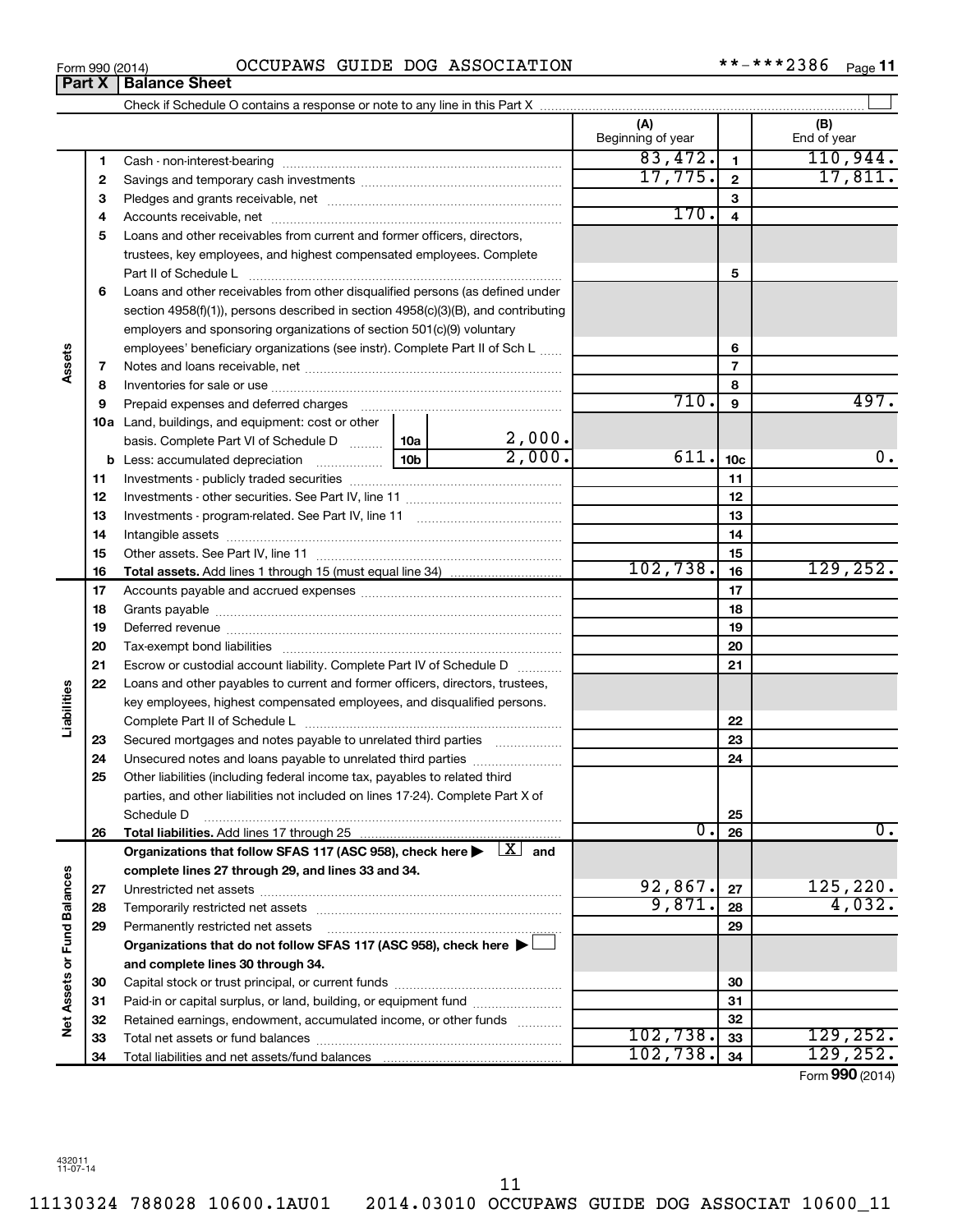|    | OCCUPAWS GUIDE DOG ASSOCIATION<br>Form 990 (2014)                                                                                    | **-***2386              |                   |     | Page 12          |
|----|--------------------------------------------------------------------------------------------------------------------------------------|-------------------------|-------------------|-----|------------------|
|    | Part XI Reconciliation of Net Assets                                                                                                 |                         |                   |     |                  |
|    |                                                                                                                                      |                         |                   |     |                  |
|    |                                                                                                                                      |                         |                   |     |                  |
| 1  |                                                                                                                                      | $\mathbf{1}$            |                   |     | 172,775.         |
| 2  |                                                                                                                                      | $\overline{2}$          |                   |     | 146, 261.        |
| з  |                                                                                                                                      | 3                       |                   |     | 26,514.          |
| 4  |                                                                                                                                      | $\overline{\mathbf{4}}$ |                   |     | 102,738.         |
| 5  |                                                                                                                                      | 5                       |                   |     |                  |
| 6  | Donated services and use of facilities                                                                                               | 6                       |                   |     |                  |
| 7  | Investment expenses                                                                                                                  | $\overline{7}$          |                   |     |                  |
| 8  | Prior period adjustments                                                                                                             | 8                       |                   |     |                  |
| 9  |                                                                                                                                      | 9                       |                   |     | $\overline{0}$ . |
| 10 | Net assets or fund balances at end of year. Combine lines 3 through 9 (must equal Part X, line 33,                                   |                         |                   |     |                  |
|    | column (B))                                                                                                                          | 10                      |                   |     | 129,252.         |
|    | Part XII Financial Statements and Reporting                                                                                          |                         |                   |     |                  |
|    |                                                                                                                                      |                         |                   |     |                  |
|    |                                                                                                                                      |                         |                   | Yes | No               |
| 1  | $\mathbf{X}$ Accrual<br>Accounting method used to prepare the Form 990: [130] Cash<br>Other                                          |                         |                   |     |                  |
|    | If the organization changed its method of accounting from a prior year or checked "Other," explain in Schedule O.                    |                         |                   |     |                  |
|    |                                                                                                                                      |                         | 2a                |     | x                |
|    | If "Yes," check a box below to indicate whether the financial statements for the year were compiled or reviewed on a                 |                         |                   |     |                  |
|    | separate basis, consolidated basis, or both:                                                                                         |                         |                   |     |                  |
|    | Consolidated basis<br>Both consolidated and separate basis<br>Separate basis                                                         |                         |                   |     |                  |
|    |                                                                                                                                      |                         | 2 <sub>b</sub>    | х   |                  |
|    | If "Yes," check a box below to indicate whether the financial statements for the year were audited on a separate basis,              |                         |                   |     |                  |
|    | consolidated basis, or both:                                                                                                         |                         |                   |     |                  |
|    | $\lfloor x \rfloor$ Separate basis<br>Consolidated basis<br>Both consolidated and separate basis                                     |                         |                   |     |                  |
|    | c If "Yes" to line 2a or 2b, does the organization have a committee that assumes responsibility for oversight of the audit,          |                         |                   |     |                  |
|    |                                                                                                                                      |                         | 2c                | х   |                  |
|    | If the organization changed either its oversight process or selection process during the tax year, explain in Schedule O.            |                         |                   |     |                  |
|    | 3a As a result of a federal award, was the organization required to undergo an audit or audits as set forth in the Single Audit      |                         |                   |     |                  |
|    |                                                                                                                                      |                         | 3a                |     | x                |
|    | <b>b</b> If "Yes," did the organization undergo the required audit or audits? If the organization did not undergo the required audit |                         |                   |     |                  |
|    |                                                                                                                                      |                         | 3 <sub>b</sub>    |     |                  |
|    |                                                                                                                                      |                         | $Form$ 990 (2014) |     |                  |

Form (2014) **990**

432012 11-07-14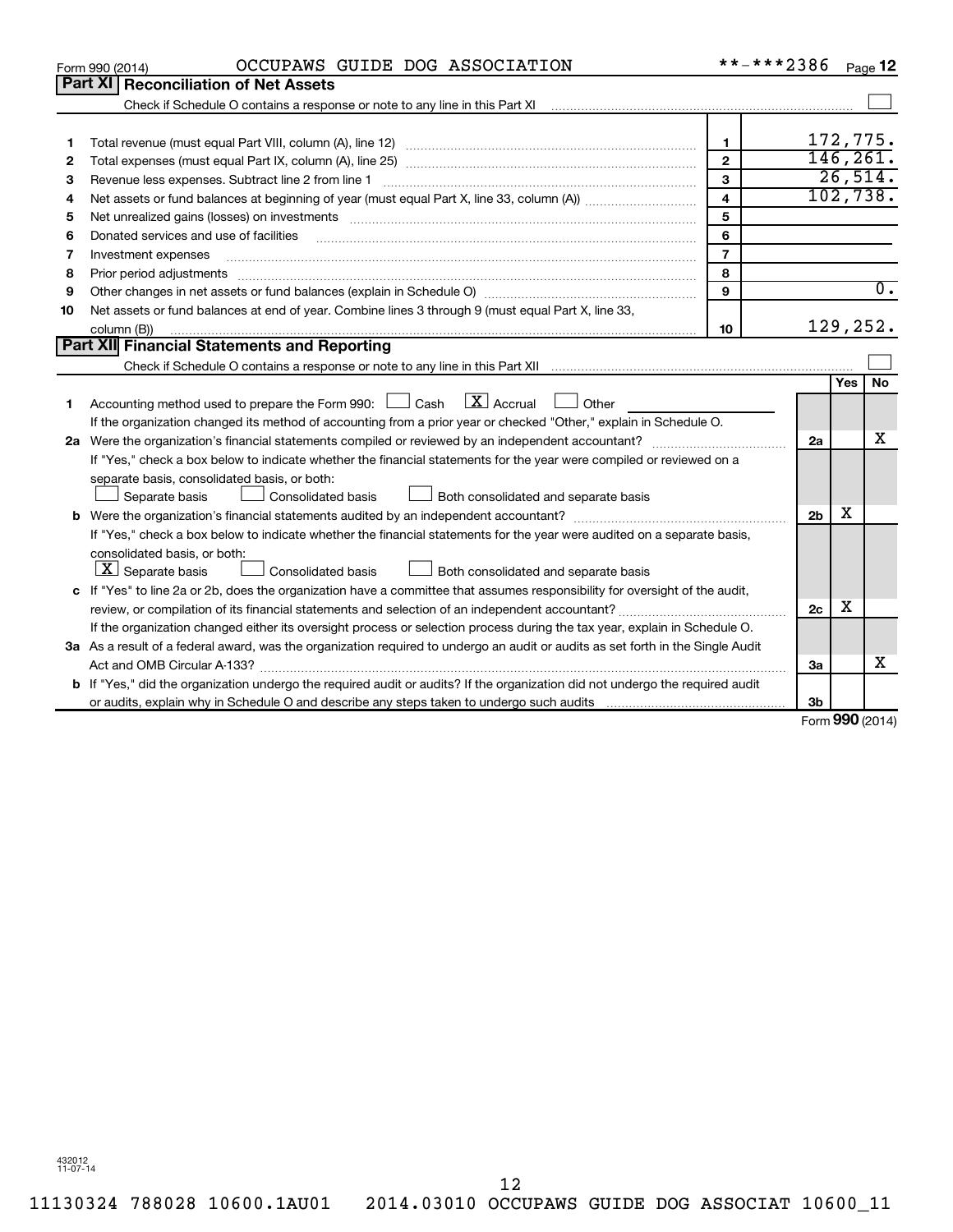| <b>SCHEDULE A</b> |  |
|-------------------|--|
|-------------------|--|

Department of the Treasury Internal Revenue Service

# Form 990 or 990-EZ) **Public Charity Status and Public Support**<br>
Complete if the organization is a section 501(c)(3) organization or a section<br> **2014**

**4947(a)(1) nonexempt charitable trust. | Attach to Form 990 or Form 990-EZ.** 

| U                                          |  |
|--------------------------------------------|--|
| <b>Open to Public</b><br><b>Inspection</b> |  |

OMB No. 1545-0047

Information about Schedule A (Form 990 or 990-EZ) and its instructions is at www.irs.gov/form990.

|        | Name of the organization                                                                                                                          |                             | <b>Employer identification number</b> |
|--------|---------------------------------------------------------------------------------------------------------------------------------------------------|-----------------------------|---------------------------------------|
|        | OCCUPAWS GUIDE DOG ASSOCIATION                                                                                                                    |                             | **-***2386                            |
| Part I | Reason for Public Charity Status (All organizations must complete this part.) See instructions.                                                   |                             |                                       |
|        | The organization is not a private foundation because it is: (For lines 1 through 11, check only one box.)                                         |                             |                                       |
| 1.     | A church, convention of churches, or association of churches described in section 170(b)(1)(A)(i).                                                |                             |                                       |
| 2      | A school described in section 170(b)(1)(A)(ii). (Attach Schedule E.)                                                                              |                             |                                       |
| 3      | A hospital or a cooperative hospital service organization described in section 170(b)(1)(A)(iii).                                                 |                             |                                       |
|        | A medical research organization operated in conjunction with a hospital described in section 170(b)(1)(A)(iii). Enter the hospital's name,        |                             |                                       |
|        | city, and state:                                                                                                                                  |                             |                                       |
| 5      | An organization operated for the benefit of a college or university owned or operated by a governmental unit described in                         |                             |                                       |
|        | section 170(b)(1)(A)(iv). (Complete Part II.)                                                                                                     |                             |                                       |
| 6      | A federal, state, or local government or governmental unit described in section 170(b)(1)(A)(v).                                                  |                             |                                       |
|        | 7 $ X $ An organization that normally receives a substantial part of its support from a governmental unit or from the general public described in |                             |                                       |
|        | section 170(b)(1)(A)(vi). (Complete Part II.)                                                                                                     |                             |                                       |
| 8      | A community trust described in section 170(b)(1)(A)(vi). (Complete Part II.)                                                                      |                             |                                       |
| 9      | An organization that normally receives: (1) more than 33 1/3% of its support from contributions, membership fees, and gross receipts from         |                             |                                       |
|        | activities related to its exempt functions - subject to certain exceptions, and (2) no more than 33 1/3% of its support from gross investment     |                             |                                       |
|        | income and unrelated business taxable income (less section 511 tax) from businesses acquired by the organization after June 30, 1975.             |                             |                                       |
|        | See section 509(a)(2). (Complete Part III.)                                                                                                       |                             |                                       |
| 10     | An organization organized and operated exclusively to test for public safety. See section 509(a)(4).                                              |                             |                                       |
| 11     | An organization organized and operated exclusively for the benefit of, to perform the functions of, or to carry out the purposes of one or        |                             |                                       |
|        | more publicly supported organizations described in section 509(a)(1) or section 509(a)(2). See section 509(a)(3). Check the box in                |                             |                                       |
|        | lines 11a through 11d that describes the type of supporting organization and complete lines 11e, 11f, and 11g.                                    |                             |                                       |
| a      | <b>Type I.</b> A supporting organization operated, supervised, or controlled by its supported organization(s), typically by giving                |                             |                                       |
|        | the supported organization(s) the power to regularly appoint or elect a majority of the directors or trustees of the supporting                   |                             |                                       |
|        | organization. You must complete Part IV, Sections A and B.                                                                                        |                             |                                       |
| b      | Type II. A supporting organization supervised or controlled in connection with its supported organization(s), by having                           |                             |                                       |
|        | control or management of the supporting organization vested in the same persons that control or manage the supported                              |                             |                                       |
|        | organization(s). You must complete Part IV, Sections A and C.                                                                                     |                             |                                       |
| с      | Type III functionally integrated. A supporting organization operated in connection with, and functionally integrated with,                        |                             |                                       |
|        | its supported organization(s) (see instructions). You must complete Part IV, Sections A, D, and E.                                                |                             |                                       |
| d      | Type III non-functionally integrated. A supporting organization operated in connection with its supported organization(s)                         |                             |                                       |
|        | that is not functionally integrated. The organization generally must satisfy a distribution requirement and an attentiveness                      |                             |                                       |
|        | requirement (see instructions). You must complete Part IV, Sections A and D, and Part V.                                                          |                             |                                       |
| е      | Check this box if the organization received a written determination from the IRS that it is a Type I, Type II, Type III                           |                             |                                       |
|        | functionally integrated, or Type III non-functionally integrated supporting organization.                                                         |                             |                                       |
|        | Enter the number of supported organizations                                                                                                       |                             |                                       |
|        | Provide the following information about the supported organization(s).                                                                            | (iv) Is the organization    |                                       |
|        | (ii) EIN<br>(iii) Type of organization<br>(i) Name of supported                                                                                   | (v) Amount of monetary<br>i | (vi) Amount of                        |

(described on lines 1-9 **g**

| (i) Ivality of Supported<br>organization                                | צוו⊐ (ווי | (iii) i ype or organization<br>(described on lines 1-9<br>above or IRC section<br>(see instructions)) | $\mathbf{u}$<br>listed in your<br>governing document?<br>Yes<br>No |  | <b>(V)</b> Allioulit of Highletaly<br>support (see<br>Instructions) | <b>TVITATIOUTLOI</b><br>other support (see<br>Instructions) |
|-------------------------------------------------------------------------|-----------|-------------------------------------------------------------------------------------------------------|--------------------------------------------------------------------|--|---------------------------------------------------------------------|-------------------------------------------------------------|
|                                                                         |           |                                                                                                       |                                                                    |  |                                                                     |                                                             |
|                                                                         |           |                                                                                                       |                                                                    |  |                                                                     |                                                             |
|                                                                         |           |                                                                                                       |                                                                    |  |                                                                     |                                                             |
|                                                                         |           |                                                                                                       |                                                                    |  |                                                                     |                                                             |
|                                                                         |           |                                                                                                       |                                                                    |  |                                                                     |                                                             |
| Total                                                                   |           |                                                                                                       |                                                                    |  |                                                                     |                                                             |
| <b>LUA For Donorwork Poduction Act Notice, can the Instructions for</b> |           |                                                                                                       |                                                                    |  |                                                                     | Schodule A (Form 000 or 000 EZ) 2014                        |

Form 990 or 990-EZ. 432021 09-17-14 LHA **For Paperwork Reduction Act Notice, see the Instructions for**  **Schedule A (Form 990 or 990-EZ) 2014**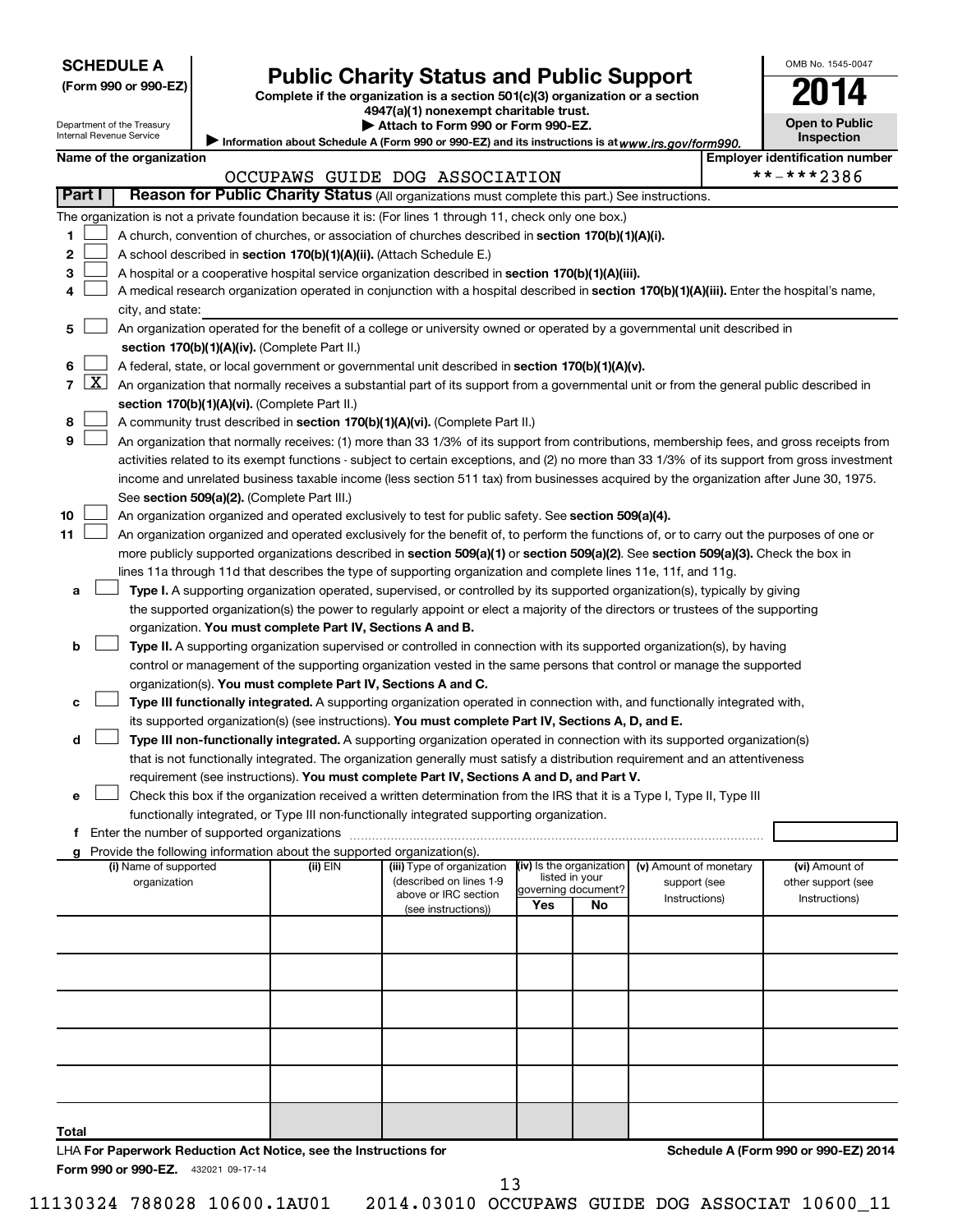#### Schedule A (Form 990 or 990-EZ) 2014 OCCUPAWS GUIDE DOG ASSOCIATION \*\*-\*\*\*2386 Page

 $***$   $***$  2386 Page 2

(Complete only if you checked the box on line 5, 7, or 8 of Part I or if the organization failed to qualify under Part III. If the organization **Part II Support Schedule for Organizations Described in Sections 170(b)(1)(A)(iv) and 170(b)(1)(A)(vi)**

fails to qualify under the tests listed below, please complete Part III.)

|     | <b>Section A. Public Support</b>                                                                                                               |          |          |            |            |                                      |                                    |
|-----|------------------------------------------------------------------------------------------------------------------------------------------------|----------|----------|------------|------------|--------------------------------------|------------------------------------|
|     | Calendar year (or fiscal year beginning in)                                                                                                    | (a) 2010 | (b) 2011 | $(c)$ 2012 | $(d)$ 2013 | (e) 2014                             | (f) Total                          |
|     | 1 Gifts, grants, contributions, and                                                                                                            |          |          |            |            |                                      |                                    |
|     | membership fees received. (Do not                                                                                                              |          |          |            |            |                                      |                                    |
|     | include any "unusual grants.")                                                                                                                 | 138,869. | 94,627.  | 123, 190.  | 94, 224.   | 154,724.                             | 605,634.                           |
|     | 2 Tax revenues levied for the organ-                                                                                                           |          |          |            |            |                                      |                                    |
|     | ization's benefit and either paid to                                                                                                           |          |          |            |            |                                      |                                    |
|     | or expended on its behalf                                                                                                                      |          |          |            |            |                                      |                                    |
|     | 3 The value of services or facilities                                                                                                          |          |          |            |            |                                      |                                    |
|     | furnished by a governmental unit to                                                                                                            |          |          |            |            |                                      |                                    |
|     | the organization without charge                                                                                                                |          |          |            |            |                                      |                                    |
|     | 4 Total. Add lines 1 through 3                                                                                                                 | 138,869. | 94,627.  | 123, 190.  | 94,224.    | 154, 724.                            | 605, 634.                          |
| 5   | The portion of total contributions                                                                                                             |          |          |            |            |                                      |                                    |
|     | by each person (other than a                                                                                                                   |          |          |            |            |                                      |                                    |
|     | governmental unit or publicly                                                                                                                  |          |          |            |            |                                      |                                    |
|     | supported organization) included                                                                                                               |          |          |            |            |                                      |                                    |
|     | on line 1 that exceeds 2% of the                                                                                                               |          |          |            |            |                                      |                                    |
|     | amount shown on line 11,                                                                                                                       |          |          |            |            |                                      |                                    |
|     | column (f)                                                                                                                                     |          |          |            |            |                                      | 148,667.                           |
|     | 6 Public support. Subtract line 5 from line 4.                                                                                                 |          |          |            |            |                                      | 456,967.                           |
|     | <b>Section B. Total Support</b>                                                                                                                |          |          |            |            |                                      |                                    |
|     | Calendar year (or fiscal year beginning in)                                                                                                    | (a) 2010 | (b) 2011 | $(c)$ 2012 | $(d)$ 2013 | (e) 2014                             | (f) Total                          |
|     | <b>7</b> Amounts from line 4                                                                                                                   | 138,869. | 94,627.  | 123, 190.  | 94,224.    | 154, 724.                            | 605,634.                           |
| 8   | Gross income from interest.                                                                                                                    |          |          |            |            |                                      |                                    |
|     | dividends, payments received on                                                                                                                |          |          |            |            |                                      |                                    |
|     | securities loans, rents, royalties                                                                                                             |          |          |            |            |                                      |                                    |
|     | and income from similar sources                                                                                                                | 192.     | 179.     | 76.        | 47.        | 36.                                  | 530.                               |
| 9   | Net income from unrelated business                                                                                                             |          |          |            |            |                                      |                                    |
|     | activities, whether or not the                                                                                                                 |          |          |            |            |                                      |                                    |
|     | business is regularly carried on                                                                                                               |          |          |            |            |                                      |                                    |
|     | 10 Other income. Do not include gain                                                                                                           |          |          |            |            |                                      |                                    |
|     | or loss from the sale of capital                                                                                                               |          |          |            |            |                                      |                                    |
|     | assets (Explain in Part VI.)                                                                                                                   |          |          |            |            |                                      |                                    |
|     | <b>11 Total support.</b> Add lines 7 through 10                                                                                                |          |          |            |            |                                      | 606, 164.                          |
| 12  | Gross receipts from related activities, etc. (see instructions)                                                                                |          |          |            |            | 12                                   | 111,692.                           |
|     | 13 First five years. If the Form 990 is for the organization's first, second, third, fourth, or fifth tax year as a section 501(c)(3)          |          |          |            |            |                                      |                                    |
|     | organization, check this box and stop here                                                                                                     |          |          |            |            |                                      |                                    |
|     | <b>Section C. Computation of Public Support Percentage</b>                                                                                     |          |          |            |            |                                      |                                    |
|     |                                                                                                                                                |          |          |            |            | 14                                   | 75.39<br>%                         |
|     |                                                                                                                                                |          |          |            |            | 15                                   | 77.77<br>%                         |
|     | 16a 33 1/3% support test - 2014. If the organization did not check the box on line 13, and line 14 is 33 1/3% or more, check this box and      |          |          |            |            |                                      |                                    |
|     |                                                                                                                                                |          |          |            |            |                                      | $\blacktriangleright$ $\mathbf{X}$ |
|     | b 33 1/3% support test - 2013. If the organization did not check a box on line 13 or 16a, and line 15 is 33 1/3% or more, check this box       |          |          |            |            |                                      |                                    |
|     |                                                                                                                                                |          |          |            |            |                                      |                                    |
|     | 17a 10% -facts-and-circumstances test - 2014. If the organization did not check a box on line 13, 16a, or 16b, and line 14 is 10% or more,     |          |          |            |            |                                      |                                    |
|     | and if the organization meets the "facts-and-circumstances" test, check this box and stop here. Explain in Part VI how the organization        |          |          |            |            |                                      |                                    |
|     |                                                                                                                                                |          |          |            |            |                                      |                                    |
|     | <b>b 10%</b> -facts-and-circumstances test - 2013. If the organization did not check a box on line 13, 16a, 16b, or 17a, and line 15 is 10% or |          |          |            |            |                                      |                                    |
|     | more, and if the organization meets the "facts-and-circumstances" test, check this box and stop here. Explain in Part VI how the               |          |          |            |            |                                      |                                    |
|     | organization meets the "facts-and-circumstances" test. The organization qualifies as a publicly supported organization                         |          |          |            |            |                                      |                                    |
| 18. | Private foundation. If the organization did not check a box on line 13, 16a, 16b, 17a, or 17b, check this box and see instructions.            |          |          |            |            |                                      |                                    |
|     |                                                                                                                                                |          |          |            |            | Schedule A (Form 990 or 990-EZ) 2014 |                                    |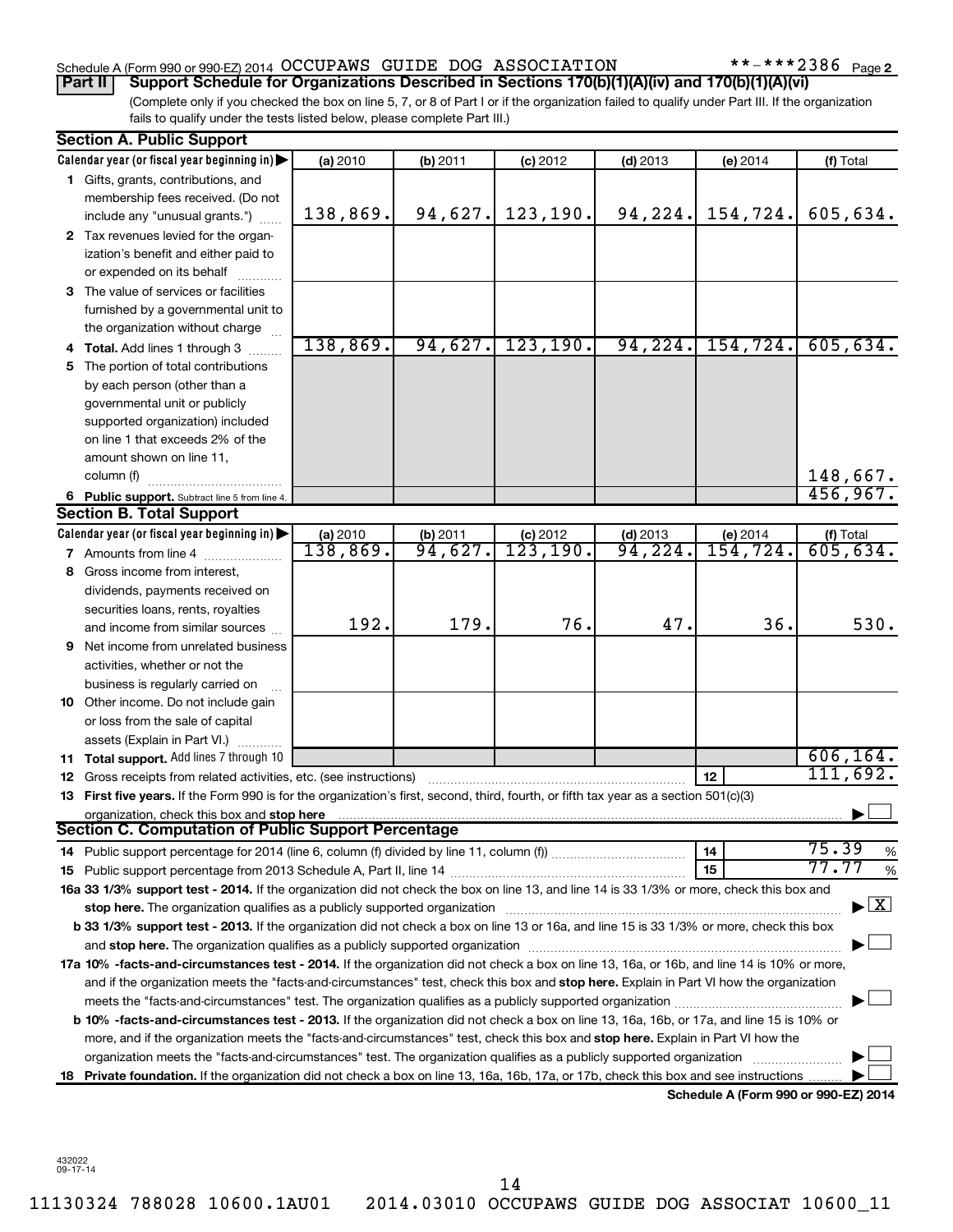#### **Part III Support Schedule for Organizations Described in Section 509(a)(2)**

(Complete only if you checked the box on line 9 of Part I or if the organization failed to qualify under Part II. If the organization fails to qualify under the tests listed below, please complete Part II.)

| <b>Section A. Public Support</b>                                                                                                                                                 |          |          |            |            |                                      |           |
|----------------------------------------------------------------------------------------------------------------------------------------------------------------------------------|----------|----------|------------|------------|--------------------------------------|-----------|
| Calendar year (or fiscal year beginning in)                                                                                                                                      | (a) 2010 | (b) 2011 | $(c)$ 2012 | $(d)$ 2013 | (e) 2014                             | (f) Total |
| 1 Gifts, grants, contributions, and                                                                                                                                              |          |          |            |            |                                      |           |
| membership fees received. (Do not                                                                                                                                                |          |          |            |            |                                      |           |
| include any "unusual grants.")                                                                                                                                                   |          |          |            |            |                                      |           |
| 2 Gross receipts from admissions,<br>merchandise sold or services per-<br>formed, or facilities furnished in<br>any activity that is related to the                              |          |          |            |            |                                      |           |
| organization's tax-exempt purpose<br>3 Gross receipts from activities that                                                                                                       |          |          |            |            |                                      |           |
| are not an unrelated trade or bus-                                                                                                                                               |          |          |            |            |                                      |           |
| iness under section 513                                                                                                                                                          |          |          |            |            |                                      |           |
|                                                                                                                                                                                  |          |          |            |            |                                      |           |
| 4 Tax revenues levied for the organ-                                                                                                                                             |          |          |            |            |                                      |           |
| ization's benefit and either paid to<br>or expended on its behalf                                                                                                                |          |          |            |            |                                      |           |
| .<br>5 The value of services or facilities                                                                                                                                       |          |          |            |            |                                      |           |
| furnished by a governmental unit to                                                                                                                                              |          |          |            |            |                                      |           |
| the organization without charge                                                                                                                                                  |          |          |            |            |                                      |           |
| 6 Total. Add lines 1 through 5                                                                                                                                                   |          |          |            |            |                                      |           |
| 7a Amounts included on lines 1, 2, and                                                                                                                                           |          |          |            |            |                                      |           |
| 3 received from disqualified persons                                                                                                                                             |          |          |            |            |                                      |           |
| <b>b</b> Amounts included on lines 2 and 3 received<br>from other than disqualified persons that<br>exceed the greater of \$5,000 or 1% of the<br>amount on line 13 for the year |          |          |            |            |                                      |           |
| c Add lines 7a and 7b                                                                                                                                                            |          |          |            |            |                                      |           |
| 8 Public support (Subtract line 7c from line 6.)                                                                                                                                 |          |          |            |            |                                      |           |
| <b>Section B. Total Support</b>                                                                                                                                                  |          |          |            |            |                                      |           |
| Calendar year (or fiscal year beginning in)                                                                                                                                      | (a) 2010 | (b) 2011 | $(c)$ 2012 | $(d)$ 2013 | (e) 2014                             | (f) Total |
| 9 Amounts from line 6                                                                                                                                                            |          |          |            |            |                                      |           |
| <b>10a</b> Gross income from interest,<br>dividends, payments received on<br>securities loans, rents, royalties<br>and income from similar sources                               |          |          |            |            |                                      |           |
| <b>b</b> Unrelated business taxable income                                                                                                                                       |          |          |            |            |                                      |           |
| (less section 511 taxes) from businesses                                                                                                                                         |          |          |            |            |                                      |           |
| acquired after June 30, 1975<br>$\overline{\phantom{a}}$                                                                                                                         |          |          |            |            |                                      |           |
| c Add lines 10a and 10b                                                                                                                                                          |          |          |            |            |                                      |           |
| <b>11</b> Net income from unrelated business<br>activities not included in line 10b.<br>whether or not the business is<br>regularly carried on                                   |          |          |            |            |                                      |           |
| 12 Other income. Do not include gain<br>or loss from the sale of capital<br>assets (Explain in Part VI.)                                                                         |          |          |            |            |                                      |           |
| <b>13</b> Total support. (Add lines 9, 10c, 11, and 12.)                                                                                                                         |          |          |            |            |                                      |           |
| 14 First five years. If the Form 990 is for the organization's first, second, third, fourth, or fifth tax year as a section 501(c)(3) organization,                              |          |          |            |            |                                      |           |
| check this box and stop here                                                                                                                                                     |          |          |            |            |                                      |           |
| <b>Section C. Computation of Public Support Percentage</b>                                                                                                                       |          |          |            |            |                                      |           |
|                                                                                                                                                                                  |          |          |            |            | 15                                   | %         |
|                                                                                                                                                                                  |          |          |            |            | 16                                   | %         |
| Section D. Computation of Investment Income Percentage                                                                                                                           |          |          |            |            |                                      |           |
|                                                                                                                                                                                  |          |          |            |            | 17                                   | %         |
| 18 Investment income percentage from 2013 Schedule A, Part III, line 17                                                                                                          |          |          |            |            | 18                                   | %         |
| 19a 33 1/3% support tests - 2014. If the organization did not check the box on line 14, and line 15 is more than 33 1/3%, and line 17 is not                                     |          |          |            |            |                                      |           |
| more than 33 1/3%, check this box and stop here. The organization qualifies as a publicly supported organization                                                                 |          |          |            |            |                                      |           |
| b 33 1/3% support tests - 2013. If the organization did not check a box on line 14 or line 19a, and line 16 is more than 33 1/3%, and                                            |          |          |            |            |                                      |           |
| line 18 is not more than 33 1/3%, check this box and stop here. The organization qualifies as a publicly supported organization <i></i>                                          |          |          |            |            |                                      |           |
|                                                                                                                                                                                  |          |          |            |            |                                      |           |
| 432023 09-17-14                                                                                                                                                                  |          |          | 15         |            | Schedule A (Form 990 or 990-EZ) 2014 |           |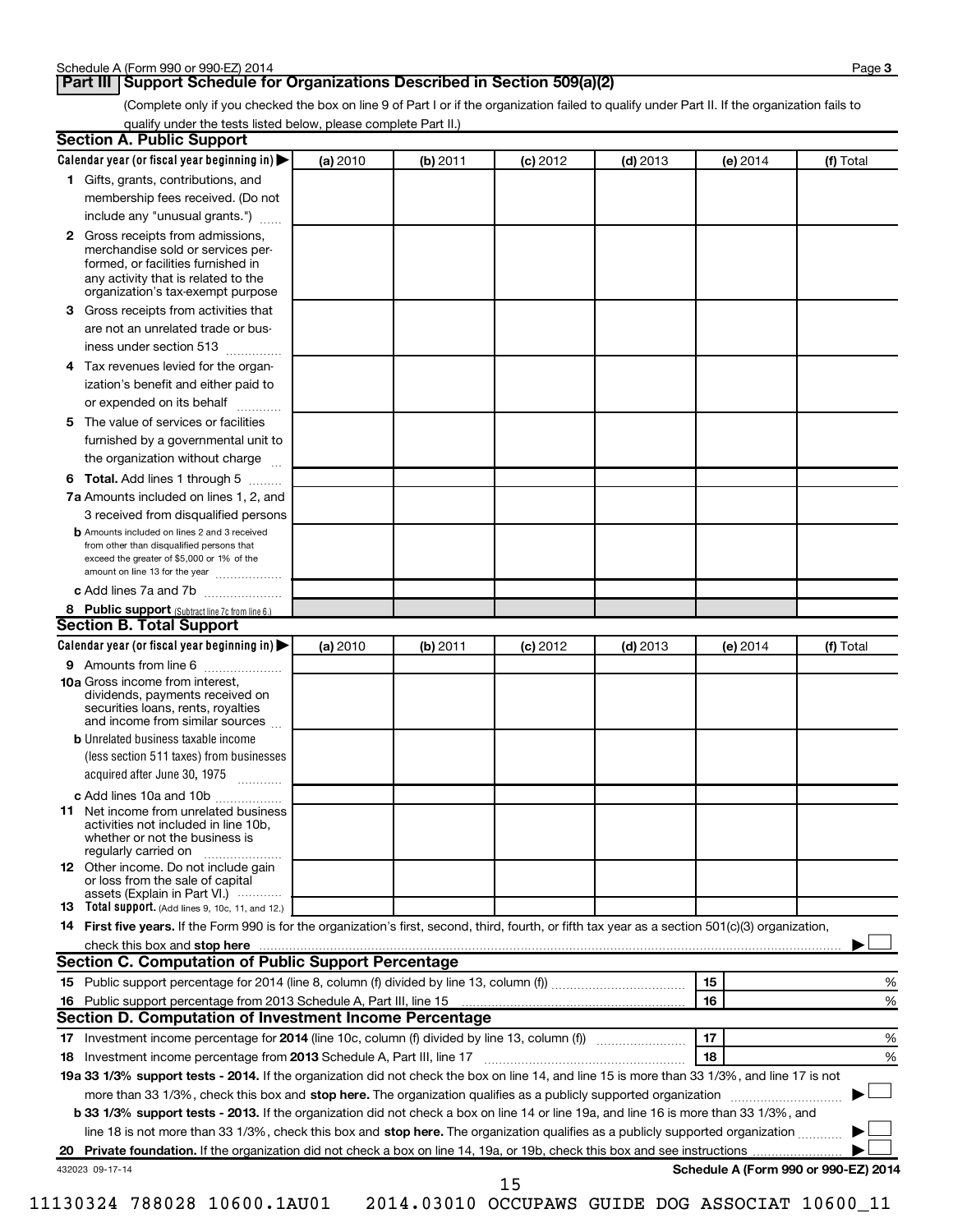#### Schedule A (Form 990 or 990-EZ) 2014 OCCUPAWS GUIDE DOG ASSOCIATION \*\*-\*\*\*2386 Page

#### **Part IV Supporting Organizations**

(Complete only if you checked a box on line 11 of Part I. If you checked 11a of Part I, complete Sections A and B. If you checked 11b of Part I, complete Sections A and C. If you checked 11c of Part I, complete Sections A, D, and E. If you checked 11d of Part I, complete Sections A and D, and complete Part V.)

#### **Section A. All Supporting Organizations**

- **1** Are all of the organization's supported organizations listed by name in the organization's governing documents? If "No" describe in  $_{\mathsf{Part}}$   $_{\mathsf{V}}$  how the supported organizations are designated. If designated by *class or purpose, describe the designation. If historic and continuing relationship, explain.*
- **2** Did the organization have any supported organization that does not have an IRS determination of status under section 509(a)(1) or (2)? If "Yes," explain in  $_{\sf Part}$   $_{\sf VI}$  how the organization determined that the supported *organization was described in section 509(a)(1) or (2).*
- **3a** Did the organization have a supported organization described in section 501(c)(4), (5), or (6)? If "Yes," answer *(b) and (c) below.*
- **b** Did the organization confirm that each supported organization qualified under section 501(c)(4), (5), or (6) and satisfied the public support tests under section 509(a)(2)? If "Yes," describe in  $_{\rm Part}$   $_{\rm VI}$  when and how the *organization made the determination.*
- **c** Did the organization ensure that all support to such organizations was used exclusively for section 170(c)(2) (B) purposes? If "Yes," explain in  $_{\mathsf{Part}}$   $_{\mathsf{V}}$  what controls the organization put in place to ensure such use.
- **4 a** *If* Was any supported organization not organized in the United States ("foreign supported organization")? *"Yes" and if you checked 11a or 11b in Part I, answer (b) and (c) below.*
- **b** Did the organization have ultimate control and discretion in deciding whether to make grants to the foreign supported organization? If "Yes," describe in Part VI how the organization had such control and discretion *despite being controlled or supervised by or in connection with its supported organizations.*
- **c** Did the organization support any foreign supported organization that does not have an IRS determination under sections 501(c)(3) and 509(a)(1) or (2)? If "Yes," ex*plain in*  $_{\sf Part}$  *v*J what controls the organization used *to ensure that all support to the foreign supported organization was used exclusively for section 170(c)(2)(B) purposes.*
- **5a** Did the organization add, substitute, or remove any supported organizations during the tax year? If "Yes," answer (b) and (c) below (if applicable). Also, provide detail in  $_{\mathsf{Part}}$   $_{\mathsf{V{\mathsf{I}}}}$ , including (i) the names and EIN *numbers of the supported organizations added, substituted, or removed, (ii) the reasons for each such action, (iii) the authority under the organization's organizing document authorizing such action, and (iv) how the action was accomplished (such as by amendment to the organizing document).*
- **b** Type I or Type II only. Was any added or substituted supported organization part of a class already designated in the organization's organizing document?
- **c Substitutions only.**  Was the substitution the result of an event beyond the organization's control?
- **6** Did the organization provide support (whether in the form of grants or the provision of services or facilities) to support or benefit one or more of the filing organization's supported organizations? If "Yes," provide detail in anyone other than (a) its supported organizations; (b) individuals that are part of the charitable class benefited by one or more of its supported organizations; or (c) other supporting organizations that also *Part VI.*
- **7** Did the organization provide a grant, loan, compensation, or other similar payment to a substantial controlled entity with regard to a substantial contributor? If "Yes," complete Part I of Schedule L (Form 990). contributor (defined in IRC 4958(c)(3)(C)), a family member of a substantial contributor, or a 35-percent
- **8** Did the organization make a loan to a disqualified person (as defined in section 4958) not described in line 7? *If "Yes," complete Part I of Schedule L (Form 990).*
- **9 a** Was the organization controlled directly or indirectly at any time during the tax year by one or more *If "Yes," provide detail in*  in section 509(a)(1) or (2))? *Part VI.* disqualified persons as defined in section 4946 (other than foundation managers and organizations described
- **b** Did one or more disqualified persons (as defined in line 9(a)) hold a controlling interest in any entity in which  *If "Yes," provide detail in*  the supporting organization had an interest? *Part VI.*
- **c** Did a disqualified person (as defined in line 9(a)) have an ownership interest in, or derive any personal benefit from, assets in which the supporting organization also had an interest? If "Yes," *provide detail in Part VI.*
- **10 a** Was the organization subject to the excess business holdings rules of IRC 4943 because of IRC 4943(f)  *If "Yes," answer (b) below.* organizations)? (regarding certain Type II supporting organizations, and all Type III non-functionally integrated supporting
- **b** Did the organization have any excess business holdings in the tax year? (Use Schedule C, Form 4720, to *determine whether the organization had excess business holdings.)*

432024 09-17-14

**Schedule A (Form 990 or 990-EZ) 2014**

**10b**

**1**

**2**

**3a**

**3b**

**3c**

**4a**

**4b**

**4c**

**5a**

**5b 5c**

**6**

**7**

**8**

**9a**

**9b**

**9c**

**10a**

**Yes No**

16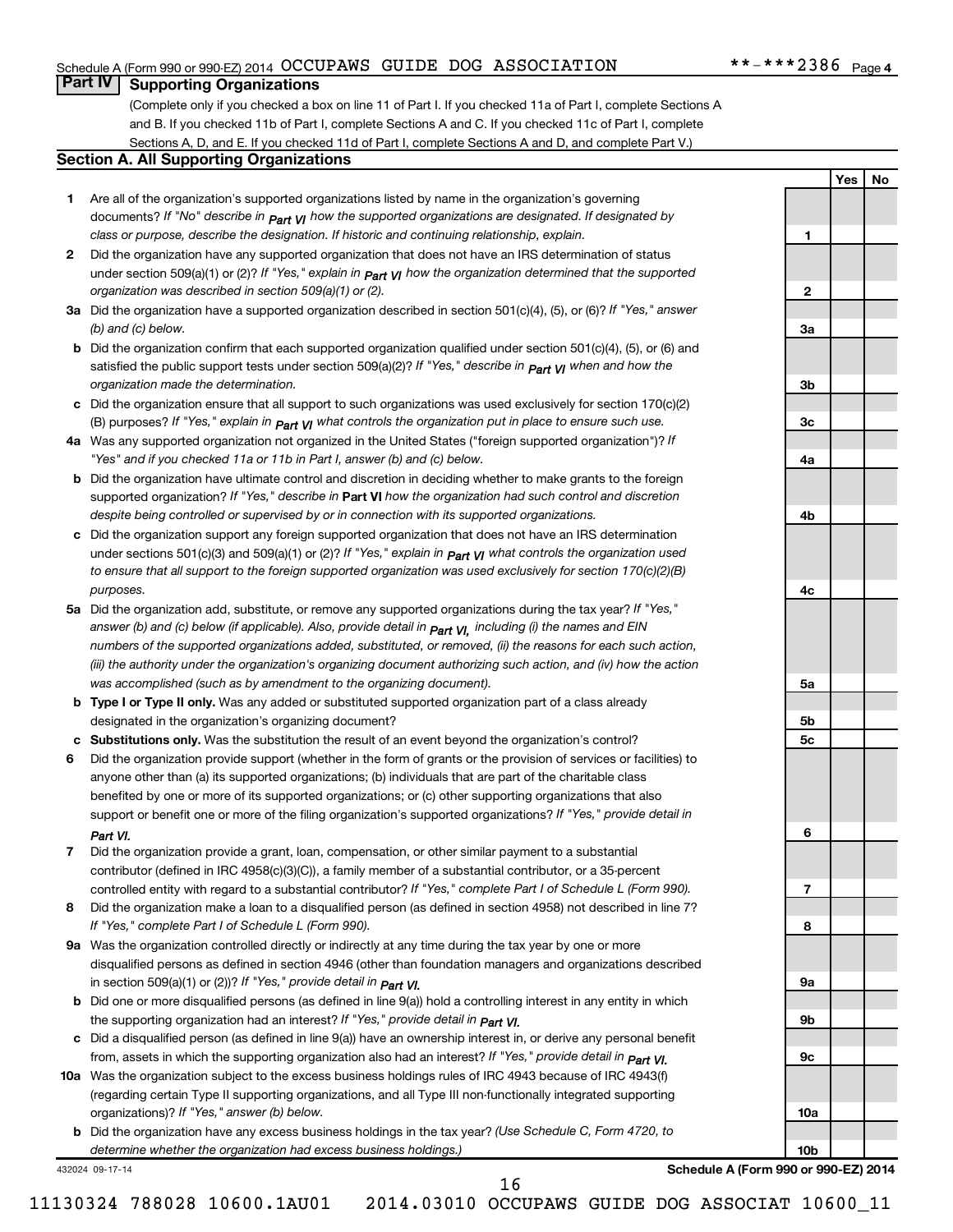#### Schedule A (Form 990 or 990-EZ) 2014 Page OCCUPAWS GUIDE DOG ASSOCIATION \*\*-\*\*\*2386

|    | <b>Part IV</b>  | <b>Supporting Organizations (continued)</b>                                                                                                                                                                                              |                 |     |    |
|----|-----------------|------------------------------------------------------------------------------------------------------------------------------------------------------------------------------------------------------------------------------------------|-----------------|-----|----|
|    |                 |                                                                                                                                                                                                                                          |                 | Yes | No |
| 11 |                 | Has the organization accepted a gift or contribution from any of the following persons?                                                                                                                                                  |                 |     |    |
| а  |                 | A person who directly or indirectly controls, either alone or together with persons described in (b) and (c)                                                                                                                             |                 |     |    |
|    |                 | below, the governing body of a supported organization?                                                                                                                                                                                   | 11a             |     |    |
|    |                 | <b>b</b> A family member of a person described in (a) above?                                                                                                                                                                             | 11 <sub>b</sub> |     |    |
|    |                 | c A 35% controlled entity of a person described in (a) or (b) above? If "Yes" to a, b, or c, provide detail in Part VI.                                                                                                                  | 11c             |     |    |
|    |                 | <b>Section B. Type I Supporting Organizations</b>                                                                                                                                                                                        |                 |     |    |
|    |                 |                                                                                                                                                                                                                                          |                 | Yes | No |
|    |                 |                                                                                                                                                                                                                                          |                 |     |    |
| 1. |                 | Did the directors, trustees, or membership of one or more supported organizations have the power to                                                                                                                                      |                 |     |    |
|    |                 | regularly appoint or elect at least a majority of the organization's directors or trustees at all times during the                                                                                                                       |                 |     |    |
|    |                 | tax year? If "No," describe in $P_{\text{part}}$ $V_I$ how the supported organization(s) effectively operated, supervised, or                                                                                                            |                 |     |    |
|    |                 | controlled the organization's activities. If the organization had more than one supported organization,                                                                                                                                  |                 |     |    |
|    |                 | describe how the powers to appoint and/or remove directors or trustees were allocated among the supported                                                                                                                                |                 |     |    |
|    |                 | organizations and what conditions or restrictions, if any, applied to such powers during the tax year.                                                                                                                                   | 1               |     |    |
| 2  |                 | Did the organization operate for the benefit of any supported organization other than the supported                                                                                                                                      |                 |     |    |
|    |                 | organization(s) that operated, supervised, or controlled the supporting organization? If "Yes," explain in                                                                                                                               |                 |     |    |
|    |                 | Part VI how providing such benefit carried out the purposes of the supported organization(s) that operated,                                                                                                                              |                 |     |    |
|    |                 | supervised, or controlled the supporting organization.                                                                                                                                                                                   | 2               |     |    |
|    |                 | <b>Section C. Type II Supporting Organizations</b>                                                                                                                                                                                       |                 |     |    |
|    |                 |                                                                                                                                                                                                                                          |                 | Yes | No |
| 1. |                 | Were a majority of the organization's directors or trustees during the tax year also a majority of the directors                                                                                                                         |                 |     |    |
|    |                 | or trustees of each of the organization's supported organization(s)? If "No," describe in <b>Part VI</b> how control                                                                                                                     |                 |     |    |
|    |                 | or management of the supporting organization was vested in the same persons that controlled or managed                                                                                                                                   |                 |     |    |
|    |                 | the supported organization(s).                                                                                                                                                                                                           | 1               |     |    |
|    |                 | <b>Section D. Type III Supporting Organizations</b>                                                                                                                                                                                      |                 |     |    |
|    |                 |                                                                                                                                                                                                                                          |                 | Yes | No |
| 1  |                 | Did the organization provide to each of its supported organizations, by the last day of the fifth month of the                                                                                                                           |                 |     |    |
|    |                 | organization's tax year, (1) a written notice describing the type and amount of support provided during the prior tax                                                                                                                    |                 |     |    |
|    |                 | year, (2) a copy of the Form 990 that was most recently filed as of the date of notification, and (3) copies of the                                                                                                                      |                 |     |    |
|    |                 | organization's governing documents in effect on the date of notification, to the extent not previously provided?                                                                                                                         | 1               |     |    |
| 2  |                 | Were any of the organization's officers, directors, or trustees either (i) appointed or elected by the supported                                                                                                                         |                 |     |    |
|    |                 |                                                                                                                                                                                                                                          |                 |     |    |
|    |                 | organization(s) or (ii) serving on the governing body of a supported organization? If "No," explain in <b>Part VI</b> how<br>the organization maintained a close and continuous working relationship with the supported organization(s). | 2               |     |    |
|    |                 |                                                                                                                                                                                                                                          |                 |     |    |
| 3  |                 | By reason of the relationship described in (2), did the organization's supported organizations have a                                                                                                                                    |                 |     |    |
|    |                 | significant voice in the organization's investment policies and in directing the use of the organization's                                                                                                                               |                 |     |    |
|    |                 | income or assets at all times during the tax year? If "Yes," describe in $_{Part}$ y the role the organization's                                                                                                                         |                 |     |    |
|    |                 | supported organizations played in this regard.                                                                                                                                                                                           | з               |     |    |
|    |                 | Section E. Type III Functionally-Integrated Supporting Organizations                                                                                                                                                                     |                 |     |    |
| 1  |                 | Check the box next to the method that the organization used to satisfy the Integral Part Test during the year(see instructions):                                                                                                         |                 |     |    |
| a  |                 | The organization satisfied the Activities Test. Complete line 2 below.                                                                                                                                                                   |                 |     |    |
| b  |                 | The organization is the parent of each of its supported organizations. Complete $_{\text{line 3}}$ below.                                                                                                                                |                 |     |    |
| c  |                 | The organization supported a governmental entity. Describe in Part VI how you supported a government entity (see instructions).                                                                                                          |                 |     |    |
| 2  |                 | Activities Test. Answer (a) and (b) below.                                                                                                                                                                                               |                 | Yes | No |
| а  |                 | Did substantially all of the organization's activities during the tax year directly further the exempt purposes of                                                                                                                       |                 |     |    |
|    |                 | the supported organization(s) to which the organization was responsive? If "Yes," then in Part VI identify                                                                                                                               |                 |     |    |
|    |                 | how these activities directly furthered their exempt purposes,<br>those supported organizations and explain                                                                                                                              |                 |     |    |
|    |                 | how the organization was responsive to those supported organizations, and how the organization determined                                                                                                                                |                 |     |    |
|    |                 | that these activities constituted substantially all of its activities.                                                                                                                                                                   | 2a              |     |    |
| b  |                 | Did the activities described in (a) constitute activities that, but for the organization's involvement, one or more                                                                                                                      |                 |     |    |
|    |                 | of the organization's supported organization(s) would have been engaged in? If "Yes," explain in $P_{art}$ $V_I$ the                                                                                                                     |                 |     |    |
|    |                 | reasons for the organization's position that its supported organization(s) would have engaged in these                                                                                                                                   |                 |     |    |
|    |                 | activities but for the organization's involvement.                                                                                                                                                                                       | 2b              |     |    |
| З  |                 | Parent of Supported Organizations. Answer (a) and (b) below.                                                                                                                                                                             |                 |     |    |
| а  |                 | Did the organization have the power to regularly appoint or elect a majority of the officers, directors, or                                                                                                                              |                 |     |    |
|    |                 | trustees of each of the supported organizations? Provide details in <i>Part VI.</i>                                                                                                                                                      | За              |     |    |
|    |                 | <b>b</b> Did the organization exercise a substantial degree of direction over the policies, programs, and activities of each                                                                                                             |                 |     |    |
|    |                 | of its supported organizations? If "Yes," describe in $P_{\text{art}}$ VI the role played by the organization in this regard.                                                                                                            | Зb              |     |    |
|    | 432025 09-17-14 | Schedule A (Form 990 or 990-EZ) 2014                                                                                                                                                                                                     |                 |     |    |
|    |                 | 17                                                                                                                                                                                                                                       |                 |     |    |

11130324 788028 10600.1AU01 2014.03010 OCCUPAWS GUIDE DOG ASSOCIAT 10600\_11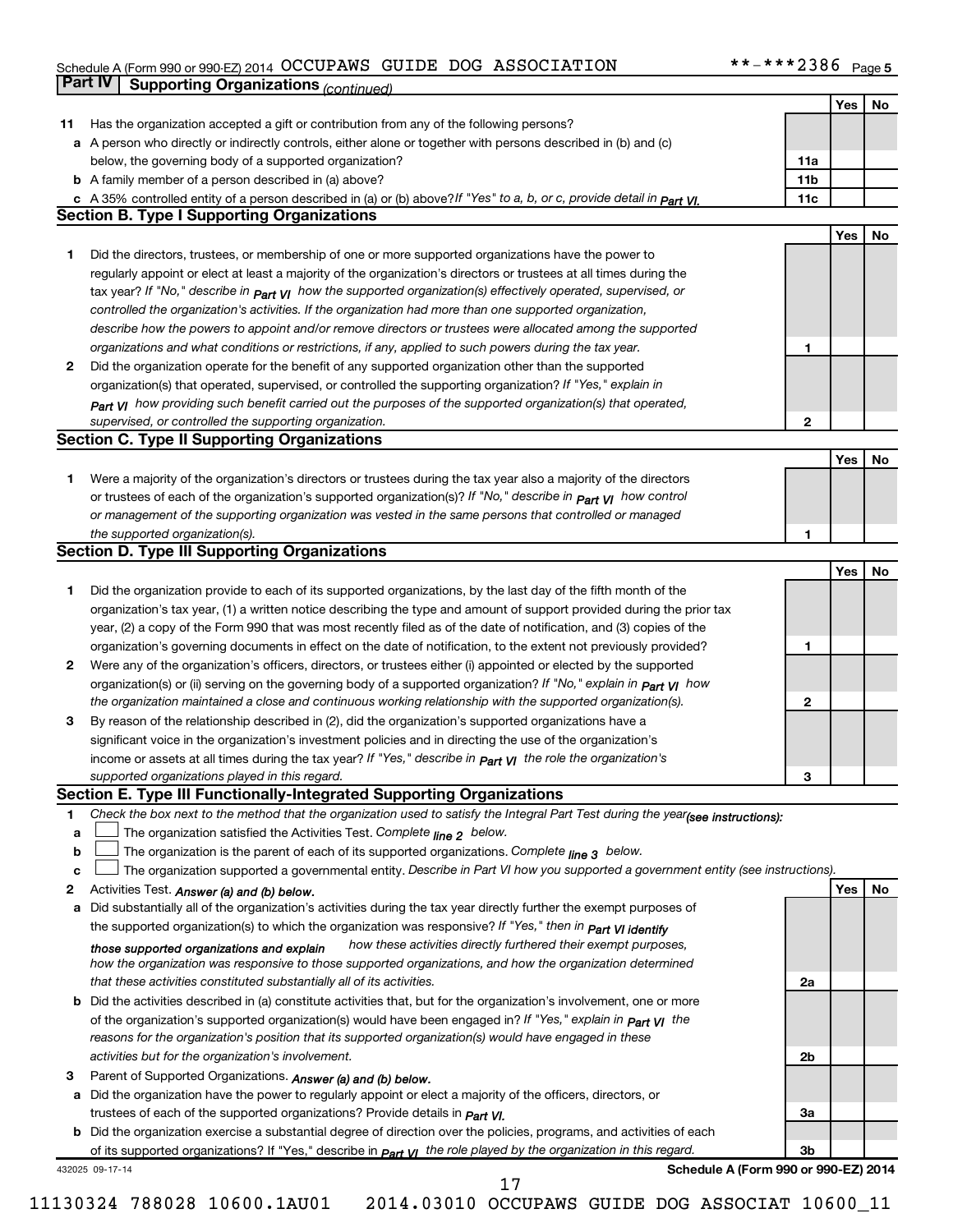#### Schedule A (Form 990 or 990-EZ) 2014 OCCUPAWS GUIDE DOG ASSOCIATION \*\*-\*\*\*2386 Page

#### 1 **Letter on Reck here if the organization satisfied the Integral Part Test as a qualifying trust on Nov. 20, 1970. See instructions. All** other Type III non-functionally integrated supporting organizations must complete Sections A through E. **Part V Type III Non-Functionally Integrated 509(a)(3) Supporting Organizations**

|              | Section A - Adjusted Net Income                                              |                | (A) Prior Year | (B) Current Year<br>(optional) |
|--------------|------------------------------------------------------------------------------|----------------|----------------|--------------------------------|
| 1            | Net short-term capital gain                                                  | 1              |                |                                |
| $\mathbf{2}$ | Recoveries of prior-year distributions                                       | $\mathbf{2}$   |                |                                |
| З            | Other gross income (see instructions)                                        | 3              |                |                                |
| 4            | Add lines 1 through 3                                                        | 4              |                |                                |
| 5            | Depreciation and depletion                                                   | 5              |                |                                |
| 6            | Portion of operating expenses paid or incurred for production or             |                |                |                                |
|              | collection of gross income or for management, conservation, or               |                |                |                                |
|              | maintenance of property held for production of income (see instructions)     | 6              |                |                                |
| 7            | Other expenses (see instructions)                                            | $\overline{7}$ |                |                                |
| 8            | Adjusted Net Income (subtract lines 5, 6 and 7 from line 4)                  | 8              |                |                                |
|              | <b>Section B - Minimum Asset Amount</b>                                      |                | (A) Prior Year | (B) Current Year<br>(optional) |
| 1            | Aggregate fair market value of all non-exempt-use assets (see                |                |                |                                |
|              | instructions for short tax year or assets held for part of year):            |                |                |                                |
|              | a Average monthly value of securities                                        | 1a             |                |                                |
|              | <b>b</b> Average monthly cash balances                                       | 1b             |                |                                |
|              | c Fair market value of other non-exempt-use assets                           | 1c             |                |                                |
|              | d Total (add lines 1a, 1b, and 1c)                                           | 1d             |                |                                |
|              | e Discount claimed for blockage or other                                     |                |                |                                |
|              | factors (explain in detail in <b>Part VI</b> ):                              |                |                |                                |
| $\mathbf{2}$ | Acquisition indebtedness applicable to non-exempt-use assets                 | $\mathbf{2}$   |                |                                |
| 3            | Subtract line 2 from line 1d                                                 | 3              |                |                                |
| 4            | Cash deemed held for exempt use. Enter 1-1/2% of line 3 (for greater amount, |                |                |                                |
|              | see instructions).                                                           | 4              |                |                                |
| 5            | Net value of non-exempt-use assets (subtract line 4 from line 3)             | 5              |                |                                |
| 6            | Multiply line 5 by .035                                                      | 6              |                |                                |
| 7            | Recoveries of prior-year distributions                                       | $\overline{7}$ |                |                                |
| 8            | <b>Minimum Asset Amount (add line 7 to line 6)</b>                           | 8              |                |                                |
|              | <b>Section C - Distributable Amount</b>                                      |                |                | <b>Current Year</b>            |
| 1            | Adjusted net income for prior year (from Section A, line 8, Column A)        | 1              |                |                                |
| 2            | Enter 85% of line 1                                                          | $\mathbf{2}$   |                |                                |
| 3            | Minimum asset amount for prior year (from Section B, line 8, Column A)       | 3              |                |                                |
| 4            | Enter greater of line 2 or line 3                                            | 4              |                |                                |
| 5            | Income tax imposed in prior year                                             | 5              |                |                                |
| 6            | Distributable Amount. Subtract line 5 from line 4, unless subject to         |                |                |                                |
|              | emergency temporary reduction (see instructions)                             | 6              |                |                                |
|              |                                                                              |                |                |                                |

**7** Check here if the current year is the organization's first as a non-functionally-integrated Type III supporting organization (see † instructions).

**Schedule A (Form 990 or 990-EZ) 2014**

432026 09-17-14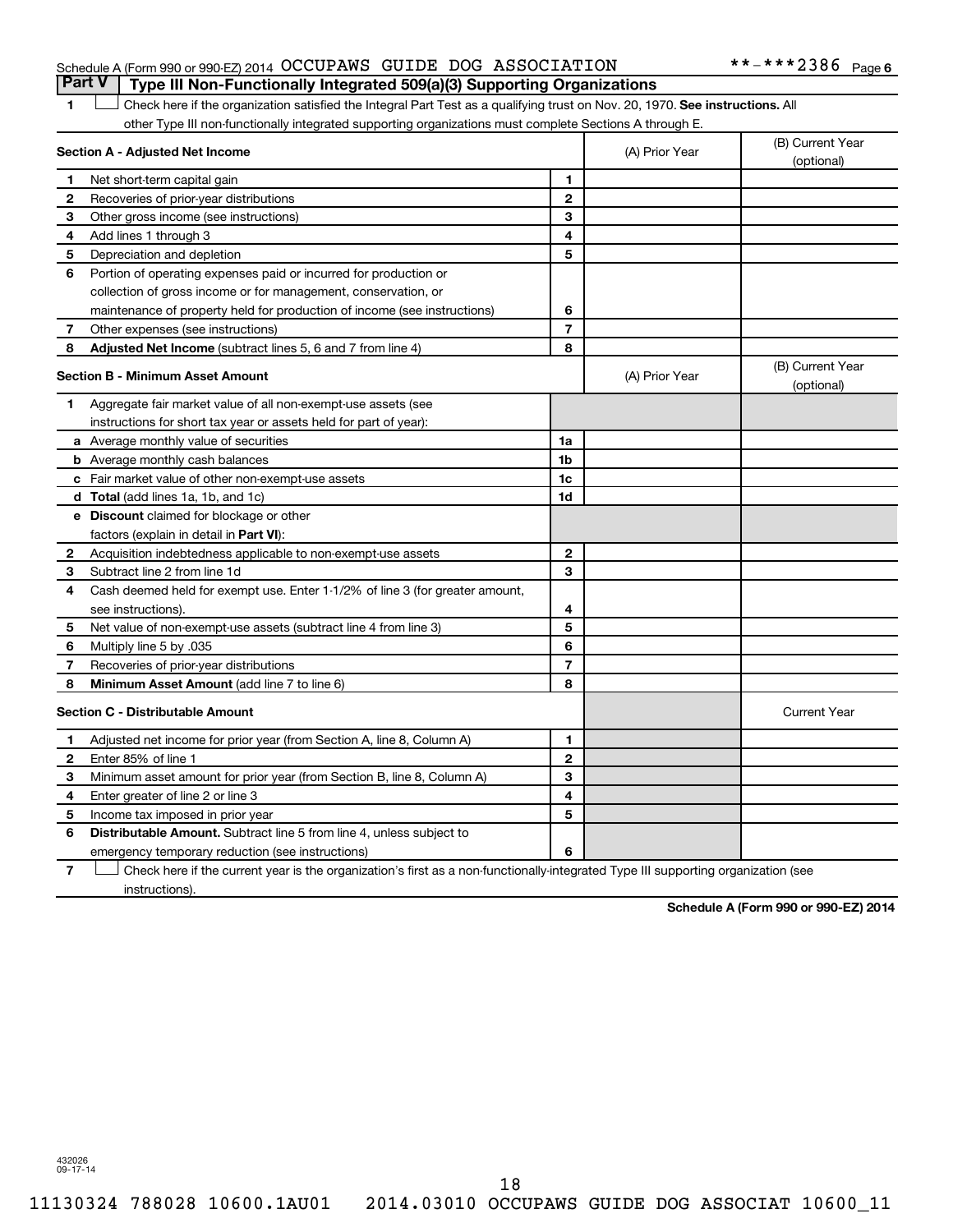#### Schedule A (Form 990 or 990-EZ) 2014 Page OCCUPAWS GUIDE DOG ASSOCIATION \*\*-\*\*\*2386

| <b>Part V</b> | Type III Non-Functionally Integrated 509(a)(3) Supporting Organizations (continued)                 |                             |                           |                        |
|---------------|-----------------------------------------------------------------------------------------------------|-----------------------------|---------------------------|------------------------|
|               | <b>Section D - Distributions</b>                                                                    |                             |                           | <b>Current Year</b>    |
| 1             | Amounts paid to supported organizations to accomplish exempt purposes                               |                             |                           |                        |
| 2             | Amounts paid to perform activity that directly furthers exempt purposes of supported                |                             |                           |                        |
|               | organizations, in excess of income from activity                                                    |                             |                           |                        |
| 3             | Administrative expenses paid to accomplish exempt purposes of supported organizations               |                             |                           |                        |
| 4             | Amounts paid to acquire exempt-use assets                                                           |                             |                           |                        |
| 5             | Qualified set-aside amounts (prior IRS approval required)                                           |                             |                           |                        |
| 6             | Other distributions (describe in Part VI). See instructions.                                        |                             |                           |                        |
| 7             | Total annual distributions. Add lines 1 through 6.                                                  |                             |                           |                        |
| 8             | Distributions to attentive supported organizations to which the organization is responsive          |                             |                           |                        |
|               | (provide details in Part VI). See instructions.                                                     |                             |                           |                        |
| 9             | Distributable amount for 2014 from Section C, line 6                                                |                             |                           |                        |
| 10            | Line 8 amount divided by Line 9 amount                                                              |                             |                           |                        |
|               |                                                                                                     | (i)                         | (ii)                      | (iii)                  |
|               | Section E - Distribution Allocations (see instructions)                                             | <b>Excess Distributions</b> | <b>Underdistributions</b> | <b>Distributable</b>   |
|               |                                                                                                     |                             | Pre-2014                  | <b>Amount for 2014</b> |
| 1             | Distributable amount for 2014 from Section C, line 6                                                |                             |                           |                        |
| $\mathbf{2}$  | Underdistributions, if any, for years prior to 2014                                                 |                             |                           |                        |
|               | (reasonable cause required-see instructions)                                                        |                             |                           |                        |
| З             | Excess distributions carryover, if any, to 2014:                                                    |                             |                           |                        |
| а             |                                                                                                     |                             |                           |                        |
| b             |                                                                                                     |                             |                           |                        |
| с             |                                                                                                     |                             |                           |                        |
| d             |                                                                                                     |                             |                           |                        |
|               | e From 2013                                                                                         |                             |                           |                        |
| f             | <b>Total</b> of lines 3a through e                                                                  |                             |                           |                        |
|               | <b>g</b> Applied to underdistributions of prior years                                               |                             |                           |                        |
|               | <b>h</b> Applied to 2014 distributable amount<br>Carryover from 2009 not applied (see instructions) |                             |                           |                        |
|               | Remainder. Subtract lines 3g, 3h, and 3i from 3f.                                                   |                             |                           |                        |
| 4             | Distributions for 2014 from Section D,                                                              |                             |                           |                        |
|               | $line 7$ :                                                                                          |                             |                           |                        |
|               | a Applied to underdistributions of prior years                                                      |                             |                           |                        |
|               | <b>b</b> Applied to 2014 distributable amount                                                       |                             |                           |                        |
| с             | Remainder. Subtract lines 4a and 4b from 4.                                                         |                             |                           |                        |
| 5             | Remaining underdistributions for years prior to 2014, if                                            |                             |                           |                        |
|               | any. Subtract lines 3g and 4a from line 2 (if amount                                                |                             |                           |                        |
|               | greater than zero, see instructions).                                                               |                             |                           |                        |
| 6             | Remaining underdistributions for 2014. Subtract lines 3h                                            |                             |                           |                        |
|               | and 4b from line 1 (if amount greater than zero, see                                                |                             |                           |                        |
|               | instructions).                                                                                      |                             |                           |                        |
| $\mathbf{7}$  | Excess distributions carryover to 2015. Add lines 3j                                                |                             |                           |                        |
|               | and 4c.                                                                                             |                             |                           |                        |
| 8             | Breakdown of line 7:                                                                                |                             |                           |                        |
| а             |                                                                                                     |                             |                           |                        |
| b             |                                                                                                     |                             |                           |                        |
| с             |                                                                                                     |                             |                           |                        |
|               | d Excess from 2013                                                                                  |                             |                           |                        |
|               | e Excess from 2014                                                                                  |                             |                           |                        |

**Schedule A (Form 990 or 990-EZ) 2014**

432027 09-17-14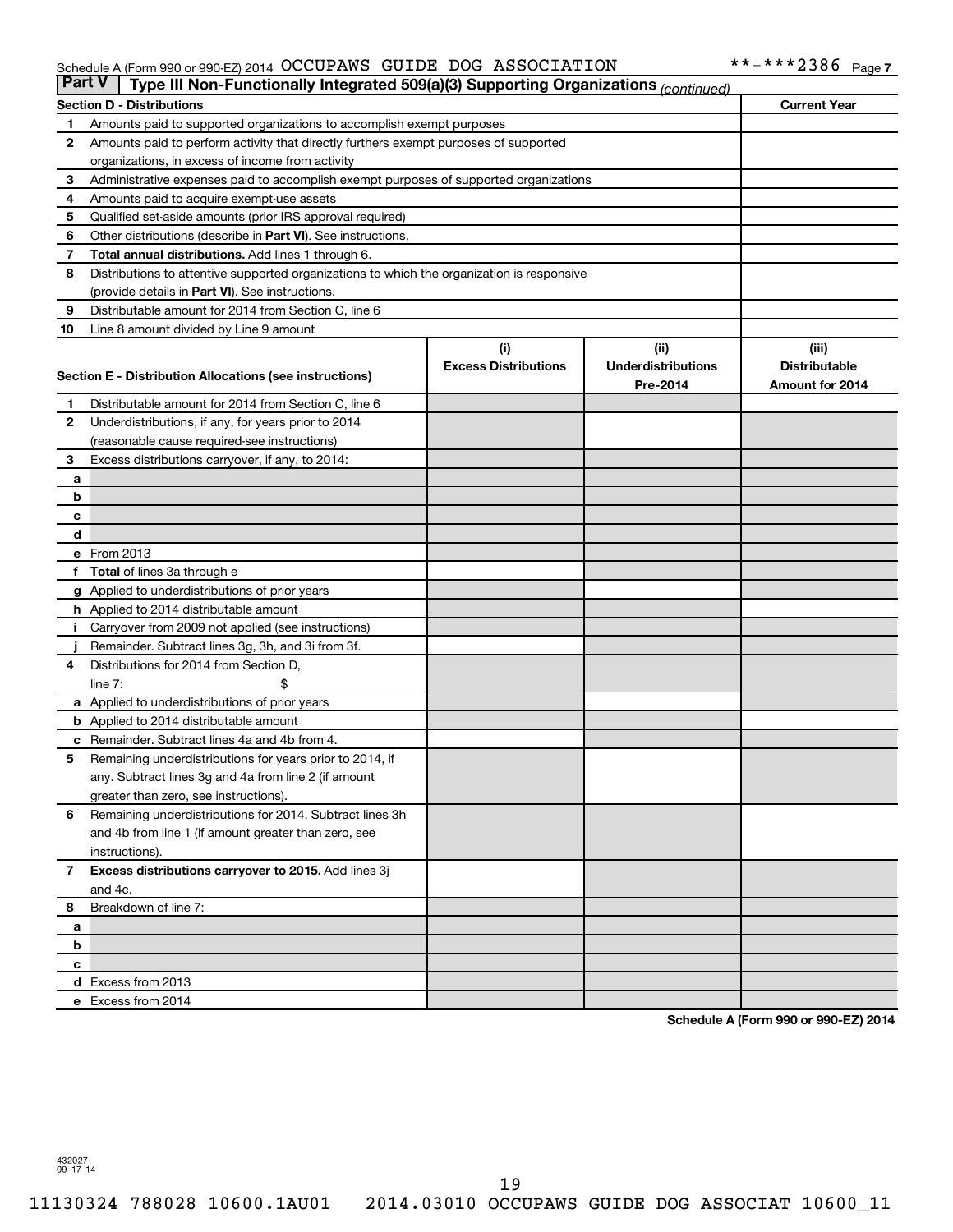Part VI | Supplemental Information. Provide the explanations required by Part II, line 10; Part II, line 17a or 17b; and Part III, line 12. Also complete this part for any additional information. (See instructions).

|                                                                                                      |  |  |  | Schedule A (Form 990 or 990-EZ) 2014 |  |
|------------------------------------------------------------------------------------------------------|--|--|--|--------------------------------------|--|
| 432028 09-17-14<br>20<br>11130324 788028 10600.1AU01 2014.03010 OCCUPAWS GUIDE DOG ASSOCIAT 10600_11 |  |  |  |                                      |  |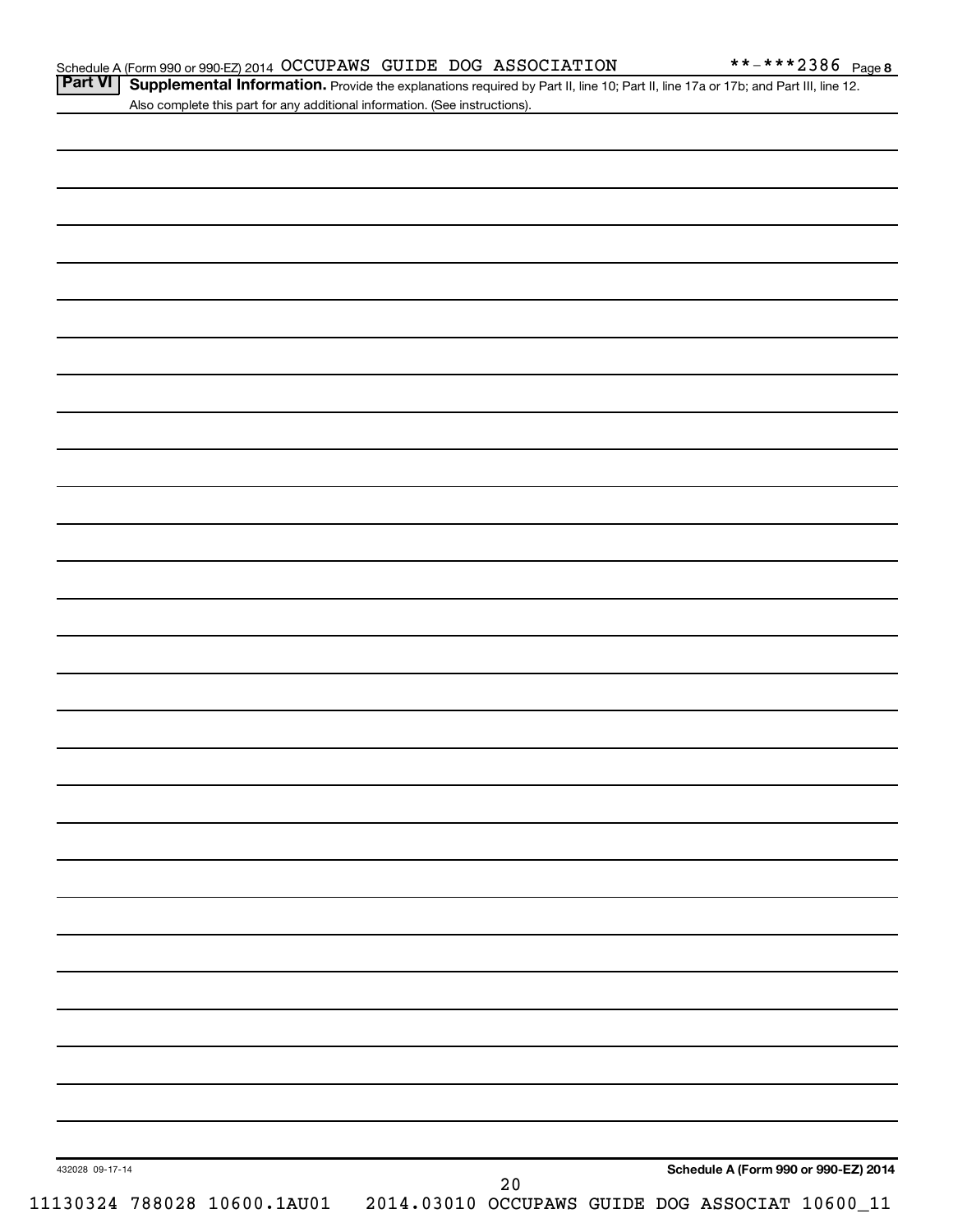Department of the Treasury **(Form 990, 990-EZ,**

Internal Revenue Service

\*\* PUBLIC DISCLOSURE COPY \*\*

# **Schedule B Schedule of Contributors**

**or 990-PF) | Attach to Form 990, Form 990-EZ, or Form 990-PF. | Information about Schedule B (Form 990, 990-EZ, or 990-PF) and** its instructions is at <sub>www.irs.gov/form990  $\cdot$ </sub>

OMB No. 1545-0047

**2014**

**Employer identification number** 

| *-***2386 |  |
|-----------|--|
|-----------|--|

|  | Name of the organization |
|--|--------------------------|
|--|--------------------------|

|  | OCCUPAWS GUIDE DOG ASSOCIATION | **-***2386 |
|--|--------------------------------|------------|
|  |                                |            |

| <b>Organization type (check one):</b> |                                                                                    |  |  |  |  |  |  |
|---------------------------------------|------------------------------------------------------------------------------------|--|--|--|--|--|--|
| Filers of:                            | Section:                                                                           |  |  |  |  |  |  |
| Form 990 or 990-EZ                    | $ \mathbf{X} $ 501(c)( 3) (enter number) organization                              |  |  |  |  |  |  |
|                                       | $4947(a)(1)$ nonexempt charitable trust <b>not</b> treated as a private foundation |  |  |  |  |  |  |
|                                       | 527 political organization                                                         |  |  |  |  |  |  |
| Form 990-PF                           | 501(c)(3) exempt private foundation                                                |  |  |  |  |  |  |
|                                       | 4947(a)(1) nonexempt charitable trust treated as a private foundation              |  |  |  |  |  |  |
|                                       | 501(c)(3) taxable private foundation                                               |  |  |  |  |  |  |

Check if your organization is covered by the General Rule or a Special Rule.

**Note.**  Only a section 501(c)(7), (8), or (10) organization can check boxes for both the General Rule and a Special Rule. See instructions.

#### **General Rule**

 $\Box$ 

For an organization filing Form 990, 990-EZ, or 990-PF that received, during the year, contributions totaling \$5,000 or more (in money or property) from any one contributor. Complete Parts I and II. See instructions for determining a contributor's total contributions.

#### **Special Rules**

any one contributor, during the year, total contributions of the greater of **(1)** \$5,000 or **(2)** 2% of the amount on (i) Form 990, Part VIII, line 1h,  $\boxed{\text{X}}$  For an organization described in section 501(c)(3) filing Form 990 or 990-EZ that met the 33 1/3% support test of the regulations under sections 509(a)(1) and 170(b)(1)(A)(vi), that checked Schedule A (Form 990 or 990-EZ), Part II, line 13, 16a, or 16b, and that received from or (ii) Form 990-EZ, line 1. Complete Parts I and II.

year, total contributions of more than \$1,000 *exclusively* for religious, charitable, scientific, literary, or educational purposes, or for For an organization described in section 501(c)(7), (8), or (10) filing Form 990 or 990-EZ that received from any one contributor, during the the prevention of cruelty to children or animals. Complete Parts I, II, and III.  $\Box$ 

purpose. Do not complete any of the parts unless the General Rule applies to this organization because it received nonexclusively year, contributions exclusively for religious, charitable, etc., purposes, but no such contributions totaled more than \$1,000. If this box is checked, enter here the total contributions that were received during the year for an exclusively religious, charitable, etc., For an organization described in section 501(c)(7), (8), or (10) filing Form 990 or 990-EZ that received from any one contributor, during the religious, charitable, etc., contributions totaling \$5,000 or more during the year  $\ldots$  $\ldots$  $\ldots$  $\ldots$  $\ldots$  $\ldots$  $\Box$ 

**Caution.** An organization that is not covered by the General Rule and/or the Special Rules does not file Schedule B (Form 990, 990-EZ, or 990-PF),  **must** but it answer "No" on Part IV, line 2, of its Form 990; or check the box on line H of its Form 990-EZ or on its Form 990-PF, Part I, line 2, to certify that it does not meet the filing requirements of Schedule B (Form 990, 990-EZ, or 990-PF).

LHA For Paperwork Reduction Act Notice, see the Instructions for Form 990, 990-EZ, or 990-PF. Schedule B (Form 990, 990-EZ, or 990-PF) (2014)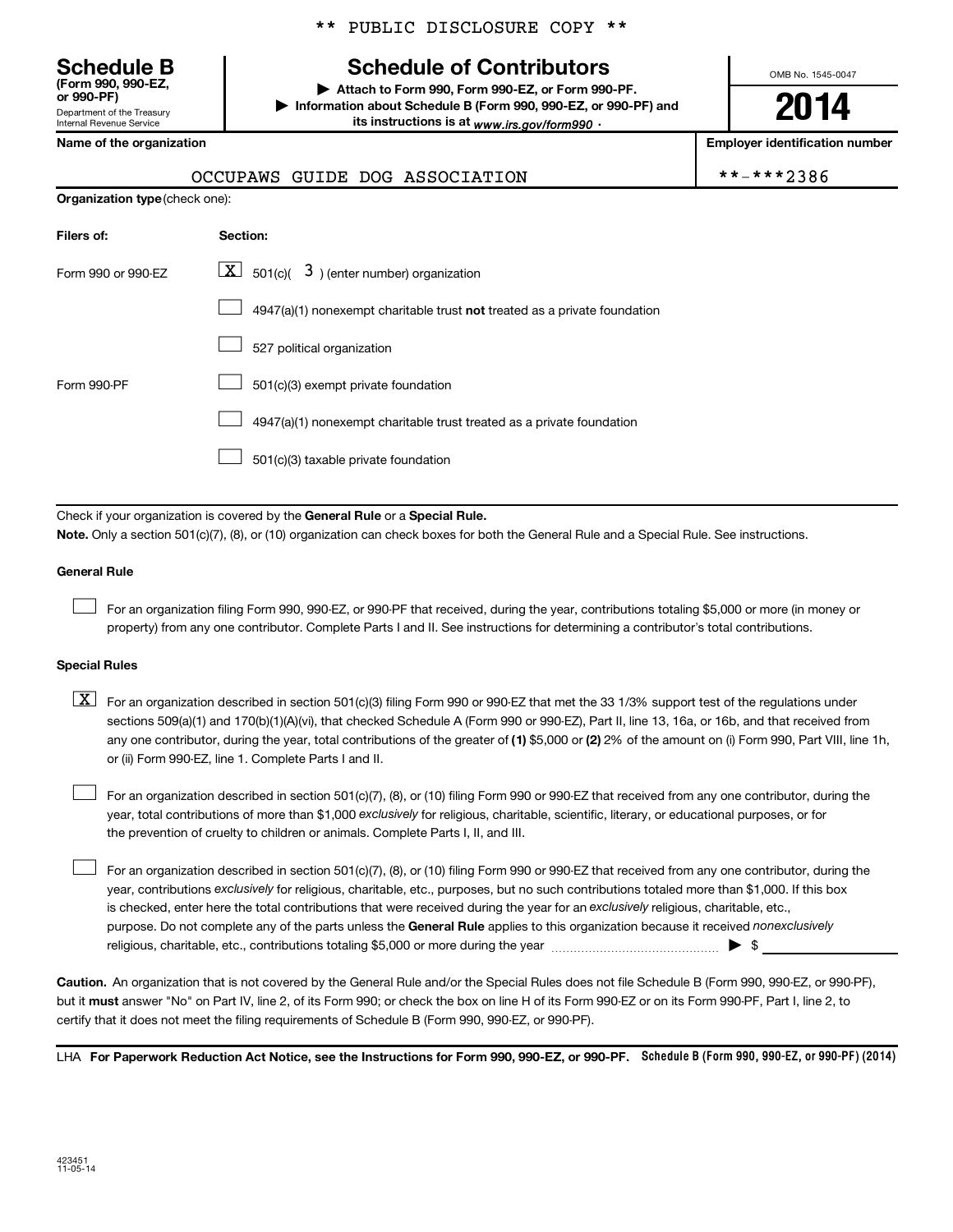| Schedule B (Form 990, 990-EZ, or 990-PF) (2014)<br>$\sqrt{2}$ and $\sqrt{2}$ and $\sqrt{2}$ and $\sqrt{2}$ and $\sqrt{2}$ and $\sqrt{2}$ and $\sqrt{2}$ and $\sqrt{2}$ and $\sqrt{2}$ and $\sqrt{2}$ and $\sqrt{2}$ and $\sqrt{2}$ and $\sqrt{2}$ and $\sqrt{2}$ and $\sqrt{2}$ and $\sqrt{2}$ and $\sqrt{2}$ and $\sqrt{2}$ and $\sqrt{2$ | Page |
|--------------------------------------------------------------------------------------------------------------------------------------------------------------------------------------------------------------------------------------------------------------------------------------------------------------------------------------------|------|
|--------------------------------------------------------------------------------------------------------------------------------------------------------------------------------------------------------------------------------------------------------------------------------------------------------------------------------------------|------|

| Name of organization |  |  |
|----------------------|--|--|
|----------------------|--|--|

|                  | Name of organization                                                                                  |                                   | <b>Employer identification number</b>                                                            |
|------------------|-------------------------------------------------------------------------------------------------------|-----------------------------------|--------------------------------------------------------------------------------------------------|
|                  | OCCUPAWS GUIDE DOG ASSOCIATION                                                                        |                                   | **-***2386                                                                                       |
| Part I           | <b>Contributors</b> (see instructions). Use duplicate copies of Part I if additional space is needed. |                                   |                                                                                                  |
| (a)<br>No.       | (b)<br>Name, address, and ZIP + 4                                                                     | (c)<br><b>Total contributions</b> | (d)<br>Type of contribution                                                                      |
| 1                |                                                                                                       | 18,500.<br>\$                     | $\mathbf{X}$<br>Person<br>Payroll<br>Noncash<br>(Complete Part II for<br>noncash contributions.) |
| (a)<br>No.       | (b)<br>Name, address, and ZIP + 4                                                                     | (c)<br><b>Total contributions</b> | (d)<br>Type of contribution                                                                      |
| $\boldsymbol{2}$ |                                                                                                       | 27,654.<br>$\$$                   | $\mathbf{X}$<br>Person<br>Payroll<br>Noncash<br>(Complete Part II for<br>noncash contributions.) |
| (a)<br>No.       | (b)<br>Name, address, and ZIP + 4                                                                     | (c)<br><b>Total contributions</b> | (d)<br>Type of contribution                                                                      |
| 3                |                                                                                                       | 5,000.<br>\$                      | $\mathbf{X}$<br>Person<br>Payroll<br>Noncash<br>(Complete Part II for<br>noncash contributions.) |
| (a)<br>No.       | (b)<br>Name, address, and ZIP + 4                                                                     | (c)<br><b>Total contributions</b> | (d)<br>Type of contribution                                                                      |
| 4                |                                                                                                       | 10,688.<br>\$                     | $\mathbf{X}$<br>Person<br>Payroll<br>Noncash<br>(Complete Part II for<br>noncash contributions.) |
| (a)<br>No.       | (b)<br>Name, address, and ZIP + 4                                                                     | (c)<br><b>Total contributions</b> | (d)<br>Type of contribution                                                                      |
|                  |                                                                                                       | \$                                | Person<br>Payroll<br>Noncash<br>(Complete Part II for<br>noncash contributions.)                 |
| (a)<br>No.       | (b)<br>Name, address, and ZIP + 4                                                                     | (c)<br><b>Total contributions</b> | (d)<br>Type of contribution                                                                      |
|                  |                                                                                                       | \$                                | Person<br>Payroll<br>Noncash<br>(Complete Part II for<br>noncash contributions.)                 |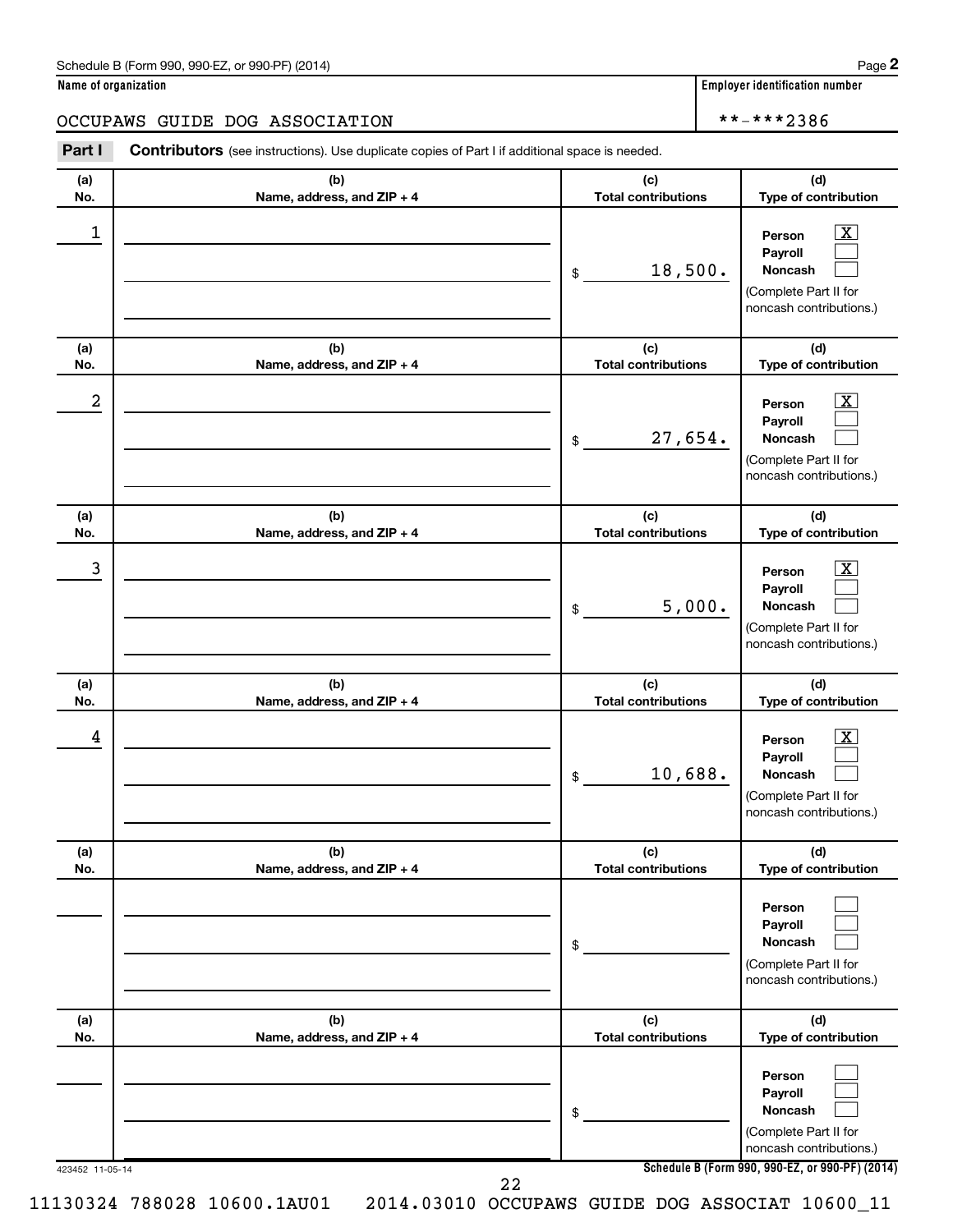### OCCUPAWS GUIDE DOG ASSOCIATION \*\*-\*\*\*2386

Part II Noncash Property (see instructions). Use duplicate copies of Part II if additional space is needed.

| (a)<br>No.<br>from<br>Part I | (b)<br>Description of noncash property given | (c)<br>FMV (or estimate)<br>(see instructions) | (d)<br>Date received                            |
|------------------------------|----------------------------------------------|------------------------------------------------|-------------------------------------------------|
|                              |                                              |                                                |                                                 |
|                              |                                              |                                                |                                                 |
|                              |                                              | \$                                             |                                                 |
| (a)<br>No.<br>from<br>Part I | (b)<br>Description of noncash property given | (c)<br>FMV (or estimate)<br>(see instructions) | (d)<br>Date received                            |
|                              |                                              |                                                |                                                 |
|                              |                                              | \$                                             |                                                 |
| (a)<br>No.<br>from<br>Part I | (b)<br>Description of noncash property given | (c)<br>FMV (or estimate)<br>(see instructions) | (d)<br>Date received                            |
|                              |                                              |                                                |                                                 |
|                              |                                              | \$                                             |                                                 |
| (a)<br>No.<br>from<br>Part I | (b)<br>Description of noncash property given | (c)<br>FMV (or estimate)<br>(see instructions) | (d)<br>Date received                            |
|                              |                                              |                                                |                                                 |
|                              |                                              | \$                                             |                                                 |
| (a)<br>No.<br>from<br>Part I | (b)<br>Description of noncash property given | (c)<br>FMV (or estimate)<br>(see instructions) | (d)<br>Date received                            |
|                              |                                              |                                                |                                                 |
|                              |                                              | \$                                             |                                                 |
| (a)<br>No.<br>from<br>Part I | (b)<br>Description of noncash property given | (c)<br>FMV (or estimate)<br>(see instructions) | (d)<br>Date received                            |
|                              |                                              |                                                |                                                 |
|                              |                                              |                                                |                                                 |
| 423453 11-05-14              |                                              | \$                                             | Schedule B (Form 990, 990-EZ, or 990-PF) (2014) |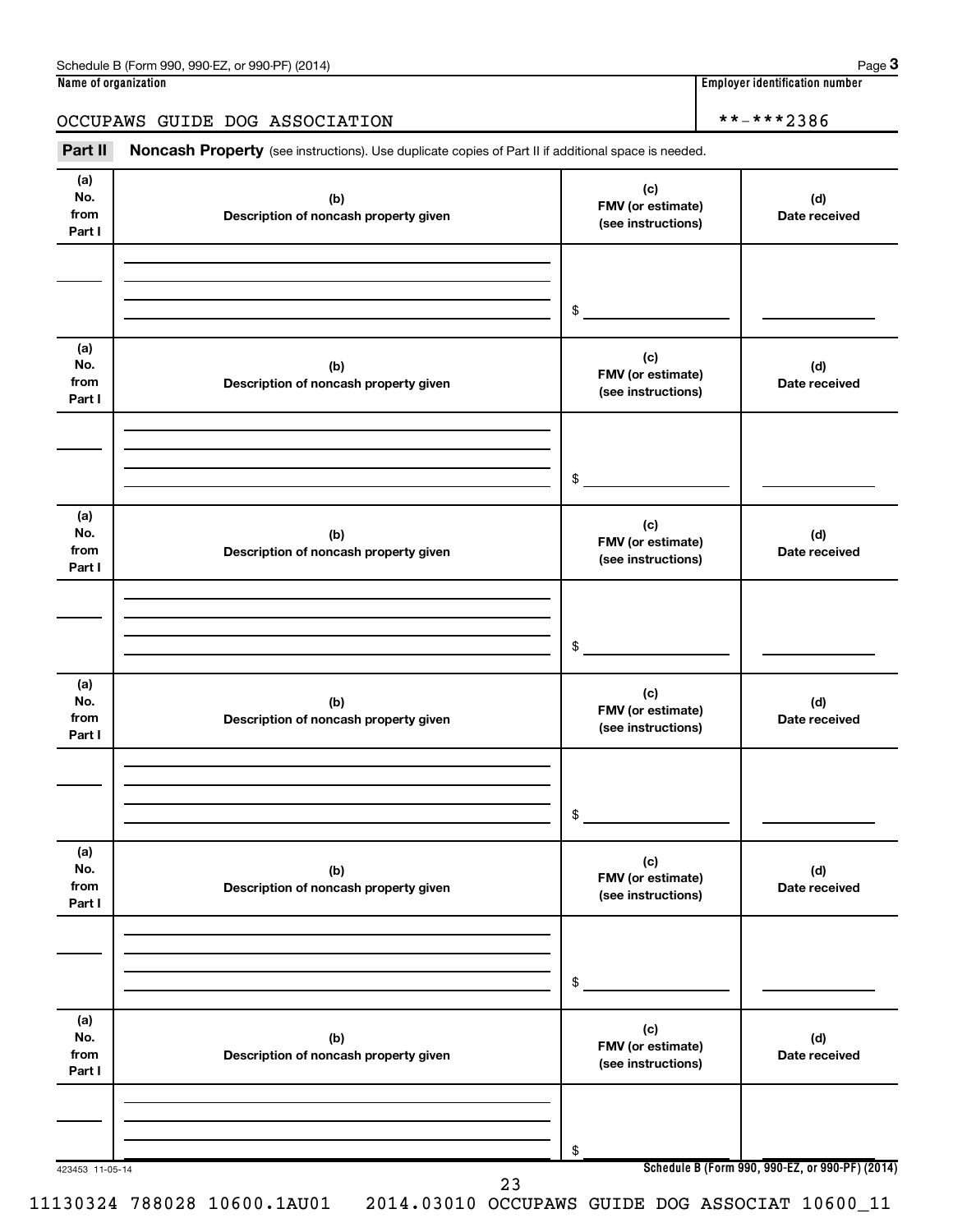|                           | Schedule B (Form 990, 990-EZ, or 990-PF) (2014)                                                                                                          |                                          | Page 4                                                                                                                                                                                                                                         |
|---------------------------|----------------------------------------------------------------------------------------------------------------------------------------------------------|------------------------------------------|------------------------------------------------------------------------------------------------------------------------------------------------------------------------------------------------------------------------------------------------|
| Name of organization      |                                                                                                                                                          |                                          | <b>Employer identification number</b>                                                                                                                                                                                                          |
|                           | OCCUPAWS GUIDE DOG ASSOCIATION                                                                                                                           |                                          | **-***2386                                                                                                                                                                                                                                     |
| Part III                  | completing Part III, enter the total of exclusively religious, charitable, etc., contributions of \$1,000 or less for the year. (Enter this info. once.) |                                          | <i>Exclusively</i> religious, charitable, etc., contributions to organizations described in section 501(c)(7), (8), or (10) that total more than \$1,000 for<br>the year from any one contributor. Complete columns (a) through (e) and<br>►\$ |
|                           | Use duplicate copies of Part III if additional space is needed.                                                                                          |                                          |                                                                                                                                                                                                                                                |
| (a) No.<br>from<br>Part I | (b) Purpose of gift                                                                                                                                      | (c) Use of gift                          | (d) Description of how gift is held                                                                                                                                                                                                            |
|                           |                                                                                                                                                          |                                          |                                                                                                                                                                                                                                                |
|                           |                                                                                                                                                          |                                          |                                                                                                                                                                                                                                                |
|                           | Transferee's name, address, and ZIP + 4                                                                                                                  | (e) Transfer of gift                     | Relationship of transferor to transferee                                                                                                                                                                                                       |
|                           |                                                                                                                                                          |                                          |                                                                                                                                                                                                                                                |
|                           |                                                                                                                                                          |                                          |                                                                                                                                                                                                                                                |
| (a) No.<br>from<br>Part I | (b) Purpose of gift                                                                                                                                      | (c) Use of gift                          | (d) Description of how gift is held                                                                                                                                                                                                            |
|                           |                                                                                                                                                          |                                          |                                                                                                                                                                                                                                                |
|                           |                                                                                                                                                          | (e) Transfer of gift                     |                                                                                                                                                                                                                                                |
|                           | Transferee's name, address, and ZIP + 4                                                                                                                  |                                          | Relationship of transferor to transferee                                                                                                                                                                                                       |
|                           |                                                                                                                                                          |                                          |                                                                                                                                                                                                                                                |
|                           |                                                                                                                                                          |                                          |                                                                                                                                                                                                                                                |
| (a) No.<br>from<br>Part I | (b) Purpose of gift                                                                                                                                      | (c) Use of gift                          | (d) Description of how gift is held                                                                                                                                                                                                            |
|                           |                                                                                                                                                          |                                          |                                                                                                                                                                                                                                                |
|                           |                                                                                                                                                          | (e) Transfer of gift                     |                                                                                                                                                                                                                                                |
|                           | Transferee's name, address, and ZIP + 4                                                                                                                  | Relationship of transferor to transferee |                                                                                                                                                                                                                                                |
|                           |                                                                                                                                                          |                                          |                                                                                                                                                                                                                                                |
|                           |                                                                                                                                                          |                                          |                                                                                                                                                                                                                                                |
| (a) No.<br>from<br>Part I | (b) Purpose of gift                                                                                                                                      | (c) Use of gift                          | (d) Description of how gift is held                                                                                                                                                                                                            |
|                           |                                                                                                                                                          |                                          |                                                                                                                                                                                                                                                |
|                           |                                                                                                                                                          |                                          |                                                                                                                                                                                                                                                |
|                           | Transferee's name, address, and ZIP + 4                                                                                                                  | (e) Transfer of gift                     | Relationship of transferor to transferee                                                                                                                                                                                                       |
|                           |                                                                                                                                                          |                                          |                                                                                                                                                                                                                                                |
|                           |                                                                                                                                                          |                                          |                                                                                                                                                                                                                                                |
| 423454 11-05-14           |                                                                                                                                                          | 24                                       | Schedule B (Form 990, 990-EZ, or 990-PF) (2014)                                                                                                                                                                                                |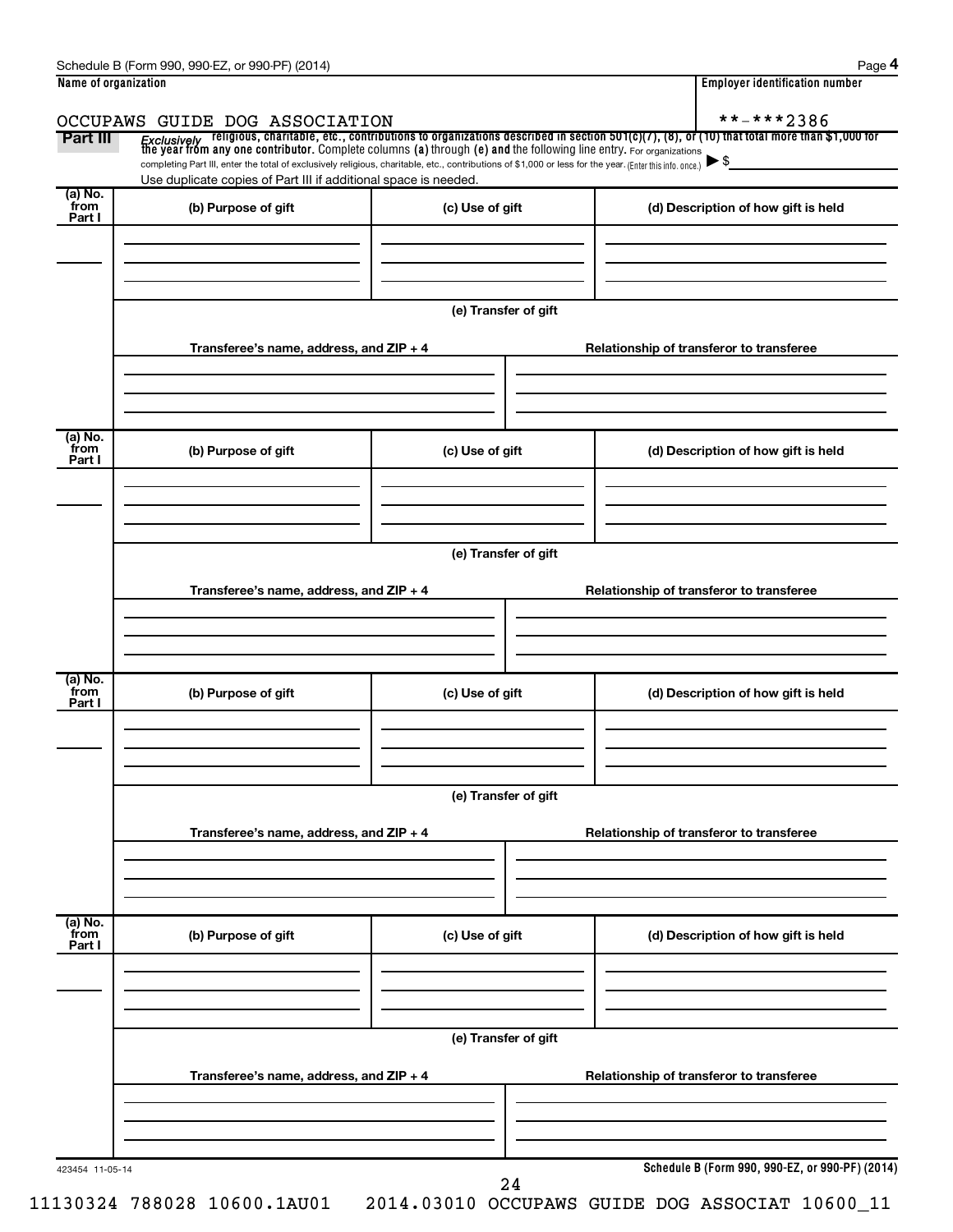| <b>SCHEDULE D</b> |  |
|-------------------|--|
|-------------------|--|

Department of the Treasury Internal Revenue Service

**1**

# **SCHEDULE D Supplemental Financial Statements**<br> **Form 990 2014**<br> **Part IV** line 6.7.8.9.10, 11a, 11b, 11d, 11d, 11d, 11d, 11d, 12a, 0r, 12b

**(Form 990) | Complete if the organization answered "Yes" to Form 990, Part IV, line 6, 7, 8, 9, 10, 11a, 11b, 11c, 11d, 11e, 11f, 12a, or 12b.**

**| Attach to Form 990. | Information about Schedule D (Form 990) and its instructions is at**  *www.irs.gov/form990.*



#### Name of the organization<br>CCCUPAWS GUIDE DOG ASSOCIATION **And the set of the organization number**<br>\*\*-\*\*\*2386 OCCUPAWS GUIDE DOG ASSOCIATION

**Held at the End of the Tax Year** (a) Donor advised funds **1 2 3 4 5 6 Yes No** † † **Yes No 2** Complete lines 2a through 2d if the organization held a qualified conservation contribution in the form of a conservation easement on the last **3** Number of conservation easements modified, transferred, released, extinguished, or terminated by the organization during the tax **4 5 6 7 8 9 a** Total number of conservation easements ~~~~~~~~~~~~~~~~~~~~~~~~~~~~~~~~ **b** Total acreage restricted by conservation easements ~~~~~~~~~~~~~~~~~~~~~~~~~~ **c** Number of conservation easements on a certified historic structure included in (a)  $\ldots$  $\ldots$  $\ldots$  $\ldots$  $\ldots$  $\ldots$ **d** Number of conservation easements included in (c) acquired after 8/17/06, and not on a historic structure **2a 2b 2c 2d**  $|N_0|$ **Yes No** † † **1 a** If the organization elected, as permitted under SFAS 116 (ASC 958), not to report in its revenue statement and balance sheet works of art, **2** If the organization received or held works of art, historical treasures, or other similar assets for financial gain, provide **b** If the organization elected, as permitted under SFAS 116 (ASC 958), to report in its revenue statement and balance sheet works of art, historical **(i)** Revenue included in Form 990, Part VIII, line 1  $\ldots$   $\ldots$   $\ldots$   $\ldots$   $\ldots$   $\ldots$   $\ldots$   $\ldots$   $\ldots$   $\ldots$   $\ldots$   $\ldots$   $\ldots$   $\ldots$ **(ii)** Assets included in Form 990, Part X ~~~~~~~~~~~~~~~~~~~~~~~~~~~~~~~~~ | \$ **a** Revenue included in Form 990, Part VIII, line 1 ~~~~~~~~~~~~~~~~~~~~~~~~~~~~~~ | \$ **b** Assets included in Form 990, Part X ~~~~~~~~~~~~~~~~~~~~~~~~~~~~~~~~~~~ | \$ **Part I** | Organizations Maintaining Donor Advised Funds or Other Similar Funds or Accounts. Complete if the organization answered "Yes" to Form 990, Part IV, line 6. (b) Funds and other accounts Total number at end of year ~~~~~~~~~~~~~~~ Aggregate value of contributions to (during year)  $\quad \quad \ldots \ldots \ldots$ Aggregate value of grants from (during year) will contain the Aggregate value of grants from (during year) Aggregate value at end of year ~~~~~~~~~~~~~ Did the organization inform all donors and donor advisors in writing that the assets held in donor advised funds are the organization's property, subject to the organization's exclusive legal control?~~~~~~~~~~~~~~~~~~ Did the organization inform all grantees, donors, and donor advisors in writing that grant funds can be used only for charitable purposes and not for the benefit of the donor or donor advisor, or for any other purpose conferring impermissible private benefit? **Part II** Conservation Easements. Complete if the organization answered "Yes" to Form 990, Part IV, line 7. Purpose(s) of conservation easements held by the organization (check all that apply). **Preservation of land for public use (e.g., recreation or education) Example 1** Protection of natural habitat Preservation of open space Preservation of a historically important land area Preservation of a certified historic structure day of the tax year. listed in the National Register ~~~~~~~~~~~~~~~~~~~~~~~~~~~~~~~~~~~~~~  $year$ Number of states where property subject to conservation easement is located  $\blacktriangleright$ Does the organization have a written policy regarding the periodic monitoring, inspection, handling of violations, and enforcement of the conservation easements it holds? ~~~~~~~~~~~~~~~~~~~~~~~~~ Staff and volunteer hours devoted to monitoring, inspecting, and enforcing conservation easements during the year  $\blacktriangleright$ Amount of expenses incurred in monitoring, inspecting, and enforcing conservation easements during the year  $\triangleright$  \$ Does each conservation easement reported on line 2(d) above satisfy the requirements of section 170(h)(4)(B)(i) and section 170(h)(4)(B)(ii)? ~~~~~~~~~~~~~~~~~~~~~~~~~~~~~~~~~~~~~~~~~~~~~~ In Part XIII, describe how the organization reports conservation easements in its revenue and expense statement, and balance sheet, and include, if applicable, the text of the footnote to the organization's financial statements that describes the organization's accounting for conservation easements. Complete if the organization answered "Yes" to Form 990, Part IV, line 8. historical treasures, or other similar assets held for public exhibition, education, or research in furtherance of public service, provide, in Part XIII, the text of the footnote to its financial statements that describes these items. treasures, or other similar assets held for public exhibition, education, or research in furtherance of public service, provide the following amounts relating to these items: the following amounts required to be reported under SFAS 116 (ASC 958) relating to these items: **Part III Organizations Maintaining Collections of Art, Historical Treasures, or Other Similar Assets.**  $\lfloor \ \ \rfloor$  Yes  $\lfloor \ \ \rfloor$  $\Box$  $|Y_{\text{es}}|$ 

#### 432051 10-01-14 **For Paperwork Reduction Act Notice, see the Instructions for Form 990. Schedule D (Form 990) 2014** LHA

25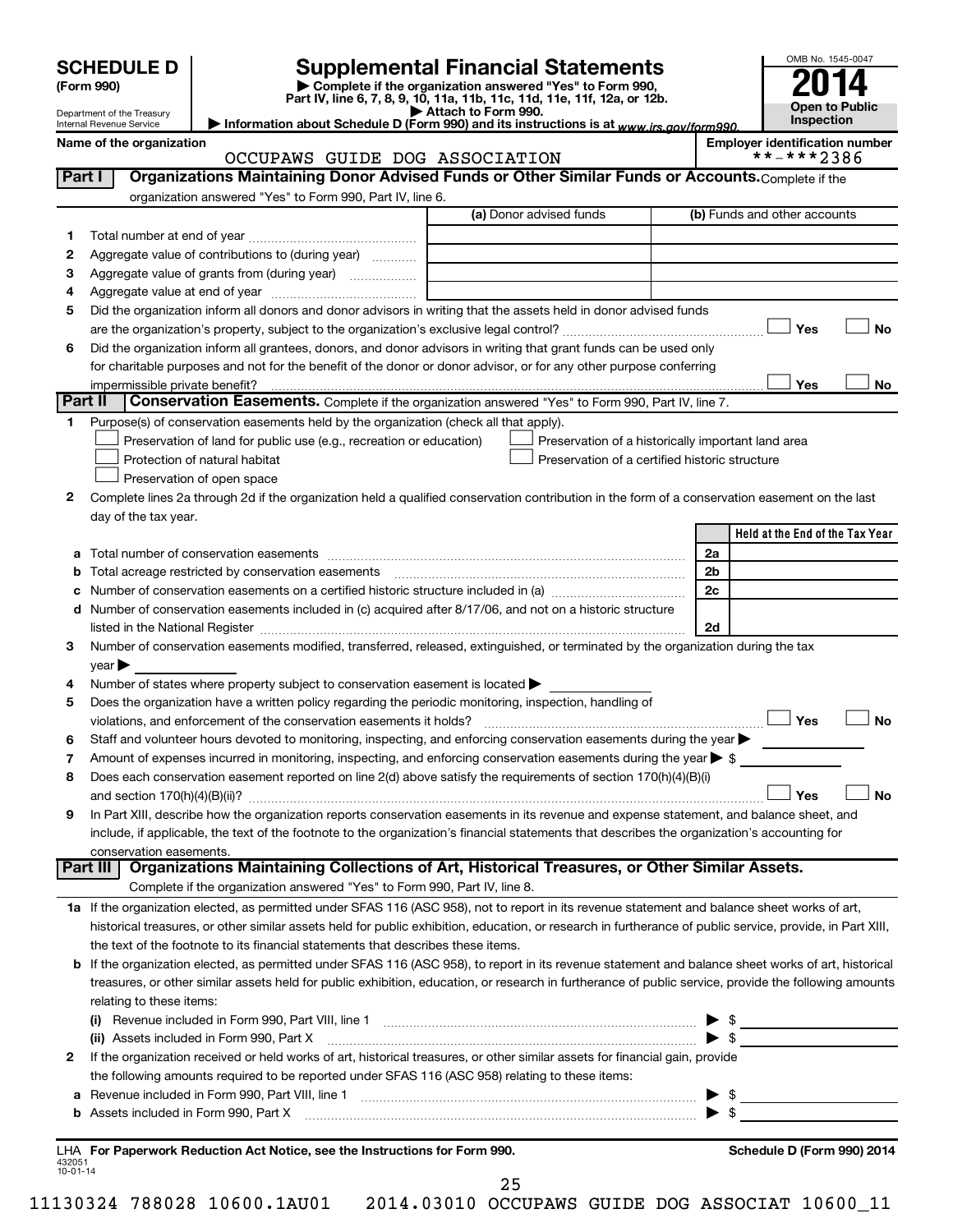|               | Schedule D (Form 990) 2014                                                                                                                                                                                                     | OCCUPAWS GUIDE DOG ASSOCIATION |   |                |                                                                                                                                                                                                                               |                 | **-***2386 Page 2                            |                |     |                  |
|---------------|--------------------------------------------------------------------------------------------------------------------------------------------------------------------------------------------------------------------------------|--------------------------------|---|----------------|-------------------------------------------------------------------------------------------------------------------------------------------------------------------------------------------------------------------------------|-----------------|----------------------------------------------|----------------|-----|------------------|
|               | Part III<br>Organizations Maintaining Collections of Art, Historical Treasures, or Other Similar Assets (continued)                                                                                                            |                                |   |                |                                                                                                                                                                                                                               |                 |                                              |                |     |                  |
| З             | Using the organization's acquisition, accession, and other records, check any of the following that are a significant use of its collection items                                                                              |                                |   |                |                                                                                                                                                                                                                               |                 |                                              |                |     |                  |
|               | (check all that apply):                                                                                                                                                                                                        |                                |   |                |                                                                                                                                                                                                                               |                 |                                              |                |     |                  |
| a             | Public exhibition                                                                                                                                                                                                              | d                              |   |                | Loan or exchange programs                                                                                                                                                                                                     |                 |                                              |                |     |                  |
| b             | Scholarly research                                                                                                                                                                                                             | е                              |   |                | Other and the contract of the contract of the contract of the contract of the contract of the contract of the contract of the contract of the contract of the contract of the contract of the contract of the contract of the |                 |                                              |                |     |                  |
| c             | Preservation for future generations                                                                                                                                                                                            |                                |   |                |                                                                                                                                                                                                                               |                 |                                              |                |     |                  |
| 4             | Provide a description of the organization's collections and explain how they further the organization's exempt purpose in Part XIII.                                                                                           |                                |   |                |                                                                                                                                                                                                                               |                 |                                              |                |     |                  |
| 5             | During the year, did the organization solicit or receive donations of art, historical treasures, or other similar assets                                                                                                       |                                |   |                |                                                                                                                                                                                                                               |                 |                                              |                |     |                  |
|               |                                                                                                                                                                                                                                |                                |   |                |                                                                                                                                                                                                                               |                 |                                              | Yes            |     | No               |
|               | Part IV I<br><b>Escrow and Custodial Arrangements.</b> Complete if the organization answered "Yes" to Form 990, Part IV, line 9, or                                                                                            |                                |   |                |                                                                                                                                                                                                                               |                 |                                              |                |     |                  |
|               | reported an amount on Form 990, Part X, line 21.                                                                                                                                                                               |                                |   |                |                                                                                                                                                                                                                               |                 |                                              |                |     |                  |
|               | 1a Is the organization an agent, trustee, custodian or other intermediary for contributions or other assets not included                                                                                                       |                                |   |                |                                                                                                                                                                                                                               |                 |                                              |                |     |                  |
|               |                                                                                                                                                                                                                                |                                |   |                |                                                                                                                                                                                                                               |                 |                                              | Yes            |     | No               |
|               | b If "Yes," explain the arrangement in Part XIII and complete the following table:                                                                                                                                             |                                |   |                |                                                                                                                                                                                                                               |                 |                                              |                |     |                  |
|               |                                                                                                                                                                                                                                |                                |   |                |                                                                                                                                                                                                                               |                 |                                              | Amount         |     |                  |
|               | c Beginning balance Manual Manual Communication and the contract of the contract of the contract of the contract of the contract of the contract of the contract of the contract of the contract of the contract of the contra |                                |   |                |                                                                                                                                                                                                                               | 1c              |                                              |                |     |                  |
|               |                                                                                                                                                                                                                                |                                |   |                |                                                                                                                                                                                                                               | 1d              |                                              |                |     |                  |
|               | e Distributions during the year manufactured and continuum control of the control of the control of the state of the state of the control of the control of the control of the control of the control of the control of the co |                                |   |                |                                                                                                                                                                                                                               | 1e              |                                              |                |     |                  |
| Ť.            | Ending balance measurements are all the contract of the contract of the contract of the contract of the contract of the contract of the contract of the contract of the contract of the contract of the contract of the contra |                                |   |                |                                                                                                                                                                                                                               | 1f              |                                              |                |     |                  |
|               | 2a Did the organization include an amount on Form 990, Part X, line 21, for escrow or custodial account liability?                                                                                                             |                                |   |                |                                                                                                                                                                                                                               |                 |                                              | Yes            |     | <b>No</b>        |
| <b>Part V</b> | <b>b</b> If "Yes," explain the arrangement in Part XIII. Check here if the explanation has been provided in Part XIII                                                                                                          |                                |   |                |                                                                                                                                                                                                                               |                 |                                              |                |     |                  |
|               | <b>Endowment Funds.</b> Complete if the organization answered "Yes" to Form 990, Part IV, line 10.                                                                                                                             |                                |   |                |                                                                                                                                                                                                                               |                 | (d) Three years back $ $ (e) Four years back |                |     |                  |
|               |                                                                                                                                                                                                                                | (a) Current year               |   | (b) Prior year | (c) Two years back                                                                                                                                                                                                            |                 |                                              |                |     |                  |
|               | 1a Beginning of year balance                                                                                                                                                                                                   |                                |   |                |                                                                                                                                                                                                                               |                 |                                              |                |     |                  |
| b             |                                                                                                                                                                                                                                |                                |   |                |                                                                                                                                                                                                                               |                 |                                              |                |     |                  |
| c             | Net investment earnings, gains, and losses                                                                                                                                                                                     |                                |   |                |                                                                                                                                                                                                                               |                 |                                              |                |     |                  |
|               | e Other expenditures for facilities                                                                                                                                                                                            |                                |   |                |                                                                                                                                                                                                                               |                 |                                              |                |     |                  |
|               | and programs                                                                                                                                                                                                                   |                                |   |                |                                                                                                                                                                                                                               |                 |                                              |                |     |                  |
|               | f Administrative expenses                                                                                                                                                                                                      |                                |   |                |                                                                                                                                                                                                                               |                 |                                              |                |     |                  |
| g             | End of year balance <i>manually contained</i>                                                                                                                                                                                  |                                |   |                |                                                                                                                                                                                                                               |                 |                                              |                |     |                  |
| 2             | Provide the estimated percentage of the current year end balance (line 1g, column (a)) held as:                                                                                                                                |                                |   |                |                                                                                                                                                                                                                               |                 |                                              |                |     |                  |
| а             | Board designated or quasi-endowment                                                                                                                                                                                            |                                | % |                |                                                                                                                                                                                                                               |                 |                                              |                |     |                  |
| b             | Permanent endowment                                                                                                                                                                                                            | %                              |   |                |                                                                                                                                                                                                                               |                 |                                              |                |     |                  |
| с             | Temporarily restricted endowment                                                                                                                                                                                               | %                              |   |                |                                                                                                                                                                                                                               |                 |                                              |                |     |                  |
|               | The percentages in lines 2a, 2b, and 2c should equal 100%.                                                                                                                                                                     |                                |   |                |                                                                                                                                                                                                                               |                 |                                              |                |     |                  |
|               | 3a Are there endowment funds not in the possession of the organization that are held and administered for the organization                                                                                                     |                                |   |                |                                                                                                                                                                                                                               |                 |                                              |                |     |                  |
|               | by:                                                                                                                                                                                                                            |                                |   |                |                                                                                                                                                                                                                               |                 |                                              |                | Yes | No               |
|               |                                                                                                                                                                                                                                |                                |   |                |                                                                                                                                                                                                                               |                 |                                              | 3a(i)          |     |                  |
|               |                                                                                                                                                                                                                                |                                |   |                |                                                                                                                                                                                                                               |                 |                                              | 3a(ii)         |     |                  |
|               |                                                                                                                                                                                                                                |                                |   |                |                                                                                                                                                                                                                               |                 |                                              | 3b             |     |                  |
| 4             | Describe in Part XIII the intended uses of the organization's endowment funds.                                                                                                                                                 |                                |   |                |                                                                                                                                                                                                                               |                 |                                              |                |     |                  |
|               | Land, Buildings, and Equipment.<br><b>Part VI</b>                                                                                                                                                                              |                                |   |                |                                                                                                                                                                                                                               |                 |                                              |                |     |                  |
|               | Complete if the organization answered "Yes" to Form 990, Part IV, line 11a. See Form 990, Part X, line 10.                                                                                                                     |                                |   |                |                                                                                                                                                                                                                               |                 |                                              |                |     |                  |
|               | Description of property                                                                                                                                                                                                        | (a) Cost or other              |   |                | (b) Cost or other                                                                                                                                                                                                             | (c) Accumulated |                                              | (d) Book value |     |                  |
|               |                                                                                                                                                                                                                                | basis (investment)             |   |                | basis (other)                                                                                                                                                                                                                 | depreciation    |                                              |                |     |                  |
|               |                                                                                                                                                                                                                                |                                |   |                |                                                                                                                                                                                                                               |                 |                                              |                |     |                  |
| b             |                                                                                                                                                                                                                                |                                |   |                |                                                                                                                                                                                                                               |                 |                                              |                |     |                  |
|               |                                                                                                                                                                                                                                |                                |   |                |                                                                                                                                                                                                                               |                 |                                              |                |     |                  |
|               |                                                                                                                                                                                                                                |                                |   |                | 2,000.                                                                                                                                                                                                                        | 2,000.          |                                              |                |     | $\overline{0}$ . |
|               |                                                                                                                                                                                                                                |                                |   |                |                                                                                                                                                                                                                               |                 |                                              |                |     |                  |
|               | Total. Add lines 1a through 1e. (Column (d) must equal Form 990, Part X, column (B), line 10c.)                                                                                                                                |                                |   |                |                                                                                                                                                                                                                               |                 |                                              |                |     | $\overline{0}$ . |
|               |                                                                                                                                                                                                                                |                                |   |                |                                                                                                                                                                                                                               |                 | Schedule D (Form 990) 2014                   |                |     |                  |

432052 10-01-14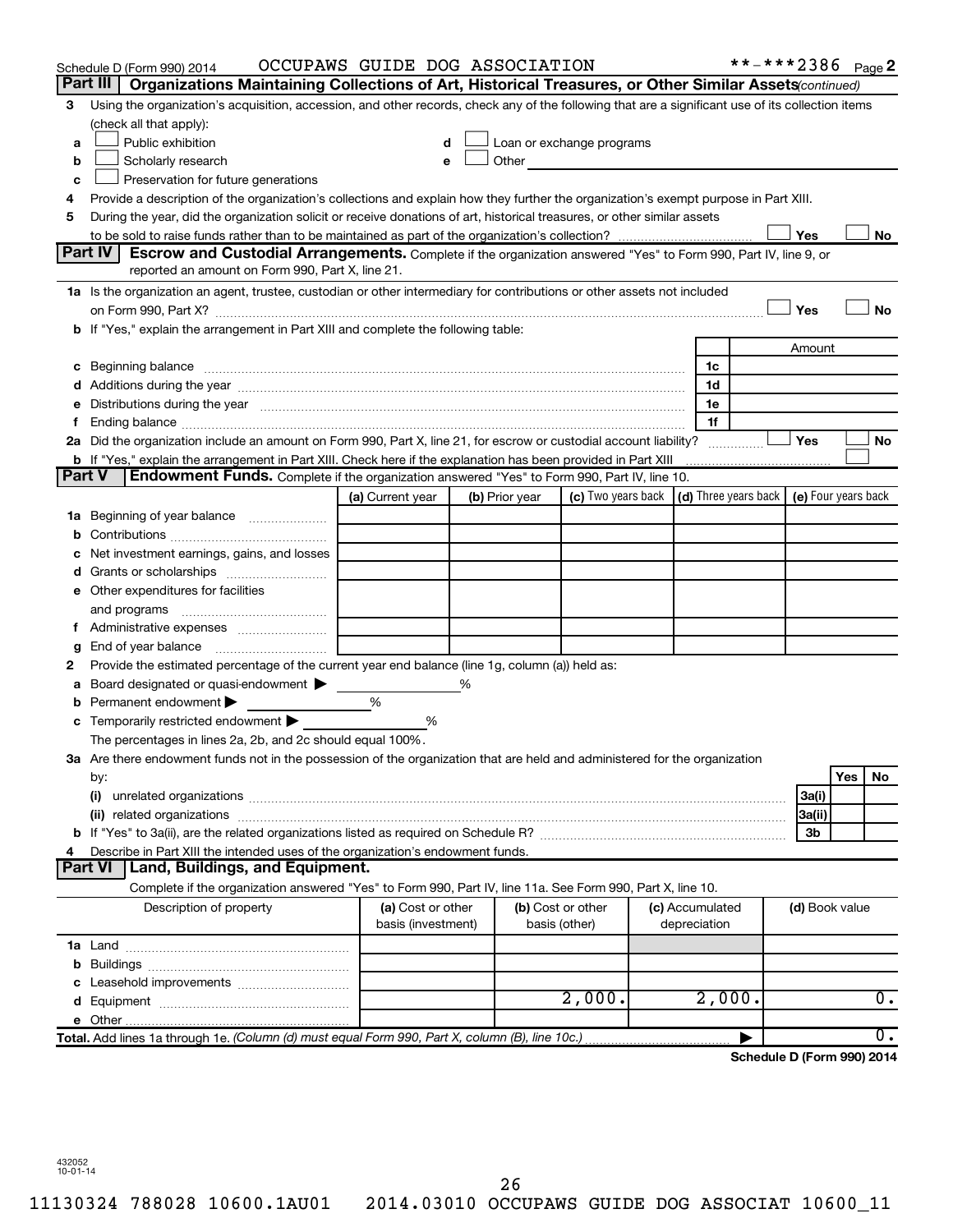| <b>Part VIII</b>    | Schedule D (Form 990) 2014                                                                                        | OCCUPAWS GUIDE DOG ASSOCIATION |                | **-***2386 Page 3                                         |
|---------------------|-------------------------------------------------------------------------------------------------------------------|--------------------------------|----------------|-----------------------------------------------------------|
|                     | <b>Investments - Other Securities.</b>                                                                            |                                |                |                                                           |
|                     | Complete if the organization answered "Yes" to Form 990, Part IV, line 11b. See Form 990, Part X, line 12.        |                                |                |                                                           |
|                     | (a) Description of security or category (including name of security)                                              | (b) Book value                 |                | (c) Method of valuation: Cost or end-of-year market value |
|                     | (1) Financial derivatives                                                                                         |                                |                |                                                           |
|                     |                                                                                                                   |                                |                |                                                           |
| (3) Other           |                                                                                                                   |                                |                |                                                           |
| (A)                 |                                                                                                                   |                                |                |                                                           |
| (B)                 |                                                                                                                   |                                |                |                                                           |
| (C)                 |                                                                                                                   |                                |                |                                                           |
| (D)                 |                                                                                                                   |                                |                |                                                           |
| (E)                 |                                                                                                                   |                                |                |                                                           |
| (F)                 |                                                                                                                   |                                |                |                                                           |
| (G)                 |                                                                                                                   |                                |                |                                                           |
| (H)                 |                                                                                                                   |                                |                |                                                           |
|                     | Total. (Col. (b) must equal Form 990, Part X, col. (B) line 12.) $\blacktriangleright$                            |                                |                |                                                           |
|                     | Part VIII Investments - Program Related.                                                                          |                                |                |                                                           |
|                     | Complete if the organization answered "Yes" to Form 990, Part IV, line 11c. See Form 990, Part X, line 13.        |                                |                |                                                           |
|                     | (a) Description of investment                                                                                     | (b) Book value                 |                | (c) Method of valuation: Cost or end-of-year market value |
| (1)                 |                                                                                                                   |                                |                |                                                           |
| (2)                 |                                                                                                                   |                                |                |                                                           |
| (3)                 |                                                                                                                   |                                |                |                                                           |
| (4)                 |                                                                                                                   |                                |                |                                                           |
| (5)                 |                                                                                                                   |                                |                |                                                           |
| (6)                 |                                                                                                                   |                                |                |                                                           |
| (7)                 |                                                                                                                   |                                |                |                                                           |
| (8)                 |                                                                                                                   |                                |                |                                                           |
|                     |                                                                                                                   |                                |                |                                                           |
| (9)                 |                                                                                                                   |                                |                |                                                           |
|                     | Total. (Col. (b) must equal Form 990, Part X, col. (B) line $13.$ )                                               |                                |                |                                                           |
| Part IX             | <b>Other Assets.</b>                                                                                              |                                |                |                                                           |
|                     | Complete if the organization answered "Yes" to Form 990, Part IV, line 11d. See Form 990, Part X, line 15.        |                                |                |                                                           |
|                     |                                                                                                                   | (a) Description                |                | (b) Book value                                            |
| (1)                 |                                                                                                                   |                                |                |                                                           |
| (2)                 |                                                                                                                   |                                |                |                                                           |
| (3)                 |                                                                                                                   |                                |                |                                                           |
| (4)                 |                                                                                                                   |                                |                |                                                           |
| (5)                 |                                                                                                                   |                                |                |                                                           |
| (6)                 |                                                                                                                   |                                |                |                                                           |
| (7)                 |                                                                                                                   |                                |                |                                                           |
| (8)                 |                                                                                                                   |                                |                |                                                           |
| (9)                 |                                                                                                                   |                                |                |                                                           |
|                     | Total. (Column (b) must equal Form 990, Part X, col. (B) line 15.)                                                |                                |                |                                                           |
|                     | <b>Other Liabilities.</b>                                                                                         |                                |                |                                                           |
|                     | Complete if the organization answered "Yes" to Form 990, Part IV, line 11e or 11f. See Form 990, Part X, line 25. |                                |                |                                                           |
|                     | (a) Description of liability                                                                                      |                                | (b) Book value |                                                           |
| (1)                 | Federal income taxes                                                                                              |                                |                |                                                           |
| (2)                 |                                                                                                                   |                                |                |                                                           |
| (3)                 |                                                                                                                   |                                |                |                                                           |
| (4)                 |                                                                                                                   |                                |                |                                                           |
| (5)                 |                                                                                                                   |                                |                |                                                           |
| (6)                 |                                                                                                                   |                                |                |                                                           |
| (7)                 |                                                                                                                   |                                |                |                                                           |
| Part X<br>1.<br>(8) |                                                                                                                   |                                |                |                                                           |
| (9)                 |                                                                                                                   |                                |                |                                                           |

**Schedule D (Form 990) 2014**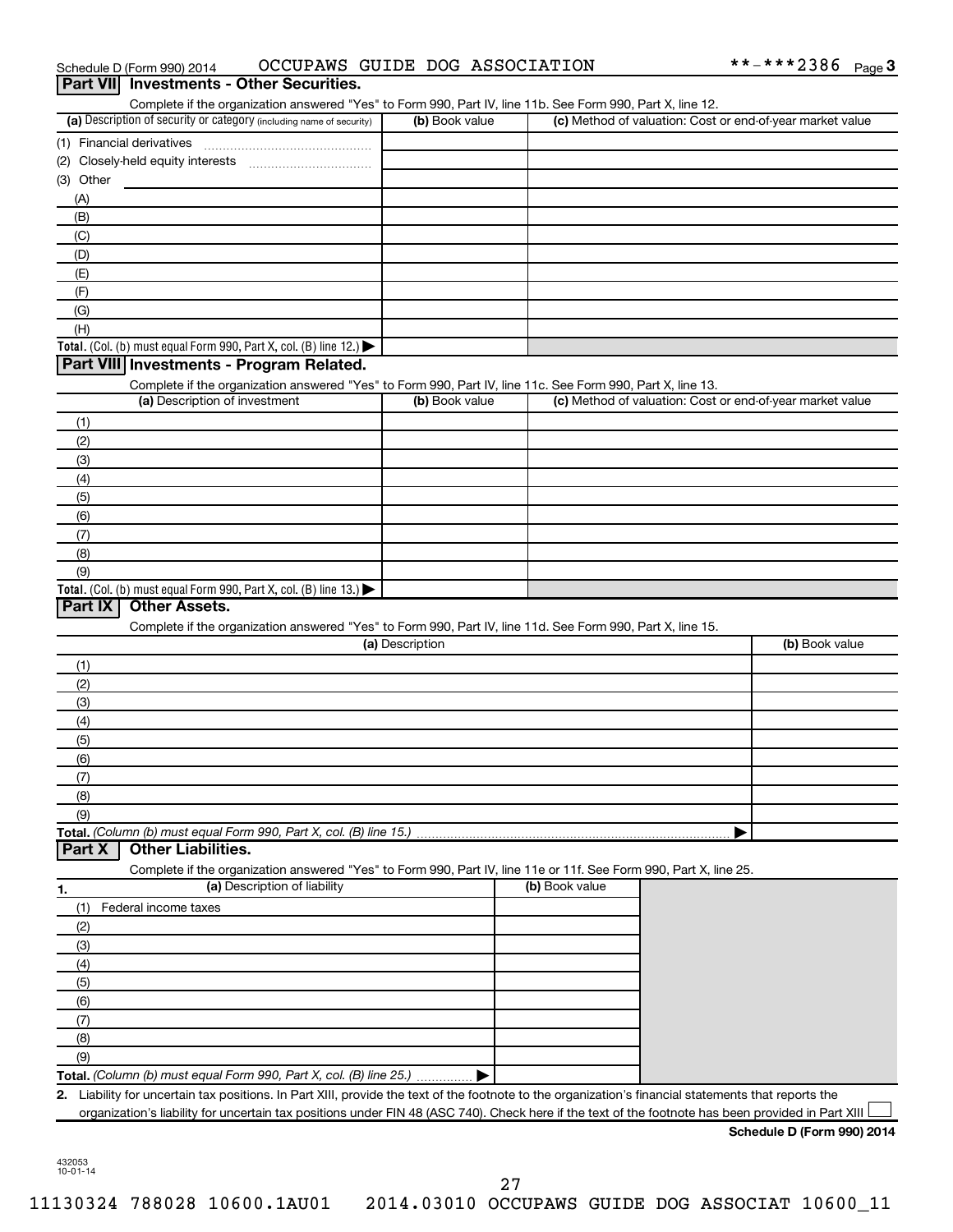|    | OCCUPAWS GUIDE DOG ASSOCIATION<br>Schedule D (Form 990) 2014                                                                                                                                                                   |                |           |                | **-***2386 Page 4 |           |
|----|--------------------------------------------------------------------------------------------------------------------------------------------------------------------------------------------------------------------------------|----------------|-----------|----------------|-------------------|-----------|
|    | Reconciliation of Revenue per Audited Financial Statements With Revenue per Return.<br><b>Part XI</b>                                                                                                                          |                |           |                |                   |           |
|    | Complete if the organization answered "Yes" to Form 990, Part IV, line 12a.                                                                                                                                                    |                |           |                |                   |           |
| 1  | Total revenue, gains, and other support per audited financial statements                                                                                                                                                       |                |           | $\blacksquare$ |                   | 202, 128. |
| 2  | Amounts included on line 1 but not on Form 990, Part VIII, line 12:                                                                                                                                                            |                |           |                |                   |           |
| a  | Net unrealized gains (losses) on investments                                                                                                                                                                                   | 2a             |           |                |                   |           |
| b  |                                                                                                                                                                                                                                | 2 <sub>b</sub> | 27,642.   |                |                   |           |
| с  |                                                                                                                                                                                                                                | 2c             |           |                |                   |           |
| d  |                                                                                                                                                                                                                                | 2d             |           |                |                   |           |
| е  | Add lines 2a through 2d                                                                                                                                                                                                        |                |           | 2e             |                   | 27,642.   |
| 3  |                                                                                                                                                                                                                                |                |           | 3              |                   | 174, 486. |
| 4  | Amounts included on Form 990, Part VIII, line 12, but not on line 1:                                                                                                                                                           |                |           |                |                   |           |
| a  |                                                                                                                                                                                                                                | 4a             |           |                |                   |           |
| b  |                                                                                                                                                                                                                                | 4 <sub>b</sub> | $-1,711.$ |                |                   |           |
|    | c Add lines 4a and 4b                                                                                                                                                                                                          |                |           | 4c             |                   | $-1,711.$ |
|    |                                                                                                                                                                                                                                |                |           | 5              |                   | 172, 775. |
|    | Part XII   Reconciliation of Expenses per Audited Financial Statements With Expenses per Return.                                                                                                                               |                |           |                |                   |           |
|    | Complete if the organization answered "Yes" to Form 990, Part IV, line 12a.                                                                                                                                                    |                |           |                |                   |           |
| 1  |                                                                                                                                                                                                                                |                |           | 1.             |                   | 175,614.  |
| 2  | Amounts included on line 1 but not on Form 990, Part IX, line 25:                                                                                                                                                              |                |           |                |                   |           |
| a  |                                                                                                                                                                                                                                | 2a             | 27,642.   |                |                   |           |
| b  |                                                                                                                                                                                                                                | 2 <sub>b</sub> |           |                |                   |           |
|    | Other losses                                                                                                                                                                                                                   | 2 <sub>c</sub> |           |                |                   |           |
|    |                                                                                                                                                                                                                                | 2d             | 1,711.    |                |                   |           |
|    | e Add lines 2a through 2d [11] manual contract and a set of the contract of the contract of the contract of the contract of the contract of the contract of the contract of the contract of the contract of the contract of th |                |           | <b>2e</b>      |                   | 29,353.   |
| з  |                                                                                                                                                                                                                                |                |           | 3              |                   | 146, 261. |
| 4  | Amounts included on Form 990, Part IX, line 25, but not on line 1:                                                                                                                                                             |                |           |                |                   |           |
| a  |                                                                                                                                                                                                                                | 4a             |           |                |                   |           |
| b  | Other (Describe in Part XIII.) [100] [100] [100] [100] [100] [100] [100] [100] [100] [100] [100] [100] [100] [                                                                                                                 | 4b             |           |                |                   |           |
| c. | Add lines 4a and 4b                                                                                                                                                                                                            |                |           | 4с             |                   | 0.        |
| 5. |                                                                                                                                                                                                                                |                |           | 5              |                   | 146, 261. |
|    | Part XIII Supplemental Information.                                                                                                                                                                                            |                |           |                |                   |           |
|    | Provide the descriptions required for Part II, lines 3, 5, and 9; Part III, lines 1a and 4; Part IV, lines 1b and 2b; Part V, line 4; Part X, line 2; Part XI,                                                                 |                |           |                |                   |           |
|    | lines 2d and 4b; and Part XII, lines 2d and 4b. Also complete this part to provide any additional information.                                                                                                                 |                |           |                |                   |           |

| PART XI, LINE 4B - OTHER ADJUSTMENTS:                    |           |
|----------------------------------------------------------|-----------|
| DIRECT EXPENSES REPORTED ON FORM 990, PART VIII, LINE 8B | $-1,711.$ |
| PART XII, LINE 2D - OTHER ADJUSTMENTS:                   |           |
| DIRECT EXPENSES REPORTED ON FORM 990, PART VIII, LINE 8B | 1,711.    |
|                                                          |           |

**Schedule D (Form 990) 2014**

11130324 788028 10600.1AU01 2014.03010 OCCUPAWS GUIDE DOG ASSOCIAT 10600\_11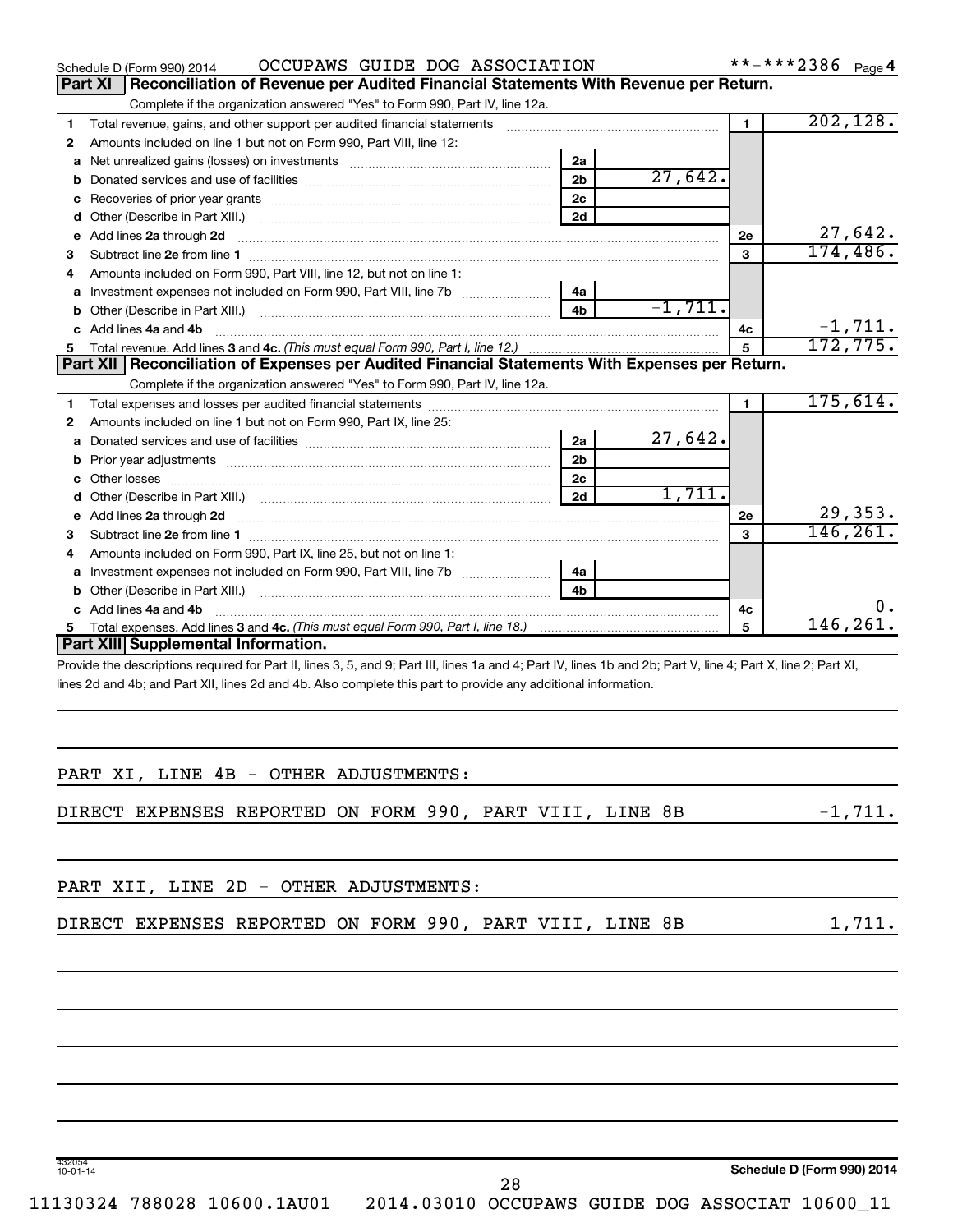| <b>SCHEDULE G</b><br>(Form 990 or 990-EZ)                                                |                                                                                                                                                                  | <b>Supplemental Information Regarding Fundraising or Gaming Activities</b><br>Complete if the organization answered "Yes" to Form 990, Part IV, lines 17, 18, or 19, or if the                                                                  |                                                            |              |                                                                            |  |                                                                            | OMB No. 1545-0047                                       |
|------------------------------------------------------------------------------------------|------------------------------------------------------------------------------------------------------------------------------------------------------------------|-------------------------------------------------------------------------------------------------------------------------------------------------------------------------------------------------------------------------------------------------|------------------------------------------------------------|--------------|----------------------------------------------------------------------------|--|----------------------------------------------------------------------------|---------------------------------------------------------|
| Department of the Treasury<br>Internal Revenue Service                                   |                                                                                                                                                                  | organization entered more than \$15,000 on Form 990-EZ, line 6a.<br>Attach to Form 990 or Form 990-EZ.                                                                                                                                          |                                                            |              |                                                                            |  |                                                                            | <b>Open to Public</b><br>Inspection                     |
|                                                                                          | Information about Schedule G (Form 990 or 990-EZ) and its instructions is at www.irs.gov/form 990.<br>Name of the organization<br>OCCUPAWS GUIDE DOG ASSOCIATION |                                                                                                                                                                                                                                                 |                                                            |              |                                                                            |  |                                                                            | <b>Employer identification number</b>                   |
| Part I                                                                                   |                                                                                                                                                                  | Fundraising Activities. Complete if the organization answered "Yes" to Form 990, Part IV, line 17. Form 990-EZ filers are not                                                                                                                   |                                                            |              |                                                                            |  | **-***2386                                                                 |                                                         |
|                                                                                          | required to complete this part.                                                                                                                                  |                                                                                                                                                                                                                                                 |                                                            |              |                                                                            |  |                                                                            |                                                         |
| Mail solicitations<br>a<br>b<br>Phone solicitations<br>c<br>In-person solicitations<br>d | Internet and email solicitations                                                                                                                                 | 1 Indicate whether the organization raised funds through any of the following activities. Check all that apply.<br>е<br>f<br>Special fundraising events<br>g                                                                                    |                                                            |              | Solicitation of non-government grants<br>Solicitation of government grants |  |                                                                            |                                                         |
|                                                                                          |                                                                                                                                                                  | <b>2 a</b> Did the organization have a written or oral agreement with any individual (including officers, directors, trustees or<br>key employees listed in Form 990, Part VII) or entity in connection with professional fundraising services? |                                                            |              |                                                                            |  | Yes                                                                        | <b>No</b>                                               |
|                                                                                          |                                                                                                                                                                  | <b>b</b> If "Yes," list the ten highest paid individuals or entities (fundraisers) pursuant to agreements under which the fundraiser is to be                                                                                                   |                                                            |              |                                                                            |  |                                                                            |                                                         |
| compensated at least \$5,000 by the organization.                                        |                                                                                                                                                                  |                                                                                                                                                                                                                                                 |                                                            |              |                                                                            |  |                                                                            |                                                         |
| (i) Name and address of individual<br>or entity (fundraiser)                             |                                                                                                                                                                  | (ii) Activity                                                                                                                                                                                                                                   | (iii) Did<br>fundraiser<br>or control of<br>contributions? | have custody | (iv) Gross receipts<br>from activity                                       |  | (v) Amount paid<br>to (or retained by)<br>fundraiser<br>listed in col. (i) | (vi) Amount paid<br>to (or retained by)<br>organization |
|                                                                                          |                                                                                                                                                                  |                                                                                                                                                                                                                                                 | Yes                                                        | No           |                                                                            |  |                                                                            |                                                         |
|                                                                                          |                                                                                                                                                                  |                                                                                                                                                                                                                                                 |                                                            |              |                                                                            |  |                                                                            |                                                         |
|                                                                                          |                                                                                                                                                                  |                                                                                                                                                                                                                                                 |                                                            |              |                                                                            |  |                                                                            |                                                         |
|                                                                                          |                                                                                                                                                                  |                                                                                                                                                                                                                                                 |                                                            |              |                                                                            |  |                                                                            |                                                         |
|                                                                                          |                                                                                                                                                                  |                                                                                                                                                                                                                                                 |                                                            |              |                                                                            |  |                                                                            |                                                         |
|                                                                                          |                                                                                                                                                                  |                                                                                                                                                                                                                                                 |                                                            |              |                                                                            |  |                                                                            |                                                         |
|                                                                                          |                                                                                                                                                                  |                                                                                                                                                                                                                                                 |                                                            |              |                                                                            |  |                                                                            |                                                         |
|                                                                                          |                                                                                                                                                                  |                                                                                                                                                                                                                                                 |                                                            |              |                                                                            |  |                                                                            |                                                         |
|                                                                                          |                                                                                                                                                                  |                                                                                                                                                                                                                                                 |                                                            |              |                                                                            |  |                                                                            |                                                         |
|                                                                                          |                                                                                                                                                                  |                                                                                                                                                                                                                                                 |                                                            |              |                                                                            |  |                                                                            |                                                         |
| Total                                                                                    |                                                                                                                                                                  |                                                                                                                                                                                                                                                 |                                                            |              |                                                                            |  |                                                                            |                                                         |
| or licensing.                                                                            |                                                                                                                                                                  | 3 List all states in which the organization is registered or licensed to solicit contributions or has been notified it is exempt from registration                                                                                              |                                                            |              |                                                                            |  |                                                                            |                                                         |
|                                                                                          |                                                                                                                                                                  |                                                                                                                                                                                                                                                 |                                                            |              |                                                                            |  |                                                                            |                                                         |
|                                                                                          |                                                                                                                                                                  |                                                                                                                                                                                                                                                 |                                                            |              |                                                                            |  |                                                                            |                                                         |
|                                                                                          |                                                                                                                                                                  |                                                                                                                                                                                                                                                 |                                                            |              |                                                                            |  |                                                                            |                                                         |
|                                                                                          |                                                                                                                                                                  |                                                                                                                                                                                                                                                 |                                                            |              |                                                                            |  |                                                                            |                                                         |
|                                                                                          |                                                                                                                                                                  |                                                                                                                                                                                                                                                 |                                                            |              |                                                                            |  |                                                                            |                                                         |
|                                                                                          |                                                                                                                                                                  |                                                                                                                                                                                                                                                 |                                                            |              |                                                                            |  |                                                                            |                                                         |
|                                                                                          |                                                                                                                                                                  |                                                                                                                                                                                                                                                 |                                                            |              |                                                                            |  |                                                                            |                                                         |
|                                                                                          |                                                                                                                                                                  |                                                                                                                                                                                                                                                 |                                                            |              |                                                                            |  |                                                                            |                                                         |

**For Paperwork Reduction Act Notice, see the Instructions for Form 990 or 990-EZ. Schedule G (Form 990 or 990-EZ) 2014** LHA

432081 08-28-14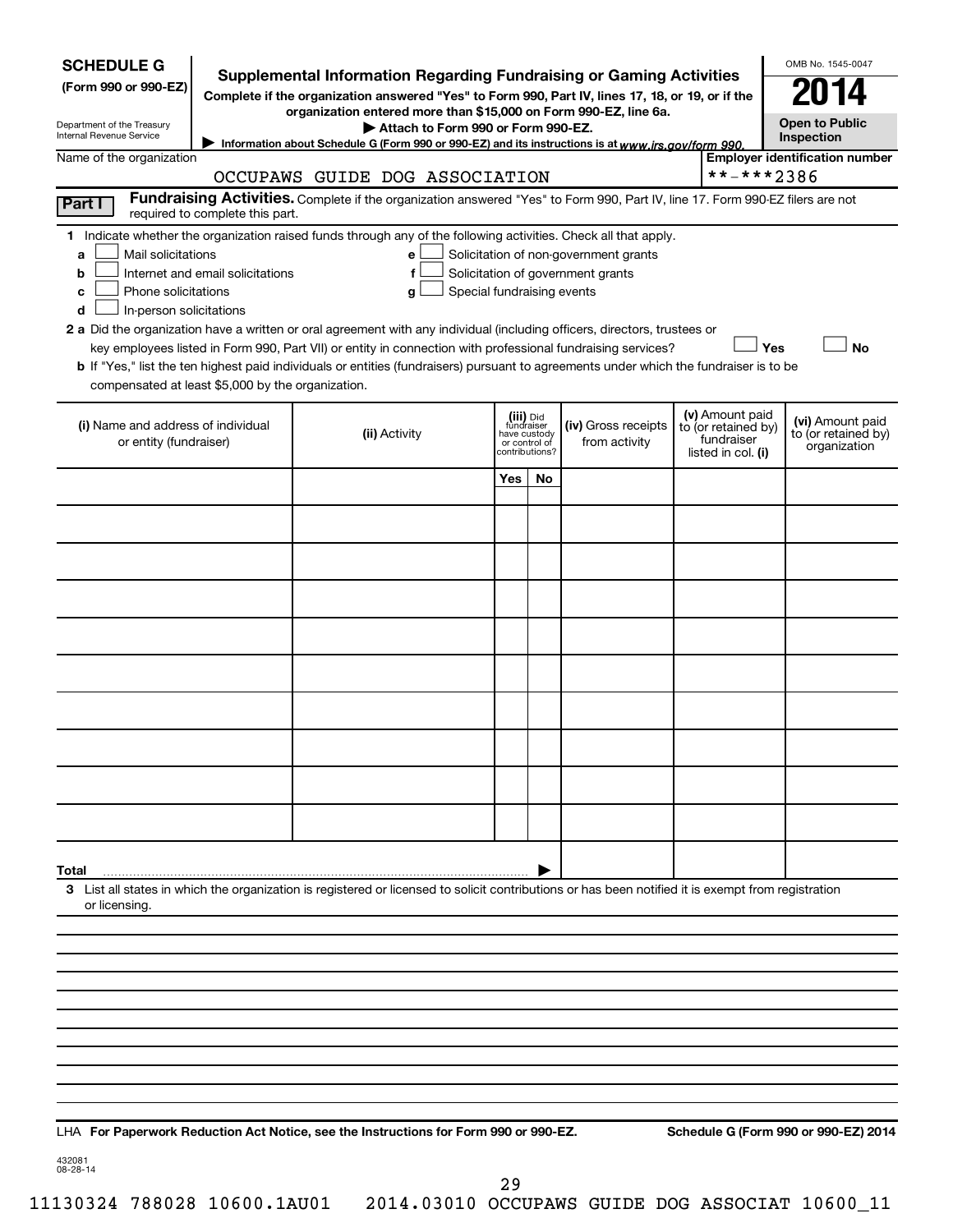|  | Schedule G (Form 990 or 990-EZ) 2014 OCCUPAWS GUIDE DOG ASSOCIATION |  |  |  |  | **-***2386 $_{\text{Page 2}}$ |  |
|--|---------------------------------------------------------------------|--|--|--|--|-------------------------------|--|
|--|---------------------------------------------------------------------|--|--|--|--|-------------------------------|--|

Part II | Fundraising Events. Complete if the organization answered "Yes" to Form 990, Part IV, line 18, or reported more than \$15,000 of fundraising event contributions and gross income on Form 990-EZ, lines 1 and 6b. List events with gross receipts greater than \$5,000.

|                        |    | 01 Turidiaishiy event contributions and gross income on Form 990-EZ, illies T and ob. Elst events with gross receipts greater than \$0,000. | (a) Event $#1$          | $(b)$ Event #2                                   | (c) Other events |                                                       |
|------------------------|----|---------------------------------------------------------------------------------------------------------------------------------------------|-------------------------|--------------------------------------------------|------------------|-------------------------------------------------------|
|                        |    |                                                                                                                                             | PUPPIES ON<br>PARAMETER |                                                  | <b>NONE</b>      | (d) Total events<br>(add col. (a) through<br>col. (c) |
|                        |    |                                                                                                                                             | (event type)            | (event type)                                     | (total number)   |                                                       |
| Revenue                | 1. |                                                                                                                                             | 6,686.                  |                                                  |                  | 6,686.                                                |
|                        |    |                                                                                                                                             | 5,780.                  |                                                  |                  | 5,780.                                                |
|                        | 3  | Gross income (line 1 minus line 2)                                                                                                          | 906.                    |                                                  |                  | 906.                                                  |
|                        |    |                                                                                                                                             |                         |                                                  |                  |                                                       |
|                        | 5  |                                                                                                                                             |                         |                                                  |                  |                                                       |
| Direct Expenses        |    |                                                                                                                                             |                         |                                                  |                  |                                                       |
|                        |    |                                                                                                                                             | 1,200.                  |                                                  |                  | 1,200.                                                |
|                        | 8  |                                                                                                                                             |                         |                                                  |                  |                                                       |
|                        | 9  |                                                                                                                                             | 211.                    |                                                  |                  | 211.                                                  |
|                        |    | 10 Direct expense summary. Add lines 4 through 9 in column (d)<br>11 Net income summary. Subtract line 10 from line 3, column (d)           |                         |                                                  |                  | 1,411.<br>$-505.$                                     |
| Part III               |    | Gaming. Complete if the organization answered "Yes" to Form 990, Part IV, line 19, or reported more than                                    |                         |                                                  |                  |                                                       |
|                        |    | \$15,000 on Form 990-EZ, line 6a.                                                                                                           |                         |                                                  |                  |                                                       |
|                        |    |                                                                                                                                             | (a) Bingo               | (b) Pull tabs/instant<br>bingo/progressive bingo | (c) Other gaming | (d) Total gaming (add<br>col. (a) through col. (c))   |
| Revenue                |    |                                                                                                                                             |                         |                                                  |                  |                                                       |
|                        |    |                                                                                                                                             |                         |                                                  |                  |                                                       |
|                        |    |                                                                                                                                             |                         |                                                  |                  |                                                       |
|                        |    |                                                                                                                                             |                         |                                                  |                  |                                                       |
| <b>Direct Expenses</b> |    |                                                                                                                                             |                         |                                                  |                  |                                                       |
|                        | 4  |                                                                                                                                             |                         |                                                  |                  |                                                       |
|                        |    |                                                                                                                                             |                         |                                                  |                  |                                                       |
|                        |    |                                                                                                                                             | Yes<br>%                | Yes<br>$\%$                                      | Yes<br>%         |                                                       |
|                        |    | 6 Volunteer labor                                                                                                                           | No                      | No                                               | No               |                                                       |
|                        |    | 7 Direct expense summary. Add lines 2 through 5 in column (d)                                                                               |                         |                                                  |                  |                                                       |
|                        | 8  |                                                                                                                                             |                         |                                                  |                  |                                                       |
|                        |    |                                                                                                                                             |                         |                                                  |                  |                                                       |
|                        |    | 9 Enter the state(s) in which the organization conducts gaming activities:                                                                  |                         |                                                  |                  | Yes<br>No                                             |
|                        |    | <b>b</b> If "No," explain:                                                                                                                  |                         |                                                  |                  |                                                       |
|                        |    |                                                                                                                                             |                         |                                                  |                  |                                                       |
|                        |    |                                                                                                                                             |                         |                                                  |                  | Yes<br>No                                             |
|                        |    |                                                                                                                                             |                         |                                                  |                  |                                                       |
|                        |    |                                                                                                                                             |                         |                                                  |                  |                                                       |
|                        |    | 432082 08-28-14                                                                                                                             |                         |                                                  |                  | Schedule G (Form 990 or 990-EZ) 2014                  |
|                        |    |                                                                                                                                             |                         |                                                  |                  |                                                       |
|                        |    |                                                                                                                                             |                         |                                                  |                  |                                                       |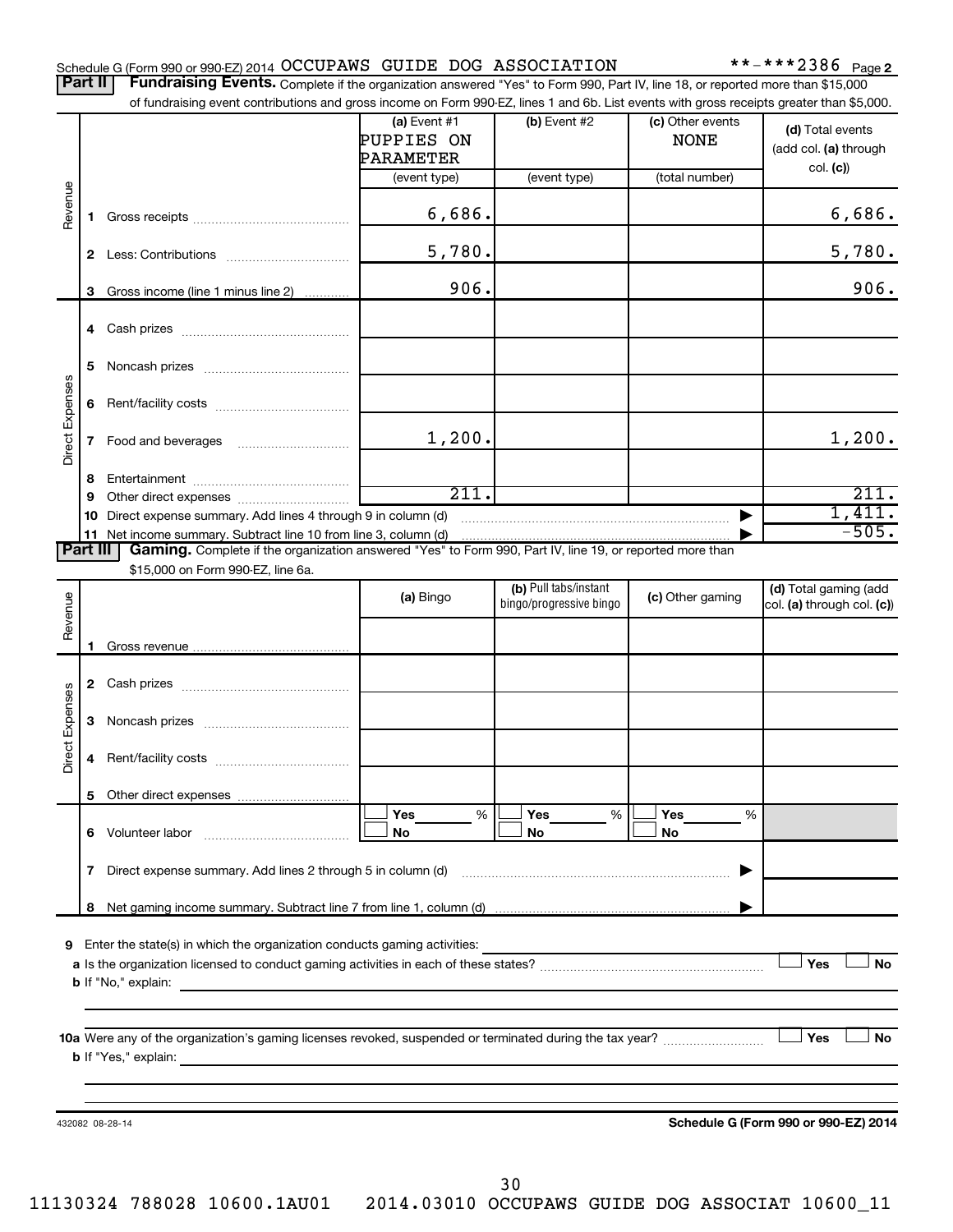| Schedule G (Form 990 or 990-EZ) 2014 OCCUPAWS GUIDE DOG ASSOCIATION                                                                                                                                                            | **-***2386 Page 3                    |
|--------------------------------------------------------------------------------------------------------------------------------------------------------------------------------------------------------------------------------|--------------------------------------|
|                                                                                                                                                                                                                                | $\Box$ Yes<br>No                     |
| 12 Is the organization a grantor, beneficiary or trustee of a trust or a member of a partnership or other entity formed                                                                                                        |                                      |
|                                                                                                                                                                                                                                | $\Box$ Yes<br>No                     |
| 13 Indicate the percentage of gaming activity conducted in:                                                                                                                                                                    |                                      |
|                                                                                                                                                                                                                                | 13a                                  |
|                                                                                                                                                                                                                                | 13 <sub>b</sub>                      |
| <b>b</b> An outside facility <i>www.communicality www.communicality.communicality www.communicality www.communicality.communicality www.communicality.com</i>                                                                  |                                      |
| 14 Enter the name and address of the person who prepares the organization's gaming/special events books and records:                                                                                                           |                                      |
|                                                                                                                                                                                                                                |                                      |
|                                                                                                                                                                                                                                |                                      |
|                                                                                                                                                                                                                                |                                      |
|                                                                                                                                                                                                                                |                                      |
|                                                                                                                                                                                                                                | No                                   |
|                                                                                                                                                                                                                                |                                      |
|                                                                                                                                                                                                                                |                                      |
| of gaming revenue retained by the third party $\triangleright$ \$ __________________.                                                                                                                                          |                                      |
| c If "Yes," enter name and address of the third party:                                                                                                                                                                         |                                      |
|                                                                                                                                                                                                                                |                                      |
| Name $\blacktriangleright$                                                                                                                                                                                                     |                                      |
|                                                                                                                                                                                                                                |                                      |
| Address $\triangleright$                                                                                                                                                                                                       |                                      |
| Gaming manager information:<br>16                                                                                                                                                                                              |                                      |
|                                                                                                                                                                                                                                |                                      |
| Name $\blacktriangleright$ $\blacksquare$                                                                                                                                                                                      |                                      |
|                                                                                                                                                                                                                                |                                      |
| Gaming manager compensation $\triangleright$ \$                                                                                                                                                                                |                                      |
|                                                                                                                                                                                                                                |                                      |
| Description of services provided to the contract of the contract of the contract of the contract of the contract of the contract of the contract of the contract of the contract of the contract of the contract of the contra |                                      |
|                                                                                                                                                                                                                                |                                      |
|                                                                                                                                                                                                                                |                                      |
|                                                                                                                                                                                                                                |                                      |
| Director/officer<br>Employee<br>Independent contractor                                                                                                                                                                         |                                      |
|                                                                                                                                                                                                                                |                                      |
| 17 Mandatory distributions:                                                                                                                                                                                                    |                                      |
| a Is the organization required under state law to make charitable distributions from the gaming proceeds to                                                                                                                    |                                      |
|                                                                                                                                                                                                                                | $\Box$ Yes $\Box$ No                 |
| <b>b</b> Enter the amount of distributions required under state law to be distributed to other exempt organizations or spent in the                                                                                            |                                      |
| organization's own exempt activities during the tax year $\triangleright$ \$                                                                                                                                                   |                                      |
| <b>Part IV</b><br>Supplemental Information. Provide the explanations required by Part I, line 2b, columns (iii) and (v), and Part III, lines 9, 9b, 10b, 15b,                                                                  |                                      |
| 15c, 16, and 17b, as applicable. Also provide any additional information (see instructions).                                                                                                                                   |                                      |
|                                                                                                                                                                                                                                |                                      |
|                                                                                                                                                                                                                                |                                      |
|                                                                                                                                                                                                                                |                                      |
|                                                                                                                                                                                                                                |                                      |
|                                                                                                                                                                                                                                |                                      |
|                                                                                                                                                                                                                                |                                      |
|                                                                                                                                                                                                                                |                                      |
|                                                                                                                                                                                                                                |                                      |
|                                                                                                                                                                                                                                |                                      |
|                                                                                                                                                                                                                                |                                      |
|                                                                                                                                                                                                                                |                                      |
|                                                                                                                                                                                                                                |                                      |
|                                                                                                                                                                                                                                |                                      |
|                                                                                                                                                                                                                                |                                      |
|                                                                                                                                                                                                                                |                                      |
|                                                                                                                                                                                                                                |                                      |
|                                                                                                                                                                                                                                |                                      |
| 432083 08-28-14                                                                                                                                                                                                                | Schedule G (Form 990 or 990-EZ) 2014 |
| 31                                                                                                                                                                                                                             |                                      |
| 11130324 788028 10600.1AU01<br>2014.03010 OCCUPAWS GUIDE DOG ASSOCIAT 10600_11                                                                                                                                                 |                                      |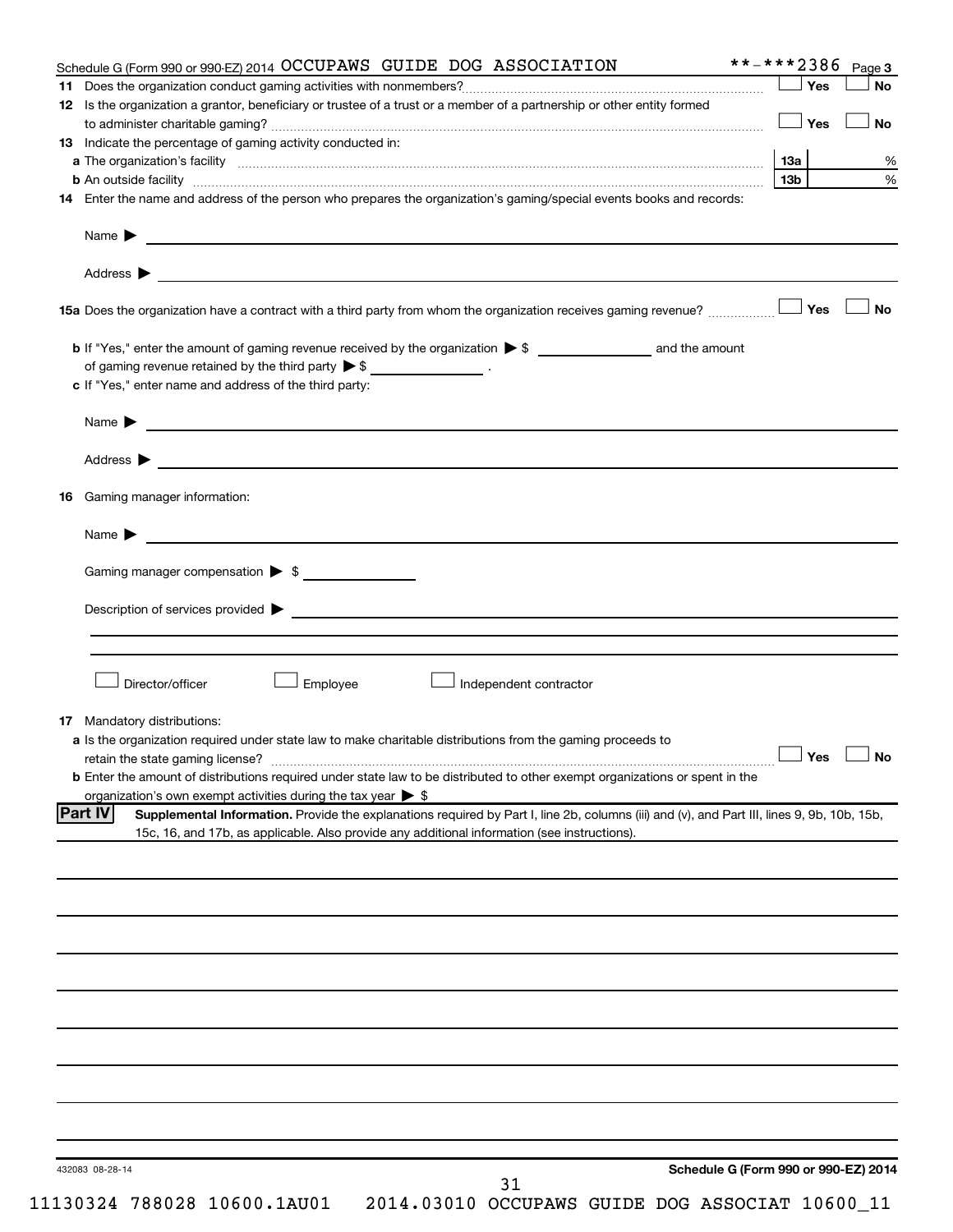| 432084<br>05-01-14 |    | Schedule G (Form 990 or 990-EZ) |
|--------------------|----|---------------------------------|
|                    | 32 |                                 |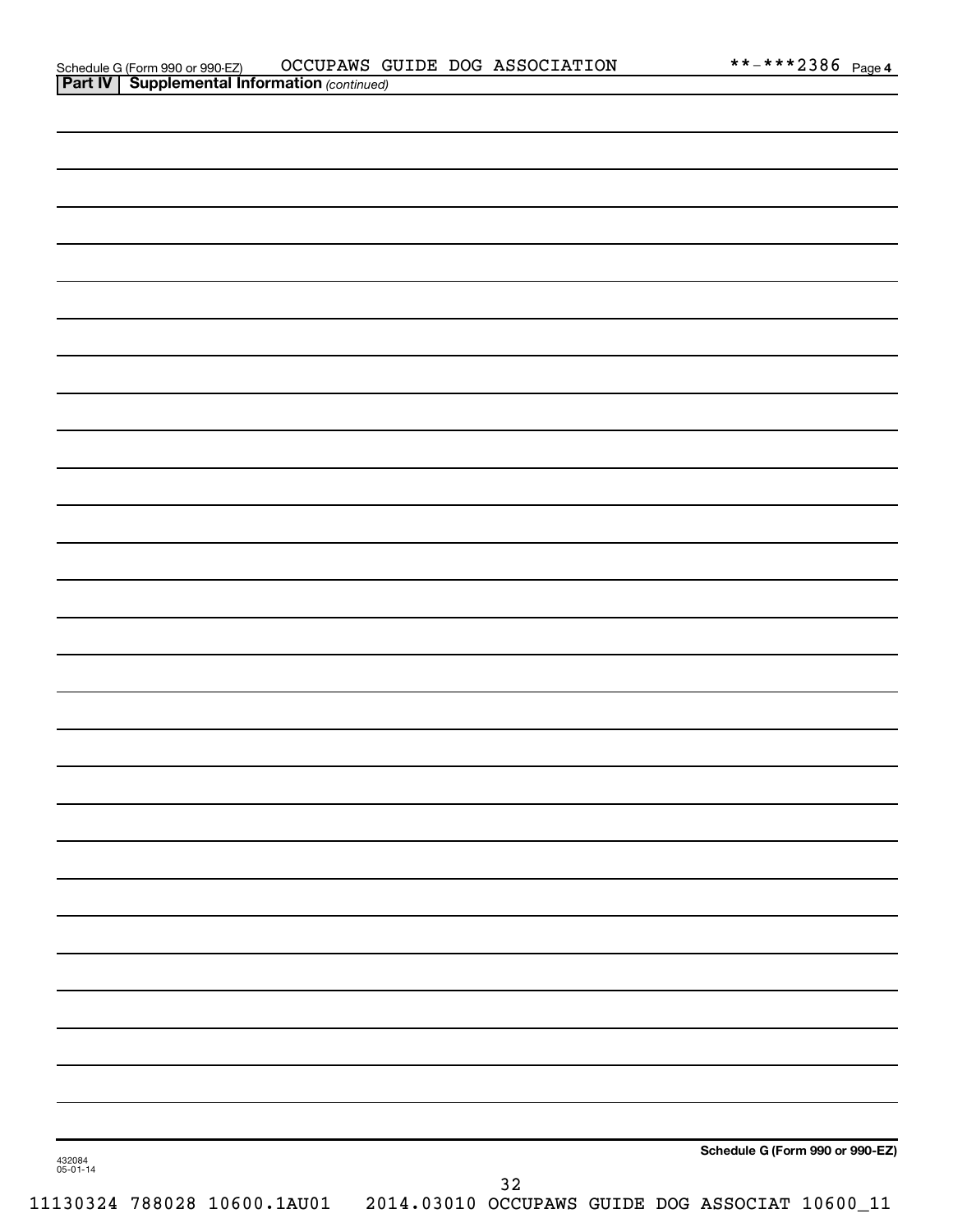**(Form 990 or 990-EZ)**

Department of the Treasury Internal Revenue Service Name of the organization

**SCHEDULE O Supplemental Information to Form 990 or 990-EZ 2014**<br>(Form 990 or 990-EZ) Complete to provide information for responses to specific questions on

**Complete to provide information for responses to specific questions on Form 990 or 990-EZ or to provide any additional information. | Attach to Form 990 or 990-EZ.**

Information about Schedule O (Form 990 or 990-EZ) and its instructions is at www.irs.gov/form990.

OMB No. 1545-0047 **Open to Public Inspection**

**Employer identification number**<br>\*\*-\*\*\*2386

OCCUPAWS GUIDE DOG ASSOCIATION

FORM 990, PART I, LINE 1, DESCRIPTION OF ORGANIZATION MISSION:

GUIDE DOGS AND 9 CHILDREN'S VISUAL COMPANION DOGS SINCE ITS INCEPTION.

FORM 990, PART III, LINE 4A, PROGRAM SERVICE ACCOMPLISHMENTS:

DOGS IN THE OSHKOSH PROGRAM CALLED "PAWSFORWARD."

FORM 990, PART VI, SECTION A, LINE 2:

MARK SCHULTZE AND BARBARA SCHULTZE HAVE A FAMILY RELATIONSHIP.

FORM 990, PART VI, SECTION A, LINE 8B:

THE ASSOCIATION DOES NOT HAVE ANY COMMITTEES WITH AUTHORITY TO ACT ON

BEHALF OF THE GOVERNING BODY.

FORM 990, PART VI, SECTION B, LINE 11:

THE PREPARED FORM 990 IS REVIEWED AND APPROVED BY THE ASSOCIATION'S

TREASURER BEFORE THE RETURN IS FILED WITH THE IRS.

FORM 990, PART VI, SECTION B, LINE 12C:

THE ASSOCIATION'S CONFLICT OF INTEREST POLICY COVERS ALL DIRECTORS AND

EMPLOYEES. IN CONNECTION WITH ANY ACTUAL OR POSSIBLE CONFLICT OF INTEREST,

ALL MATERIAL FACTS MUST BE DISCLOSED TO THE MEMBERS OF THE GOVERNING BODY.

THE MEMBERS OF THE GOVERNING BODY WILL THEN DETERMINE WHETHER OR NOT A

CONFLICT OF INTEREST EXISTS. ANY PERSON WITH A POTENTIAL CONFLICT OF

INTEREST CANNOT BE PRESENT WHILE THE GOVERNING BODY MAKES A DETERMINATION.

NO TRANSACTIONS OR ARRANGEMENTS WILL BE ENTERED INTO WHERE A CONFLICT OF

INTEREST EXISTS.

<sup>432211</sup> 08-27-14 LHA For Paperwork Reduction Act Notice, see the Instructions for Form 990 or 990-EZ. Schedule O (Form 990 or 990-EZ) (2014) 33